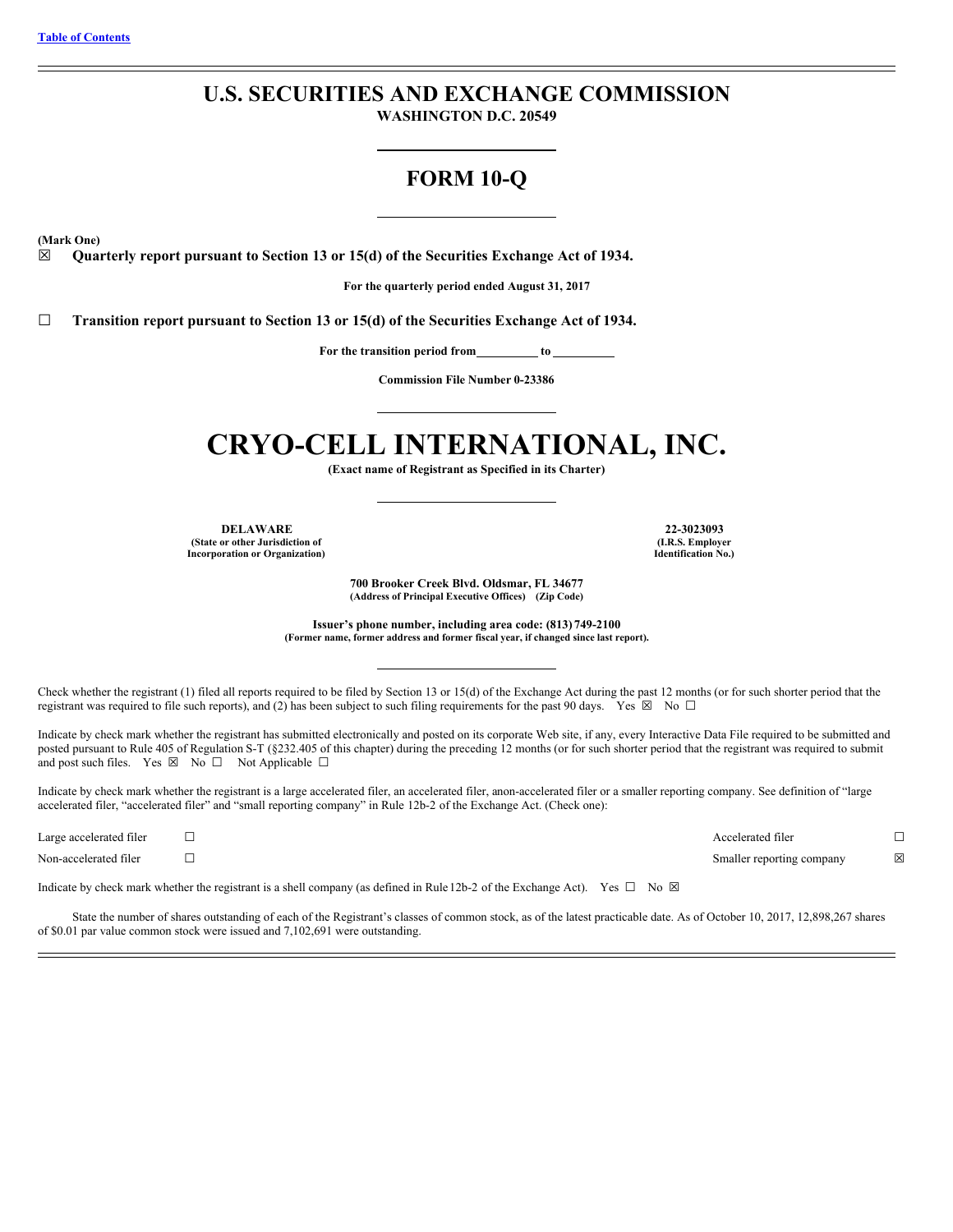# <span id="page-1-0"></span>**TABLE OF CONTENTS**

| <b>PART I - FINANCIAL INFORMATION (UNAUDITED)</b>                                                    | PAGE |
|------------------------------------------------------------------------------------------------------|------|
| <b>Item 1. Financial Statements</b>                                                                  |      |
| <b>Consolidated Balance Sheets</b>                                                                   | 3    |
| <b>Consolidated Statements of Comprehensive Income (Loss)</b>                                        | 4    |
| <b>Consolidated Statements of Cash Flows</b>                                                         | 5    |
| <b>Notes to Consolidated Financial Statements</b>                                                    | 6    |
| <b>Item 2. Management's Discussion and Analysis of Financial Condition and Results of Operations</b> | 26   |
| <b>Item 3. Quantitative and Qualitative Disclosures about Market Risk</b>                            | 36   |
| <b>Item 4. Controls and Procedures</b>                                                               | 36   |
| <b>PART II - OTHER INFORMATION</b>                                                                   |      |
| <b>Item 1. Legal Proceedings</b>                                                                     | 38   |
| <b>Item 1A. Risk Factors</b>                                                                         | 38   |
| <b>Item 2. Unregistered Sales of Equity Securities and Use of Proceeds</b>                           | 38   |
| <b>Item 3. Defaults Upon Senior Securities</b>                                                       | 38   |
| <b>Item 4. Mine Safety Disclosures</b>                                                               | 39   |
| <b>Item 5. Other Information</b>                                                                     | 39   |
| <b>Item 6. Exhibits</b>                                                                              | 40   |
| <b>SIGNATURES</b>                                                                                    | 41   |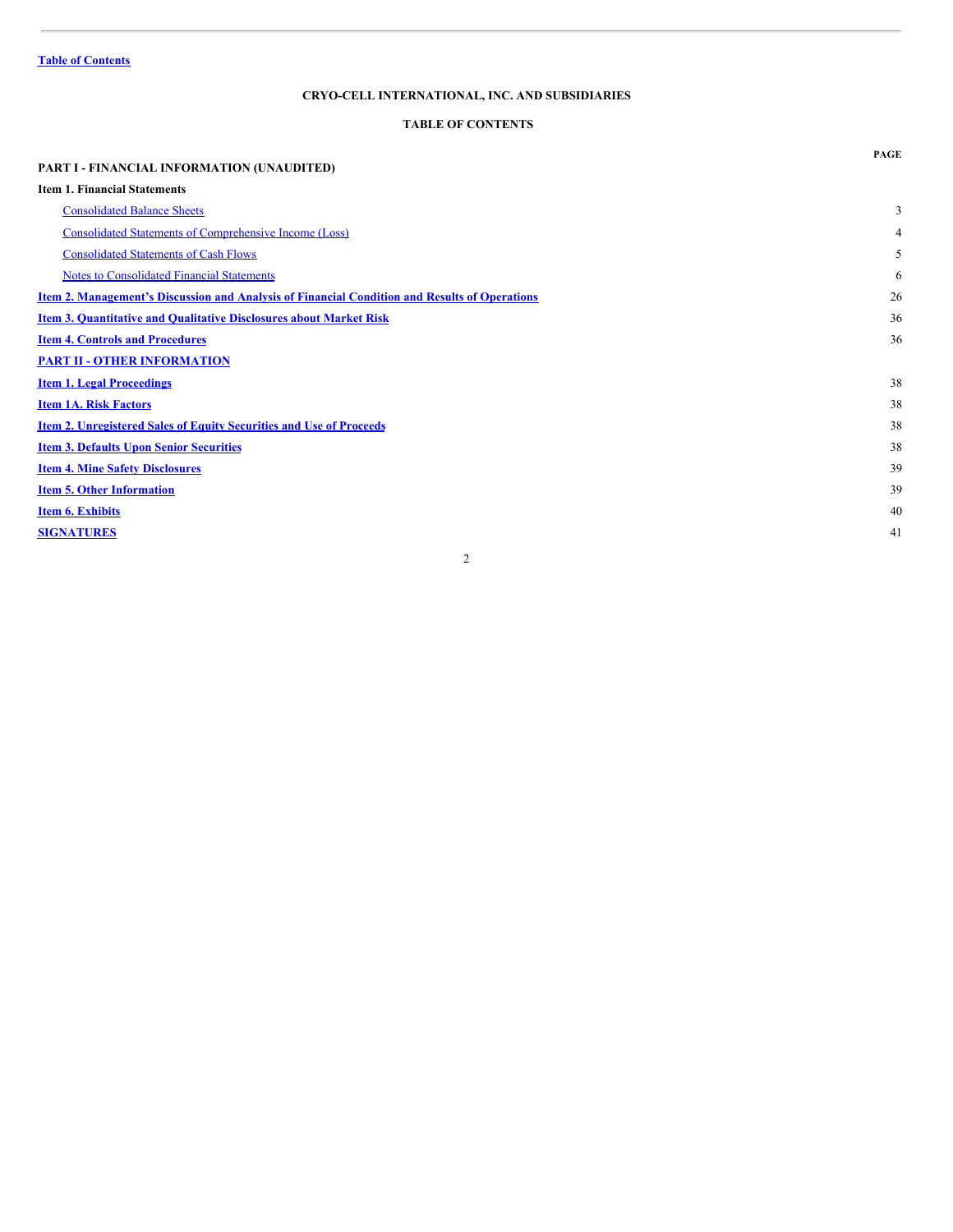<span id="page-2-0"></span>CONSOLIDATED BALANCE SHEETS

|                                                                                                                             | (Unaudited)<br>August 31,<br>2017 | November 30,<br>2016     |
|-----------------------------------------------------------------------------------------------------------------------------|-----------------------------------|--------------------------|
| <b>ASSETS</b>                                                                                                               |                                   |                          |
| <b>Current Assets</b>                                                                                                       |                                   |                          |
| Cash and cash equivalents                                                                                                   | \$4,667,083                       | \$ 3,499,881             |
| Marketable securities                                                                                                       | 523,878                           | 624,223                  |
| Accounts receivable (net of allowance for doubtful accounts of \$2,086,384 and \$2,278,862, respectively)                   | 4,861,002                         | 4,052,728                |
| Prepaid expenses                                                                                                            | 406,061                           | 395,501                  |
| Inventory, net                                                                                                              | 335,757                           | 361,142                  |
| Other current assets                                                                                                        | 183,117                           | 78,448                   |
| Total current assets                                                                                                        | 10,976,898                        | 9,011,923                |
| <b>Property and Equipment-net</b>                                                                                           | 888,892                           | 979,463                  |
| <b>Other Assets</b>                                                                                                         |                                   |                          |
| Intangible assets, net                                                                                                      | 235,063                           | 261.000                  |
| Deferred tax assets                                                                                                         | 9,187,070                         | 9,260,582                |
| Deposits and other assets, net                                                                                              | 28,888                            | 25,500                   |
| Total other assets                                                                                                          | 9,451,021                         | 9,547,082                |
| Total assets                                                                                                                | \$21,316,811                      | \$19,538,468             |
| <b>LIABILITIES AND STOCKHOLDERS' DEFICIT</b>                                                                                |                                   |                          |
|                                                                                                                             |                                   |                          |
| <b>Current Liabilities</b>                                                                                                  |                                   |                          |
| Accounts payable                                                                                                            | \$1,363,193                       | \$1,485,430              |
| Accrued expenses<br>Current portion of note payable                                                                         | 1,826,361<br>2,000,000            | 2,554,330<br>2,000,000   |
| Deferred revenue                                                                                                            | 7,406,679                         | 7,071,924                |
| Total current liabilities                                                                                                   |                                   |                          |
|                                                                                                                             | 12,596,233                        | 13,111,684               |
| <b>Other Liabilities</b>                                                                                                    |                                   |                          |
| Deferred revenue, net of current portion                                                                                    | 14,932,709                        | 12,596,292               |
| Note payable, net of current portion and debt issuance costs                                                                | 5,766,619                         | 7,819,750                |
| Long-term liability - revenue sharing agreements                                                                            | 1,425,000                         | 1,425,000                |
| Total other liabilities                                                                                                     | 22,124,328                        | 21,841,042               |
| <b>Total liabilities</b>                                                                                                    | 34,720,561                        | 34,952,726               |
| Commitments and contingencies (Note 10)                                                                                     |                                   |                          |
| <b>Stockholders' Deficit</b>                                                                                                |                                   |                          |
| Preferred stock (\$.01 par value, 500,000 authorized and none issued and outstanding)                                       |                                   |                          |
| Series A Junior participating preferred stock (\$.01 par value, 20,000 authorized and none issued and outstanding)          |                                   |                          |
| Common stock (\$.01 par value, 20,000,000 authorized; 12,893,267 issued and 7,097,691 outstanding as of August 31, 2017 and |                                   |                          |
| 12,504,464 issued and 6,789,596 outstanding as of November 30, 2016)                                                        |                                   |                          |
|                                                                                                                             | 128,932                           | 125,044                  |
| Additional paid-in capital                                                                                                  | 31,097,254                        | 30,340,573               |
| Treasury stock, at cost                                                                                                     | (19, 571, 113)                    | (19, 124, 492)           |
| Accumulated other comprehensive income<br>Accumulated deficit                                                               | 95,086                            | 34,408<br>(26, 789, 791) |
|                                                                                                                             | (25, 153, 909)                    |                          |
| Total stockholders' deficit                                                                                                 | (13, 403, 750)                    | (15, 414, 258)           |
| Total liabilities and stockholders' deficit                                                                                 | \$21,316,811                      | \$19,538,468             |

The accompanying notes are an integral part of these consolidated financial statements.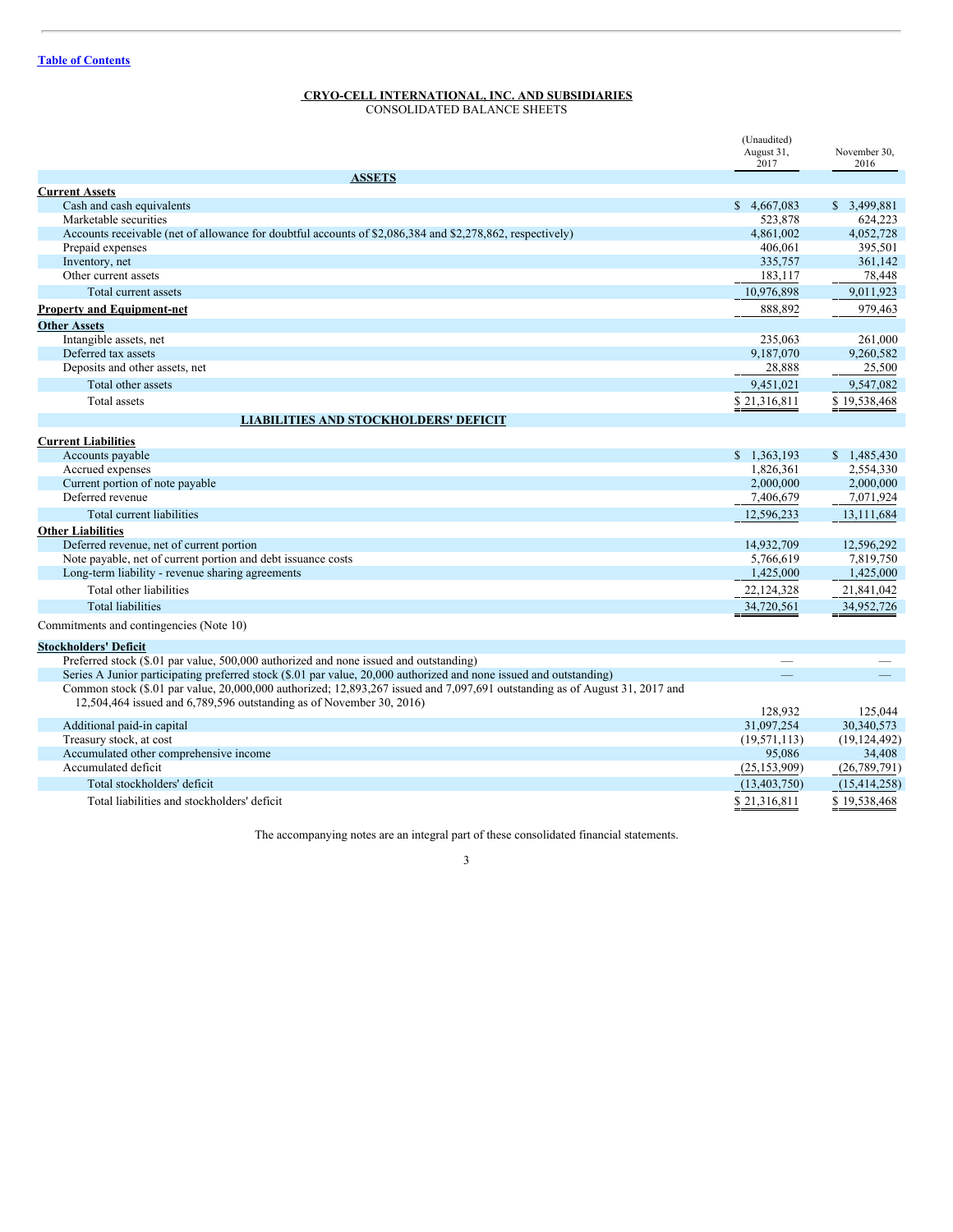<span id="page-3-0"></span>CONSOLIDATED STATEMENTS OF COMPREHENSIVE INCOME (LOSS)

(Unaudited)

|                                                              |                    | For the Three Months Ended |                    | For the Nine Months Ended |  |
|--------------------------------------------------------------|--------------------|----------------------------|--------------------|---------------------------|--|
|                                                              | August 31,<br>2017 | August 31,<br>2016         | August 31,<br>2017 | August 31,<br>2016        |  |
| <b>Revenue:</b>                                              |                    |                            |                    |                           |  |
| Processing and storage fees                                  | \$6,288,357        | \$5,634,758                | \$17,746,408       | \$16,004,962              |  |
| Licensee and royalty income                                  | 492,208            | 609,045                    | 820,877            | 965,977                   |  |
| Product revenue                                              | 115,376            | 88,135                     | 342,031            | 286,253                   |  |
| Total revenue                                                | 6,895,941          | 6,331,938                  | 18,909,316         | 17,257,192                |  |
| <b>Costs and Expenses:</b>                                   |                    |                            |                    |                           |  |
| Cost of sales                                                | 1,977,475          | 1,551,231                  | 5,085,538          | 4,330,622                 |  |
| Selling, general and administrative expenses                 | 3,432,648          | 3,911,559                  | 9,942,562          | 10,914,524                |  |
| Impairment of goodwill and intangible assets                 |                    | 1,877,697                  |                    | 1,877,697                 |  |
| Research, development and related engineering                | 226                | 13,780                     | 23,682             | 34,452                    |  |
| Depreciation and amortization                                | 33,359             | 39,746                     | 96,925             | 123,166                   |  |
| Total costs and expenses                                     | 5,443,708          | 7,394,013                  | 15,148,707         | 17,280,461                |  |
| <b>Operating Income (Loss)</b>                               | 1,452,233          | (1,062,075)                | 3,760,609          | (23, 269)                 |  |
| <b>Other Income (Expense):</b>                               |                    |                            |                    |                           |  |
| Other expense                                                | 5,234              | (29, 297)                  | (59, 467)          | (47,968)                  |  |
| Interest expense                                             | (314,890)          | (199, 439)                 | (937, 248)         | (804, 236)                |  |
| Gain on extinguishment of debt                               |                    |                            |                    | 300,593                   |  |
| Loss on extinguishment of revenue sharing agreement          |                    | (2,252,388)                |                    | (2,252,388)               |  |
| Total other expense                                          | (309, 656)         | (2,481,124)                | (996, 715)         | (2,803,999)               |  |
| Income (Loss) before income tax (expense) benefit            | 1,142,577          | (3,543,199)                | 2,763,894          | (2,827,268)               |  |
| Income tax (expense) benefit                                 | (490, 558)         | 898,838                    | (1,128,012)        | 697,103                   |  |
| <b>Net Income (Loss)</b>                                     | S<br>652,019       | \$(2,644,361)              | \$1,635,882        | (2,130,165)               |  |
| Net income (loss) per common share - basic                   | \$<br>0.09         | S<br>(0.35)                | \$<br>0.23         | \$<br>(0.25)              |  |
| Weighted average common shares outstanding - basic           | 7,100,232          | 7,583,771                  | 7,049,782          | 8,546,110                 |  |
| Net income (loss) per common share - diluted                 | \$<br>0.08         | $\mathbb{S}$<br>(0.35)     | \$<br>0.21         | \$<br>(0.25)              |  |
| Weighted average common shares outstanding - diluted         | 7,794,855          | 7,583,771                  | 7,663,366          | 8,546,110                 |  |
| <b>Other Comprehensive Income (Loss)</b>                     |                    |                            |                    |                           |  |
| Unrealized gain (loss) on marketable securities (net of tax) | S<br>34,038        | S.<br>(14, 122)            | \$<br>60,678       | (114, 342)<br>S.          |  |
| <b>Comprehensive Income (Loss)</b>                           | \$<br>686,057      | \$(2,658,483)              | \$1,696,560        | \$(2,244,507)             |  |

The accompanying notes are an integral part of these consolidated financial statements.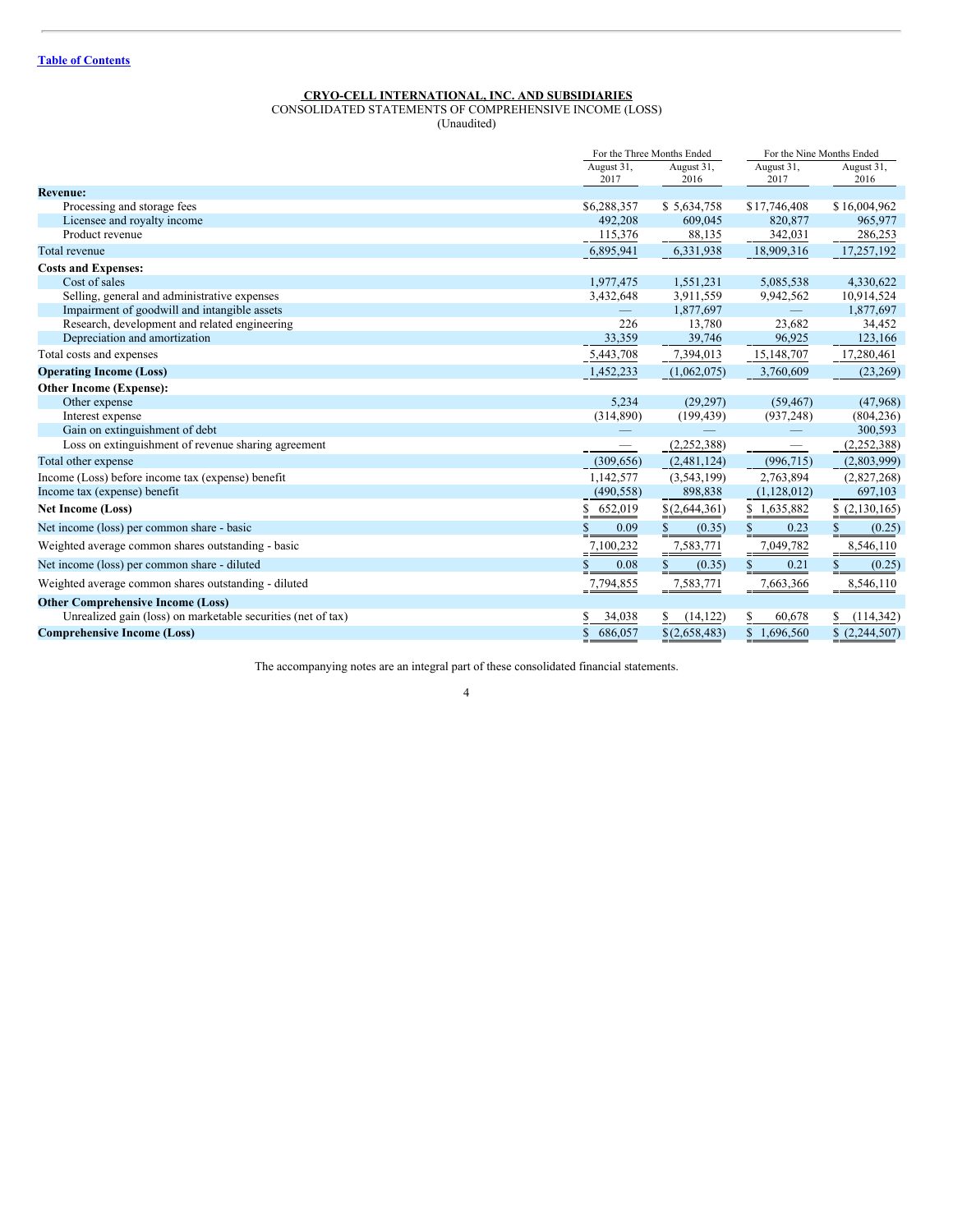<span id="page-4-0"></span>CONSOLIDATED STATEMENTS OF CASH FLOWS

(Unaudited)

|                                                                                   |                          | For the Nine Months Ended |
|-----------------------------------------------------------------------------------|--------------------------|---------------------------|
|                                                                                   | August 31,<br>2017       | August 31,<br>2016        |
| Cash flows from operating activities:                                             |                          |                           |
| Net income (loss)                                                                 | \$1,635,882              | (2,130,165)               |
| Adjustments to reconcile net income to net cash provided by operating activities: |                          |                           |
| Depreciation and amortization expense                                             | 171,689                  | 222.513                   |
| Impairment of goodwill and intangible assets                                      |                          | 1,877,697                 |
| Compensatory element of stock options                                             | 709.173                  | 821,416                   |
| Provision for doubtful accounts                                                   | (2,876)                  | 578,860                   |
| Gain on extinguishment of debt                                                    |                          | (300, 593)                |
| Loss on extinguishment of revenue sharing agreements                              | $\frac{1}{2}$            | 2,252,388                 |
| Deferred income tax benefit                                                       | 73,512                   | (842,000)                 |
| Amortization of debt issuance costs                                               | 96,869                   |                           |
| Changes in assets and liabilities:                                                |                          |                           |
| Accounts receivable                                                               | (805, 398)               | (1,901,591)               |
| Prepaid expenses                                                                  | (10, 560)                | (44,327)                  |
| Inventory                                                                         | 25,385                   | 64,723                    |
| Other current assets                                                              | (104, 669)               | 41,554                    |
| Deposits and other assets, net                                                    | (3,388)                  | 15,111                    |
| Accounts payable                                                                  | (122, 237)               | 449,541                   |
| Accrued expenses                                                                  | (727,969)                | (186, 175)                |
| Deferred revenue                                                                  | 2,671,172                | 1,505,950                 |
| Net cash provided by operating activities                                         | 3,606,585                | 2,424,902                 |
| Cash flows from investing activities:                                             |                          |                           |
| Release of restricted cash held in escrow                                         | $\overline{\phantom{m}}$ | 204,344                   |
| Purchases of property and equipment                                               | (55, 182)                | (298,600)                 |
| Sales (purchases) of marketable securities and other investments, net             | 161,023                  | (202, 928)                |
| Net cash provided by (used in) investing activities                               | 105.841                  | (297, 184)                |
| Cash flows from financing activities:                                             |                          |                           |
| Extinguishment of revenue sharing agreements                                      |                          | (3,400,000)               |
| Treasury stock purchases                                                          | (446, 621)               | (10,668,347)              |
| Repayments of note payable                                                        | (2,149,999)              | (1,009,107)               |
| Proceeds from the exercise of stock options                                       | 51,396                   | 40,340                    |
| Proceeds from note payable                                                        | $\overline{\phantom{0}}$ | 10,783,433                |
| Net cash used in financing activities                                             | (2,545,224)              | (4,253,681)               |
| Increase (Decrease) in cash and cash equivalents                                  | 1,167,202                | (2, 125, 963)             |
| Cash and cash equivalents - beginning of period                                   | 3,499,881                | 4,152,162                 |
| Cash and cash equivalents - end of period                                         | \$4,667,083              | 2,026,199                 |
| Supplemental non-cash investing activities:                                       |                          |                           |
| Unrealized gain (loss) on marketable securities, net of tax                       | \$<br>60.678             | \$<br>(114.342)           |

The accompanying notes are an integral part of these consolidated financial statements.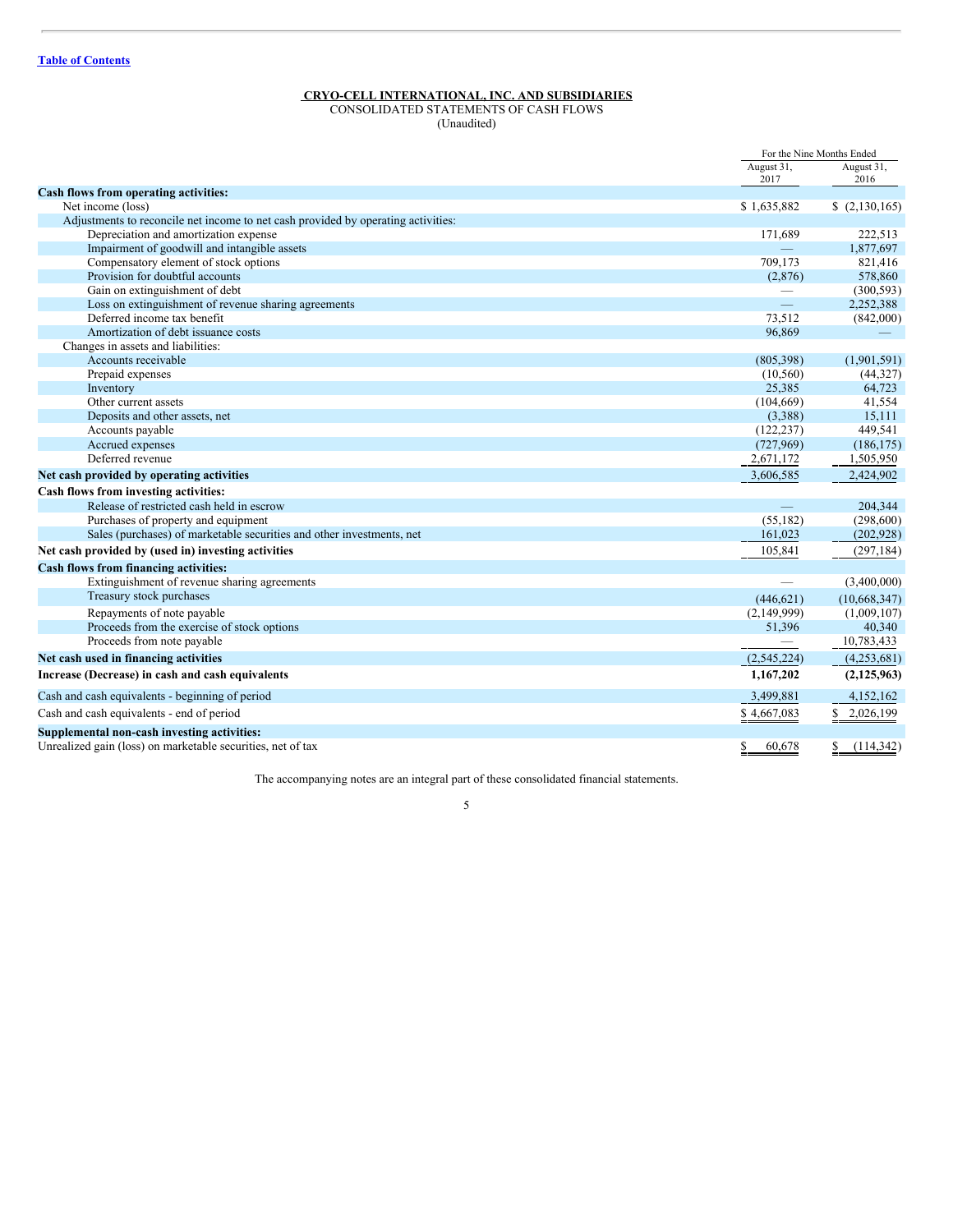#### <span id="page-5-0"></span>**CRYO-CELL INTERNATIONAL, INC. AND SUBSIDIARIES NOTES TO CONSOLIDATED FINANCIAL STATEMENTS August 31, 2017 (Unaudited)**

#### **Note 1 - Description of Business, Basis of Presentation and Significant Accounting Policies**

Cryo-Cell International, Inc. ("the Company" or "Cryo-Cell") was incorporated in Delaware on September 11, 1989 and is located in Oldsmar, Florida. The Company is organized in two reportable segments, cellular processing and cryogenic cellular storage, with a current focus on the collection and preservation of umbilical cord blood stem cells for family use and the manufacture of PrepaCyte CB units, the processing technology used to process umbilical cord blood stem cells. Revenues recognized for the cellular processing and cryogenic cellular storage represent sales of the umbilical cord blood stem cells program to customers, and income from licensees selling the umbilical cord blood stem cells program to customers outside the United States. Revenues recognized for the manufacture of PrepaCyte CB units represent sales of the PrepaCyte CB units to customers. The Company's headquarters facility in Oldsmar, Florida handles all aspects of its U.S.-based business operations including the processing and storage of specimens, including specimens obtained from certain of its licensees' customers. The specimens are stored in commercially available cryogenic storage equipment.

The unaudited consolidated financial statements including the Consolidated Balance Sheets as of August 31, 2017 and November 30, 2016, the related Consolidated Statements of Comprehensive Income (Loss) for the three and nine months ended August 31, 2017 and August 31, 2016 and the Consolidated Statements of Cash Flows for the nine months ended August 31, 2017 and 2016 have been prepared by Cryo-Cell International, Inc. and its subsidiaries pursuant to the rules and regulations of the Securities and Exchange Commission for interim financial reporting. Certain financial information and note disclosures, which are normally included in annual financial statements prepared in accordance with accounting principles generally accepted in the United States of America, have been condensed or omitted pursuant to those rules and regulations. It is suggested that these consolidated financial statements be read in conjunction with the financial statements and notes thereto included in the Company's November 30, 2016 Annual Report on Form 10-K. In the opinion of management, all adjustments (which include only normal recurring adjustments) necessary to present fairly the financial position, results of operations, and changes in cash flows for all periods presented have been made. The results of operations for the three and nine months ended August 31, 2017 are not necessarily indicative of the results expected for any interim period in the future or the entire year ending November 30, 2017.

#### **Revenue Recognition**

#### *Revenue Recognition for Arrangements with Multiple Deliverables*

For multi-element arrangements, the Company allocates revenue to all deliverables based on their relative selling prices. In such circumstances, accounting principles establish a hierarchy to determine the selling price to be used for allocating revenue to deliverables as follows: (i) vendor-specific objective evidence of fair value ("VSOE"), (ii) third-party evidence of selling price ("TPE"), and (iii) best estimate of the selling price ("ESP"). VSOE generally exists only when the Company sells the deliverable separately and it is the price actually charged by the Company for that deliverable.

The Company has identified two deliverables generally contained in the arrangements involving the sale of its umbilical cord blood product. The first deliverable is the processing of a specimen. The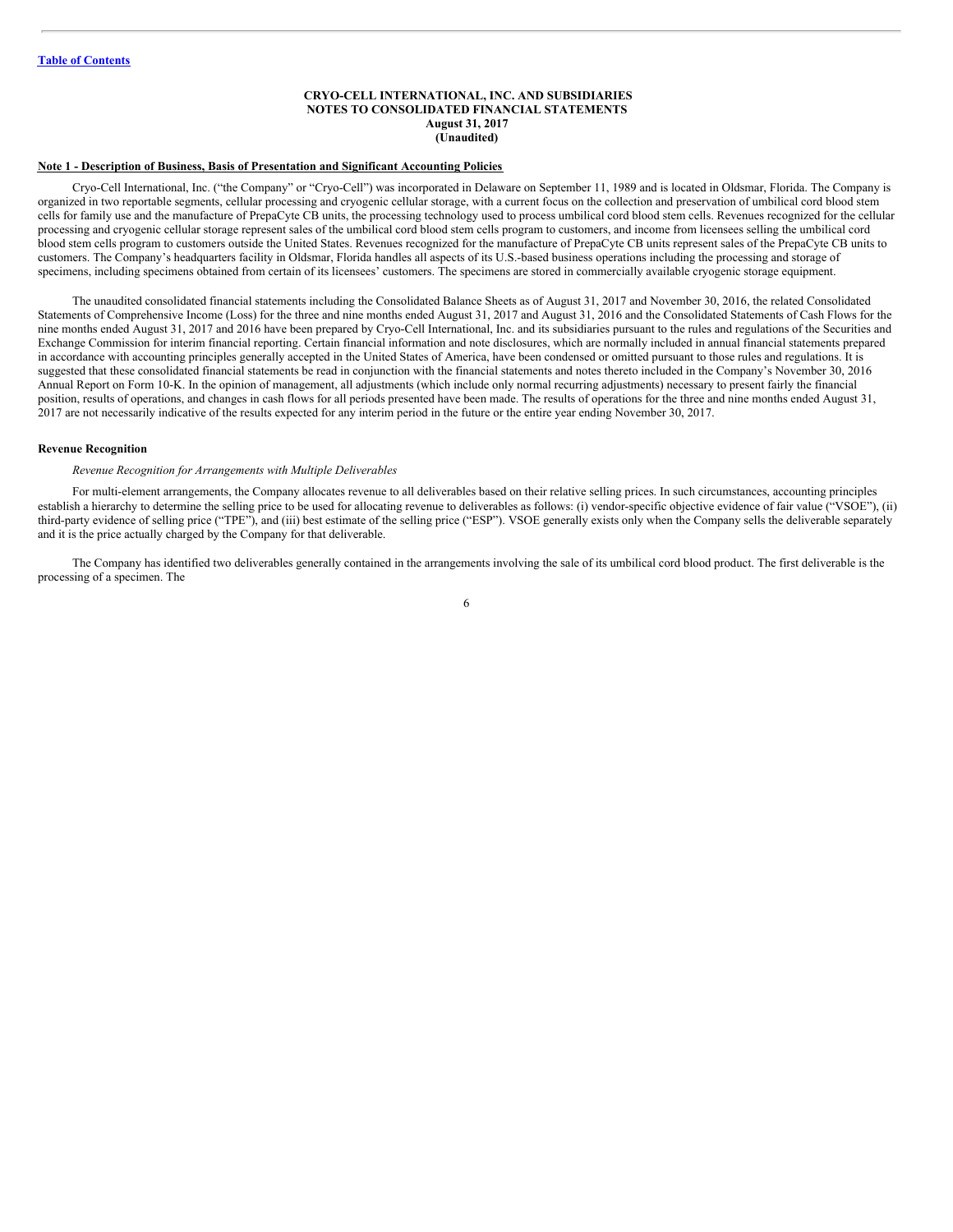second deliverable is either the annual storage of a specimen, the 21-year storage fee charged for a specimen or the life-time storage fee charged for a specimen. The Company has allocated revenue between these deliverables using the relative selling price method. The Company has VSOE for its annual storage fees as the Company renews storage fees annually with its customers on a stand-alone basis. Because the Company has neither VSOE nor TPE for the processing, 21-year storage and life-time storage deliverables, the allocation of revenue has been based on the Company's ESPs. Amounts allocated to processing a specimen are recognized at the time the processing of the specimen is complete. Amounts allocated to the storage of a specimen are recognized ratably over the contractual storage period. Any discounts given to the customer are recognized by applying the relative selling price method whereby after the Company determines the selling price to be allocated to each deliverable (processing and storage), the sum of the prices of the deliverables is then compared to the arrangement consideration, and any difference is applied to the separate deliverables ratably.

The Company's process for determining its ESP for deliverables without VSOE or TPE considers multiple factors that may vary depending upon the unique facts and circumstances related to each deliverable. Key factors considered by the Company in developing the ESPs for its processing, 21-year storage and life-time storage fee include the Company's historical pricing practices, as well as expected profit margins.

The Company records revenue from processing and storage of specimens and pursuant to agreements with licensees. The Company recognizes revenue from processing fees upon completion of processing and recognizes storage fees ratably over the contractual storage period as well as other income from royalties paid by licensees related to long-term storage contracts which the Company has under license agreements. Contracted storage periods are annual, twenty-one years and lifetime. Deferred revenue on the accompanying consolidated balance sheets includes the portion of the annual storage fee, the twenty-one-year storage fee and the life-time storage fee that is being recognized over the contractual storage period as well as royalties received from foreign licensees related to long-term storage contracts in which the Company has future obligations under the license agreement. The Company classifies deferred revenue as current if the Company expects to recognize the related revenue over the next 12 months. The Company also records revenue within processing and storage fees from shipping and handling billed to customers when earned. Shipping and handling costs that the Company incurs are expensed and included in cost of sales.

The Company records revenue from the sale of the PrepaCyte CB product line upon shipment of the product to the Company's customers.

#### **Income Taxes**

Deferred income tax assets and liabilities are recognized for the estimated future tax consequences attributable to differences between financial statement carrying amounts of existing assets and liabilities and their respective tax bases. Deferred income tax assets and liabilities are measured using enacted tax rates expected to be recovered or settled. The Company has recorded a valuation allowance of \$2,301,000 as of both August 31, 2017 and November 30, 2016, as the Company does not believe it is "more likely than not" that all future income tax benefits will be realized. When the Company changes its determination as to the amount of deferred income tax assets that can be realized, the valuation allowance is adjusted with a corresponding impact to income tax expense in the period in which such determination is made. The ultimate realization of the Company's deferred income tax assets depends upon generating sufficient taxable income prior to the expiration of the tax attributes. In assessing the need for a valuation allowance, the Company projects future levels of taxable income. This assessment requires significant judgment. The Company examines the evidence related to the recent history of losses, the economic conditions in which the Company operates and forecasts and projections to make that determination.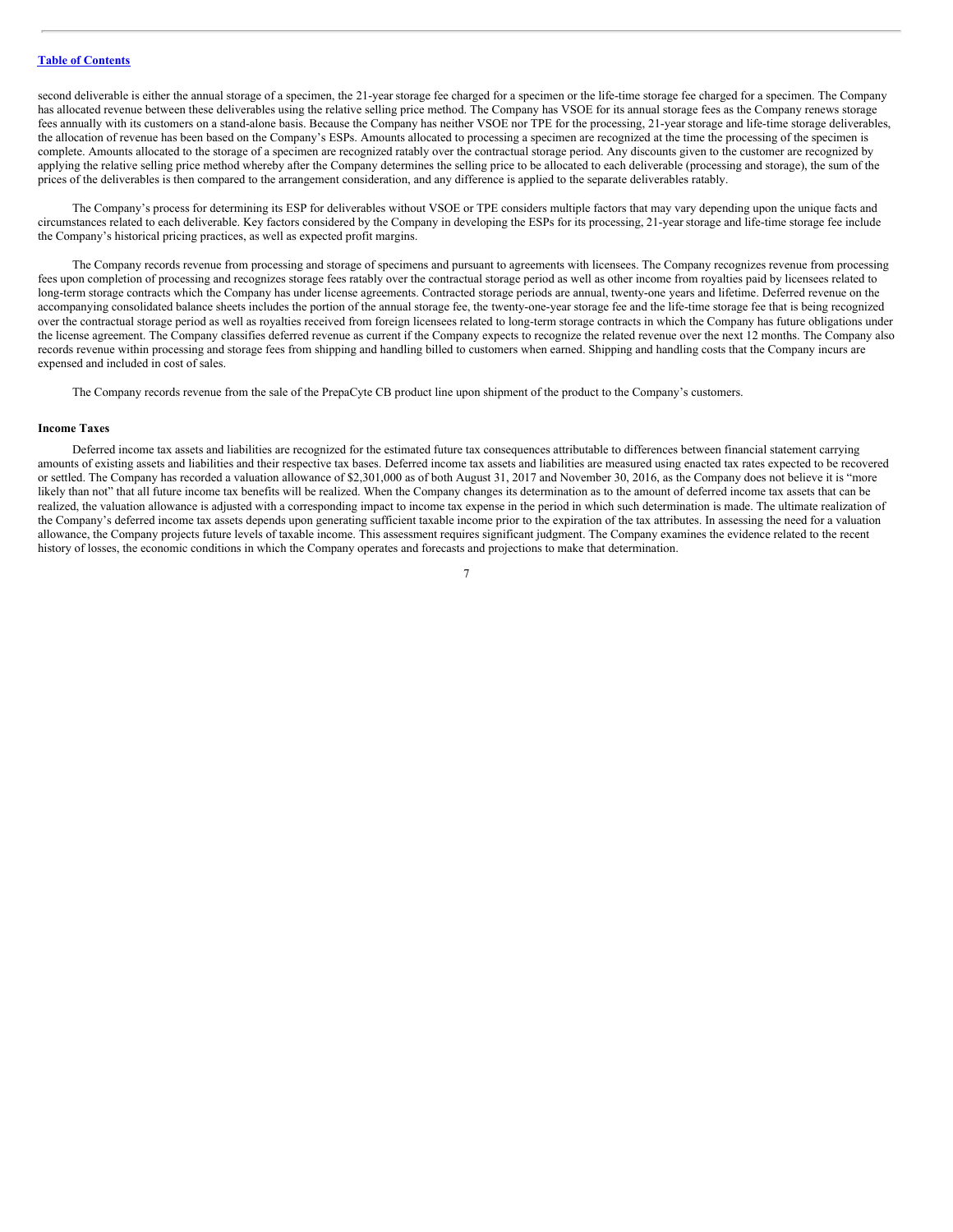The Company recorded U.S. income taxes of approximately \$437,000 and \$1,039,000, for the three and nine months ended August 31, 2017, respectively.

For the three months ended August 31, 2016, there was income tax benefit of (\$898,838). For the nine months ended August 31, 2016, there was an income tax benefit of (\$697,103). There was approximately (\$990,000) and (\$842,000) of U.S. income tax benefit for the three and nine months ended August 31, 2016. The income tax benefit as of the three and nine months ended August 31, 2016 was due to the reversal of the Company's accrual in the second quarter of fiscal 2016 of U.S income tax expense. This was due to the Company's net operating losses as of August 31, 2016.

The Company records foreign income taxes withheld from installment payments ofnon-refundable up-front license fees and royalty income earned on the processing and storage of cord blood stem cell specimens in geographic areas where the Company has license agreements. The Company recognized approximately \$53,000 and \$91,000 for the three months ended August 31, 2017 and 2016, respectively, of foreign income tax expense. The Company recognized approximately \$89,000 and \$145,000 for the nine months ended August 31, 2017 and 2016, respectively, of foreign income tax expense. Foreign income tax expense is included in income tax expense in the accompanying consolidated statements of comprehensive income (loss).

The Company recognizes the financial statement benefit of a tax position only after determining that the relevant tax authority would more likely than not sustain the position following an audit. For tax positions meeting the more-likely-than-not threshold, the amount recognized in the financial statements is the largest benefit that has a greater than 50 percent likelihood of being realized upon ultimate settlement with the relevant tax authority. Increases or decreases to the unrecognized tax benefits could result from management's belief that a position can or cannot be sustained upon examination based on subsequent information or potential lapse of the applicable statute of limitation for certain tax positions.

The Company recognizes interest and penalties related to uncertain tax positions in income tax expense. For the three and nine months ended August 31, 2017 and August 31, 2016, the Company had no provisions for interest or penalties related to uncertain tax positions.

#### **Accounts Receivable**

Accounts receivable consist of uncollateralized amounts due from clients that have enrolled and processed in the umbilical cord blood stem cell processing and storage programs and amounts due from license affiliates, and sublicensee territories. Accounts receivable are due within 30 days and are stated at amounts net of an allowance for doubtful accounts. Accounts outstanding longer than the contractual payment terms are considered past due. The Company determines its allowance by considering the length of time accounts receivable are past due, the Company's previous loss history, and the client's current ability to pay its obligations. Therefore, if the financial condition of the Company's clients were to deteriorate beyond the estimates, the Company may have to increase the allowance for doubtful accounts which could have a negative impact on earnings. The Company writes-off accounts receivable when they become uncollectible, and payments subsequently received on such receivables are credited to the allowance for doubtful accounts.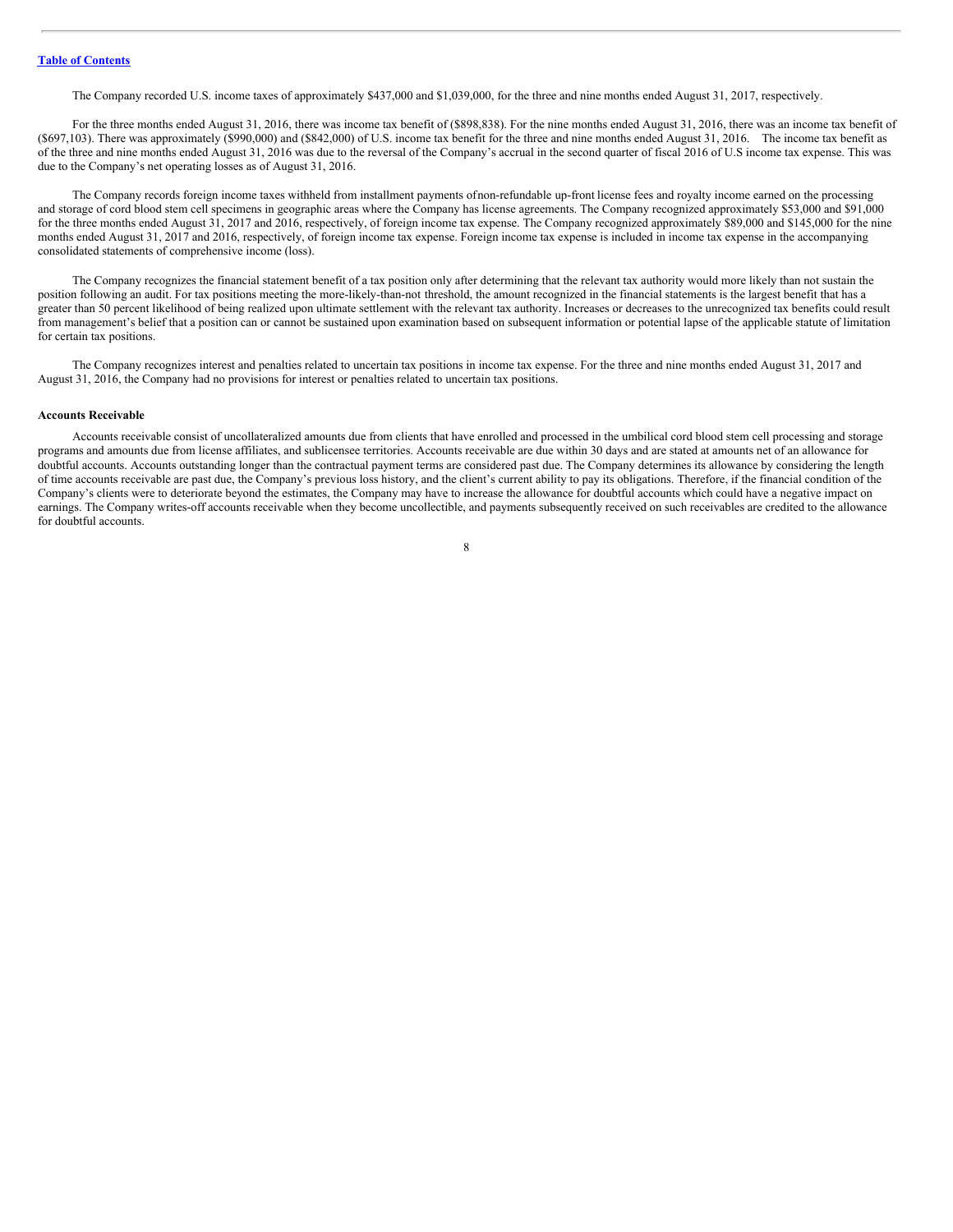#### **Long-Lived Assets**

The Company evaluates the realizability of its long-lived assets, which requires impairment losses to be recorded on long-lived assets used in operations when indicators of impairment, such as reductions in demand or when significant economic slowdowns are present. Reviews are performed to determine whether the carrying value of an asset is impaired, based on comparisons to undiscounted expected future cash flows. If this comparison indicates that there is impairment and carrying value is in excess of fair value, the impaired asset is written down to fair value, which is typically calculated using: (i) quoted market prices or (ii) discounted expected future cash flows utilizing a discount rate. The Company did not note any impairment for the three and nine months ended August 31, 2017 and 2016.

#### **Goodwill**

Goodwill represents the excess of the purchase price of the assets acquired from CytoMedical Design Group LLC ("CMDG") (Note 2) over the estimated fair value of the net tangible and identifiable intangible assets acquired. Goodwill is not amortized but is tested for impairment at least annually at the PrepaCyte CB reporting segment level or more frequently if events or changes in circumstances indicate that the asset might be impaired. Impairment loss, if any, is recognized based on a comparison of the fair value of the asset to its carrying value, without consideration of any recoverability. The annual impairment assessment is performed during the fourth quarter and at other times if an event occurs or indicators of impairment exist by first assessing qualitative factors to determine whether it is more likely than not that the fair value of the reporting segment is less than its carrying amount. If we conclude it is more likely than not that the fair value of goodwill is less than its carrying amount, a quantitative impairment test is performed. During the third quarter of fiscal 2016, the Company determined that there were sufficient indicators to trigger an impairment analysis. During the fourth quarter of fiscal 2016, the Company performed its annual impairment analysis. The Company concluded that an impairment of the PrepaCyte CB reporting segment existed during fiscal year 2016 and a goodwill impairment charge of \$1,777,822 was recorded during fiscal year 2016.

#### **Stock Compensation**

As of August 31, 2017, the Company has two stock-based compensation plans, which are described in Note 11 to the unaudited consolidated financial statements. The Company's third stock-based employee compensation plan became effective December 1, 2011 as approved by the Board of Directors and approved by the stockholders at the 2012 Annual Meeting. The Company recognized approximately \$238,000 and \$433,000 for the three months ended August 31, 2017 and August 31, 2016, respectively, of stock-based option compensation expense. The Company recognized approximately \$709,000 and \$821,000 for the nine months ended August 31, 2017 and August 31, 2016, respectively, of stock compensation expense.

The Company recognizes stock-based compensation based on the fair value of the related awards. Under the fair value recognition guidance of stock-based compensation accounting rules, stock-based compensation expense is estimated at the grant date based on the fair value of the award and is recognized as expense over the requisite service period of the award. The fair value of service-based vesting condition and performance-based vesting condition stock option awards is determined using the Black-Scholes valuation model. For stock option awards with only service-based vesting conditions and graded vesting features, the Company recognizes stock compensation expense based on the graded-vesting method. To value awards with market-based vesting conditions the Company uses a binomial valuation model. The Company recognizes compensation cost for awards with market-based vesting conditions on a graded-vesting basis over the derived service period calculated by the binomial valuation model. The use of these valuation models involves assumptions that are judgmental and highly sensitive in the determination of compensation expense and include the expected life of the option, stock price volatility, risk-free interest rate, dividend yield, exercise price, and forfeiture rate. Forfeitures are estimated at the time of valuation and reduce expense ratably over the vesting period.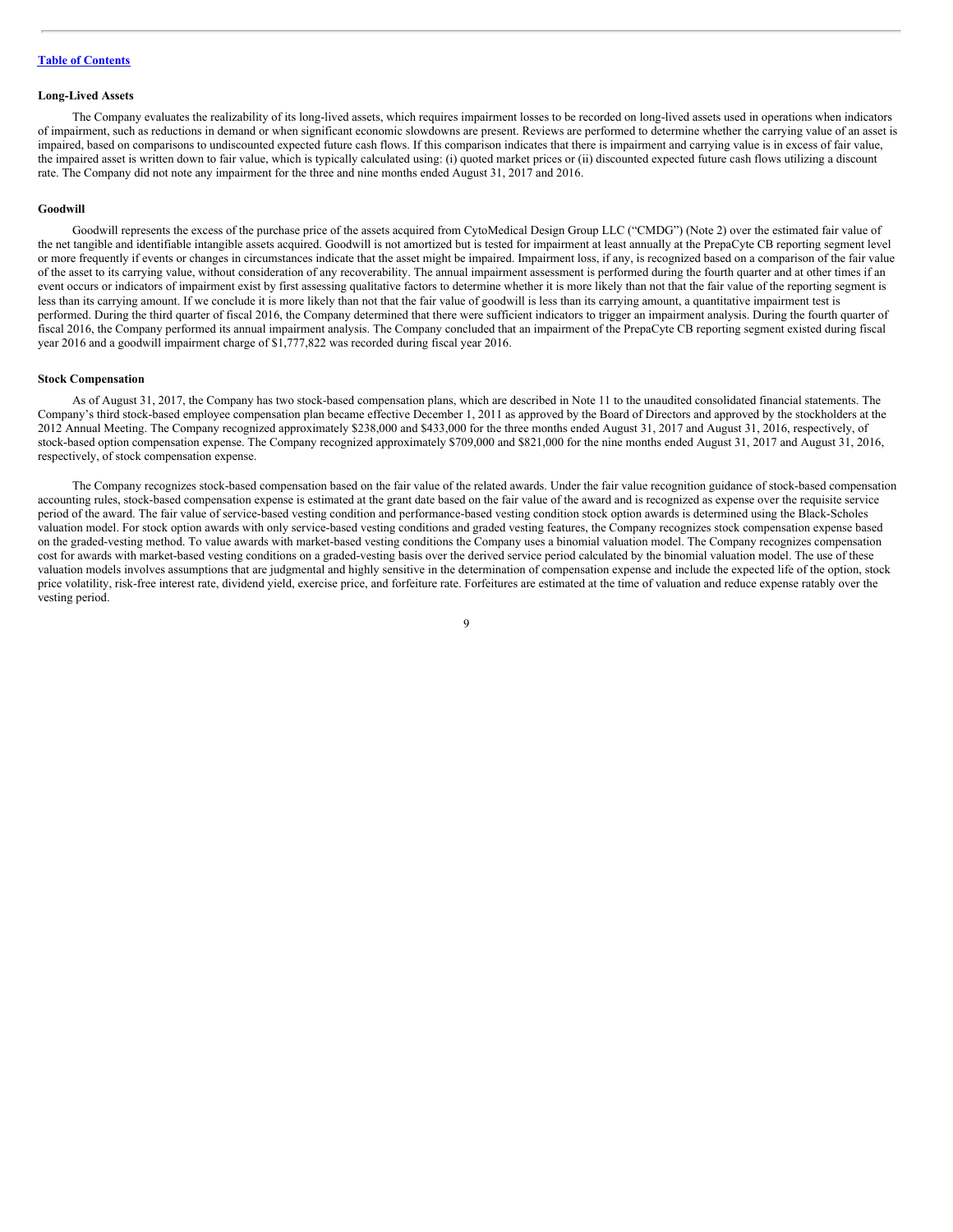The estimation of stock awards that will ultimately vest requires judgment and to the extent that actual results or updated estimates differ from current estimates, such amounts will be recorded as a cumulative adjustment in the period they become known. The Company considered many factors when estimating forfeitures, including the recipient groups and historical experience. Actual results and future changes in estimates may differ substantially from current estimates.

The Company issues performance-based equity awards which vest upon the achievement of certain financial performance goals, including revenue and income targets. Determining the appropriate amount to expense based on the anticipated achievement of the stated goals requires judgment, including forecasting future financial results. The estimate of the timing of the expense recognition is revised periodically based on the probability of achieving the required performance targets and adjustments are made as appropriate. The cumulative impact of any revision is reflected in the period of the change. If the financial performance goals are not met, the award does not vest, so no compensation cost is recognized and any previously stock-recognized stock-based compensation expense is reversed.

The Company issues equity awards with market-based vesting conditions which vest upon the achievement of certain stock price targets. If the awards are forfeited prior to the completion of the derived service period, any recognized compensation is reversed. If the awards are forfeited after the completion of the derived service period, the compensation cost is not reversed, even if the awards never vest.

#### **Fair Value of Financial Instruments**

Management uses a fair value hierarchy, which gives the highest priority to quoted prices in active markets. The fair value of financial instruments is estimated based on market trading information, where available. Absent published market values for an instrument or other assets, management uses observable market data to arrive at its estimates of fair value. Management believes that the carrying amount of cash and cash equivalents, accounts receivable, notes receivable, accounts payable and accrued expenses approximate fair value due to the short-term nature of these instruments. The Company believes that the fair value of its Revenue Sharing Agreements ("RSA") liability recorded on the balance sheet is between the recorded book value and up to the Company's previous settlement experience, due to the various terms and conditions associated with each RSA.

The Company uses an accounting standard that defines fair value as an exit price, representing the amount that would be received to sell an asset or paid to transfer a liability in an orderly transaction between market participants at the measurement date. As such, fair value is a market-based measurement that should be determined based on assumptions that market participants would use in pricing an asset or liability. As a basis for considering such assumptions, the standard establishes a three-level fair value hierarchy that prioritizes the inputs used to measure fair value. The three levels of inputs used to measure fair value are as follows:

- Level 1 Quoted prices in active markets for identical assets or liabilities.
- Level 2 Observable inputs other than quoted prices included in Level 1, such as quoted prices for similar assets and liabilities in active markets; quoted prices for identical or similar assets and liabilities in markets that are not active; or other inputs that are observable or can be corroborated by observable market data.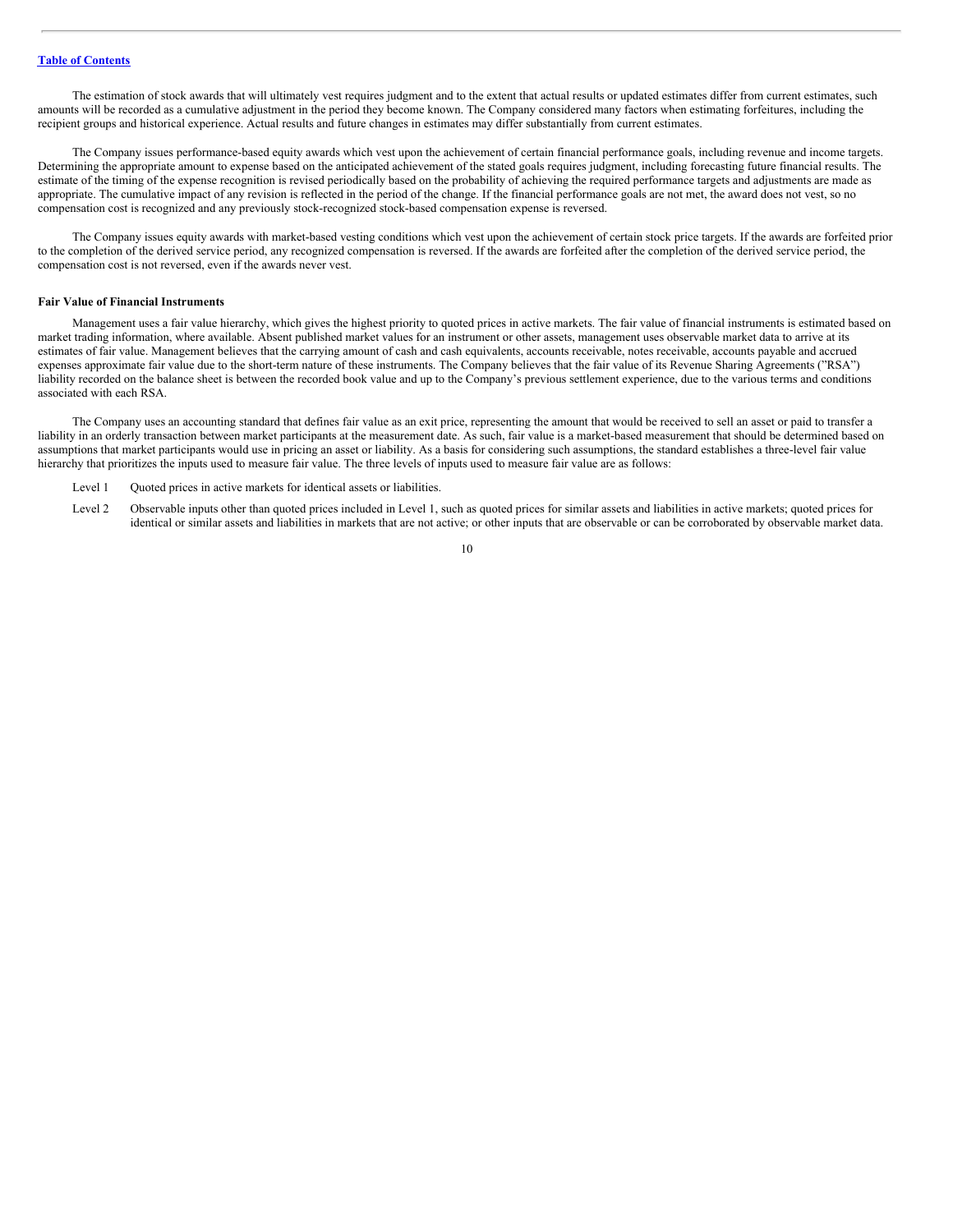Level 3 Unobservable inputs that are supported by little or no market activity and that are significant to the fair value of the assets or liabilities. This includes certain pricing models, discounted cash flow methodologies and similar techniques that use significant unobservable inputs.

The following table summarizes the financial assets and liabilities measured at fair value on a recurring basis as of August 31, 2017 and November 30, 2016, respectively, segregated among the appropriate levels within the fair value hierarchy:

|                               |                   |           | Fair Value Measurements                               |         |
|-------------------------------|-------------------|-----------|-------------------------------------------------------|---------|
|                               | Fair Value at     |           | at August 31, 2017 Using                              |         |
| Description                   | August 31, 2017   | Level 1   | Level 2                                               | Level 3 |
| Assets:                       |                   |           |                                                       |         |
| Trading securities            | \$<br>117,760     | \$117,760 |                                                       |         |
| Available-for-sale securities | 406,118           | 406,118   |                                                       |         |
| Total                         | 523,878           | \$523,878 |                                                       |         |
|                               | Fair Value at     |           | Fair Value Measurements<br>at November 30, 2016 Using |         |
| Description                   | November 30, 2016 | Level 1   | Level 2                                               | Level 3 |
| Assets:                       |                   |           |                                                       |         |
| Trading securities            | S<br>304,142      | \$304,142 |                                                       |         |
| Available-for-sale securities | 320,081           | 320,081   |                                                       |         |
| Total                         | 624,223           | \$624,223 |                                                       |         |

The following is a description of the valuation techniques used for these items, as well as the general classification of such items pursuant to the fair value hierarchy:

*Trading securities* – Fair values for these investments are based on quoted prices of identical securities in active markets and are therefore classified within Level 1 of the fair value hierarchy. For trading securities, there was \$4,784 and (\$29,371) in unrealized holding gain and loss, respectively, recorded in other income and expense on the accompanying consolidated statements of comprehensive income (loss) for the three months ended August 31, 2017 and 2016. For trading securities, there was (\$60,425) and (\$50,023) in unrealized holding loss recorded in other income on the accompanying consolidated statements of comprehensive income (loss) for the nine months ended August 31, 2017 and 2016.

*Available-for-sale securities –*These investments are classified as available for sale and consist of marketable equity securities that we intend to hold for an indefinite period of time. Investments are stated at fair value and unrealized holding gains and losses are reported as a component of accumulated other comprehensive income until realized. Realized gains or losses on disposition of investments are computed using the first in, first out (FIFO) method and reported as income or loss in the period of disposition in the accompanying consolidated statements of comprehensive income (loss). For available-for-sale securities, there was \$34,038 and (\$14,122) in unrealized holding gain and loss, net of tax, respectively, reported as comprehensive income (loss) on the accompanying statements of comprehensive income (loss) for the three months ended August 31, 2017 and 2016. For available-for-sale securities, there was \$60,678 and (\$114,342) in unrealized holding gain and loss, net of tax, respectively, reported as a component of comprehensive income (loss) on the accompanying consolidated statements of comprehensive income (loss) for the nine month period ended August 31, 2017 and 2016.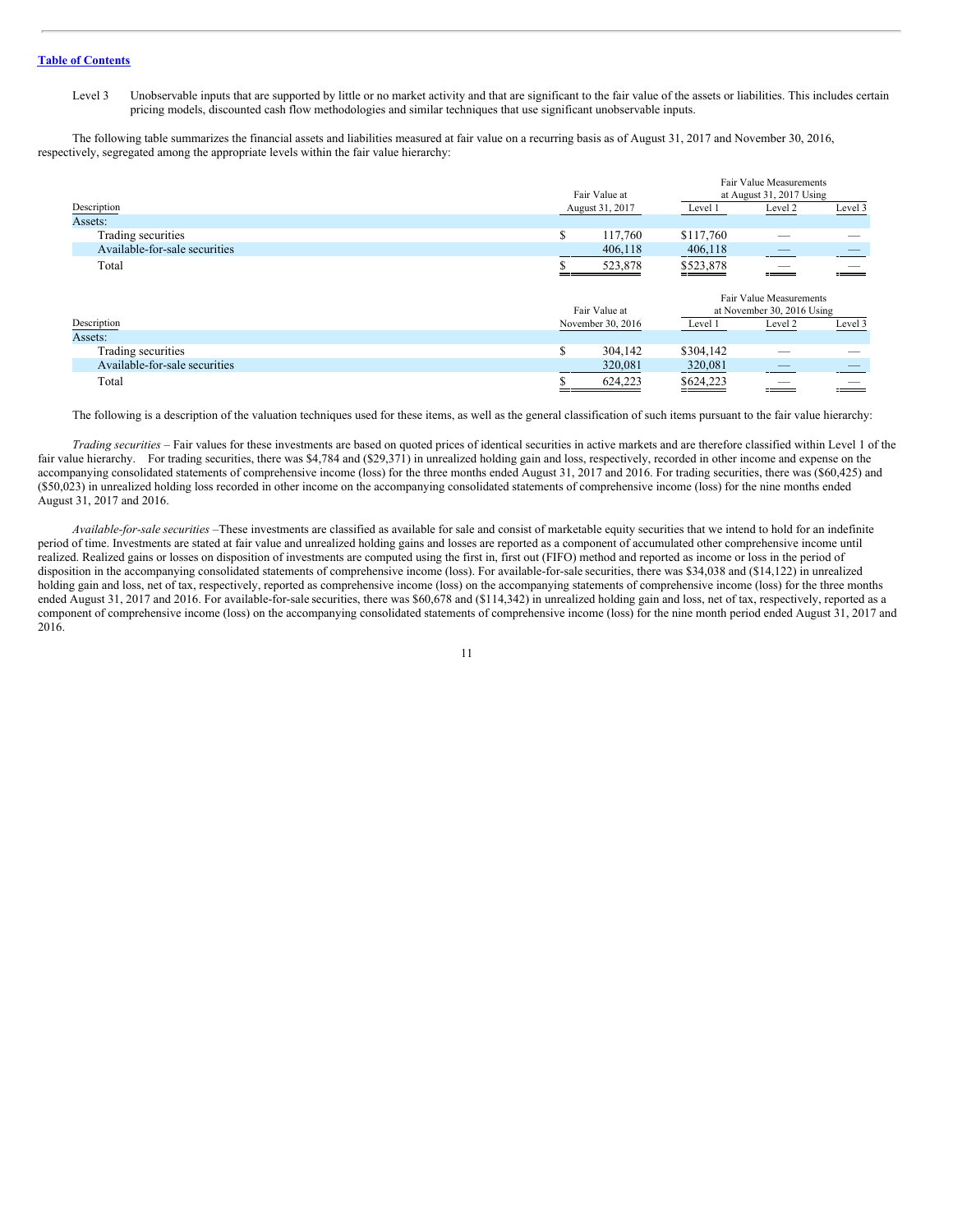#### **Product Warranty and Cryo-Cell CaresTM Program**

In December 2005, the Company began providing its customers that enrolled after December 2005 a payment warranty under which the Company agrees to pay \$50,000 to its client if the umbilical cord blood product retrieved is used for a stem cell transplant for the donor or an immediate family member and fails to engraft, subject to various restrictions. Effective February 1, 2012, the Company increased the \$50,000 payment warranty to a \$75,000 payment warranty to all of its new clients. Effective June 5, 2017, the Company increased the \$75,000 payment warranty to a \$100,000 payment warranty to all of its new clients that enroll in the Company's premium product, PrepaCyte CB. Clients that enroll in the standard product will receive a \$75,000 payment warranty. Additionally, under the Cryo-Cell CaresTM program, the Company will pay \$10,000 to the client to offset personal expenses if the umbilical cord blood product is used for bone marrow reconstitution in a myeloblative transplant procedure. The product warranty and the Cryo-Cell Cares program are available to clients who enroll under this structure for as long as the specimen is stored with the Company. The Company has not experienced any claims under the warranty program nor has it incurred costs related to these warranties. The Company does not maintain insurance for this warranty program and therefore maintains reserves to cover any estimated potential liabilities. The Company's reserve balance is based on the \$100,000, \$75,000 or \$50,000 (as applicable) maximum payment and the \$10,000 maximum expense reimbursement multiplied by formulas to determine the projected number of units requiring a payout. The Company determined the estimated expected usage and engraftment failure rates based on an analysis of the historical usage and failure rates and the historical usage and failure rates in other private and public cord blood banks based on published data. The Company's estimates of expected usage and engraftment failure could change as a result of changes in actual usage rates or failure rates and such changes would require an adjustment to the established reserves. The historical usage and failure rates have been very low and a small increase in the number of transplants or engraftment failures could cause a significant increase in the estimated rates used in determining the Company's reserve. In addition, the reserve will increase as additional umbilical cord blood specimens are stored which are subject to the warranty. As of August 31, 2017 and November 30, 2016 the Company recorded reserves under these programs in the amounts of approximately \$18,000 and \$17,000, respectively, which are included in accrued expenses in the accompanying consolidated balance sheets.

#### **Recently Issued Accounting Pronouncements**

In May 2017, the FASB issued Accounting Standards UpdateNo. 2017-09, *Compensation – Stock Compensation (Topic 718): Scope of Modification Accounting.*This update provides clarity, reduces the diversity in practice, and the cost and complexity when applying the guidance in Topic 718 to a change to the terms or conditions of a sharebased payment award. The new standard is effective for fiscal years, and interim periods within those fiscal years, beginning after December 15, 2017, although early adoption is permitted. The Company is currently evaluating the effect that the updated standard will have on our financial statements.

#### **Note 2 – Goodwill**

On June 11, 2015, the Company entered into an Asset Purchase Agreement (the "APA") with CMDG, for the purchase of certain assets and assumption of certain liabilities and contracts that CMDG used in the operation of its cord blood business, including the PrepaCyte CB Processing System which is used in cell processing laboratories to process and store stem cells from umbilical cord blood (the "Acquisition"). This transaction was accounted for as a business combination. The purchase price was \$2,400,000, plus the value of inventory, comprised of \$1,553,272 in cash and assumed liabilities of the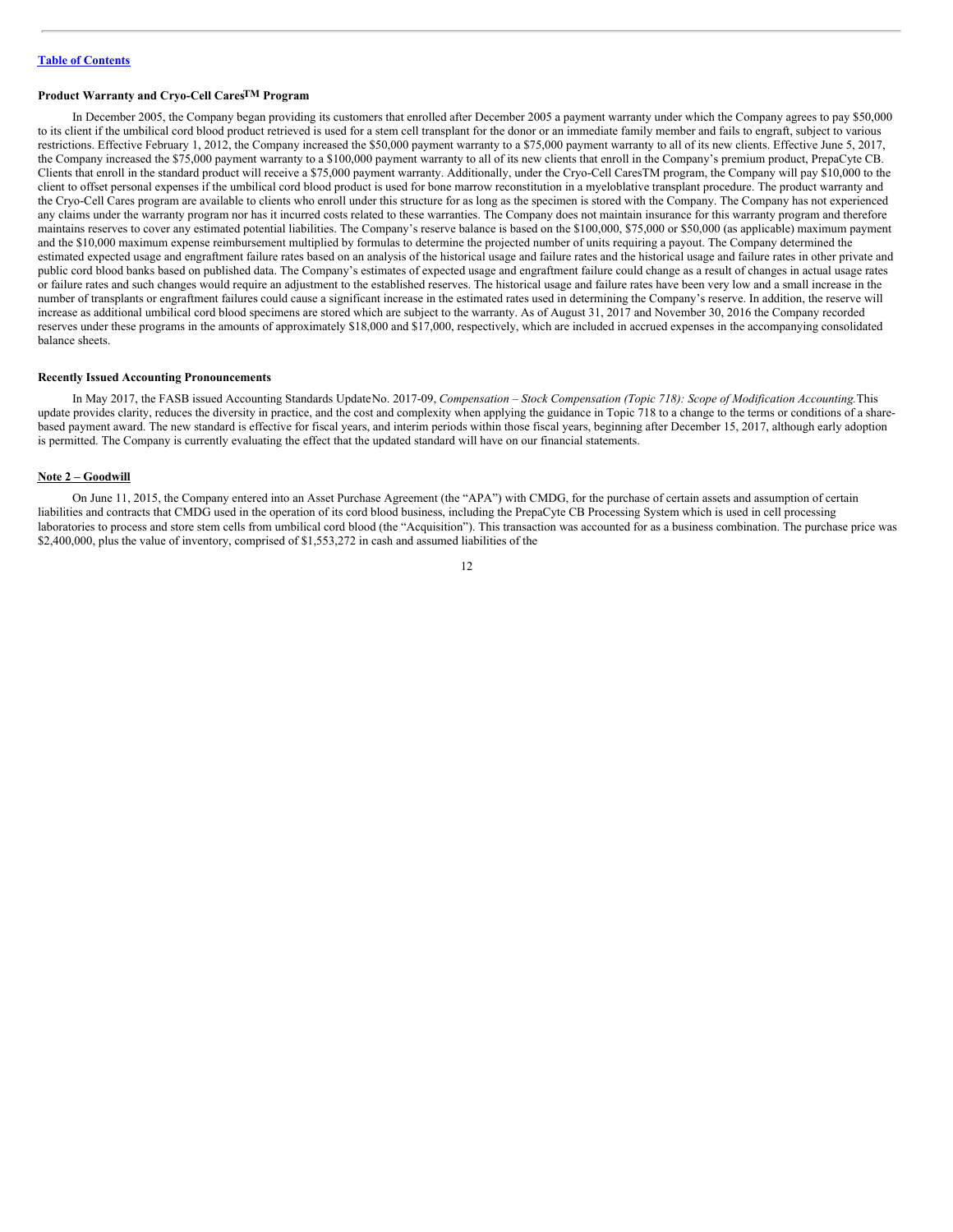seller less any prepayment made by the Company to CMDG (\$966,597 at closing and \$586,675 on or before September 30, 2015) and a note payable to the seller in the amount of \$1,300,000. The closing was effective on June 30, 2015.

In connection with the APA, the Company assumed an exclusive perpetual license agreement which enables the Company to use licensed technology in its umbilical cord blood processing and storage product for cord blood banking. Under the terms of the APA, the Company was to pay a royalty of \$5 per bag set unit sold, subject to minimum annual royalties totaling \$35,000. On July 12, 2017, the Company entered into a First Amendment to License Agreement (the "Amendment") to pay \$100,000 as royalties for the licenses granted and per the Amendment the license will be fully paid and no further royalty payments or license fees will be due or owed now or in the future. As of the three and nine months ended August 31, 2017, royalty expense was \$94,800 and \$112,830, respectively, and is reflected in Cost of Sales on the accompanying comprehensive statements of income (loss). As of the three and nine months ended August 31, 2016, royalty expense associated with PrepaCyte CB was \$8,425 and \$22,755, respectively, and is reflected in Cost of Sales on the accompanying comprehensive statements of income (loss).

Goodwill represents the excess of the purchase price of the assets acquired from CMDG over the estimated fair value of the net tangible and identifiable intangible assets acquired. The annual impairment assessment is performed as of September 30th each year, and an assessment is performed at other times if an event occurs or circumstances change that would more likely than not reduce the fair value of the asset below its carrying value. Step one of the impairment assessment compares the fair value of the reporting unit to its carrying value and if the fair value exceeds its carrying value, goodwill is not impaired. If the carrying value exceeds the fair value, the implied fair value of goodwill is compared to the carrying value of goodwill. If the implied fair value exceeds the carrying value then goodwill is not impaired; otherwise, an impairment loss would be recorded by the amount the carrying value exceeds the implied fair value.

During the third quarter of fiscal 2016, the Company determined that there were sufficient indicators to trigger an interim goodwill impairment analysis. Goodwill is included in the PrepaCyte CB reporting segment and the indicators included, among other factors: (1) decline in projected revenues, (2) decline in forecasted cash flows, and (3) loss of a key customer.

Goodwill impairment testing is a two-step process. Step one involves comparing the fair value of the reporting unit to its carrying amount. If the carrying amount of the reporting unit is greater than zero and its fair value is greater than its carrying amount, there is no impairment. Fair value can be determined using market, income or cost-based approaches. Our determination of estimated fair value of the reporting unit is based on a combination of the income-based and market-based approaches. Under the incomebased approach, the Company determined fair value based on estimated discounted cash flows. The cash flows are discounted by an estimated weighted-average cost of capital, which is intended to reflect the overall level of inherent risk of the reporting unit. Determining the fair value of a reporting unit is judgmental in nature and requires the use of significant estimates and assumptions, including revenue growth rates and EBITDA margins, discount rates and future market conditions, among others. Under the marketbased approach, we determined fair value using the Guideline Company Method, comparing our reporting unit to similar, publicly-traded companies, developing multiples and applying them to our earnings and revenue bases. As a result of the analysis, the Company concluded that the carrying value of the reporting unit exceeded its estimated fair value. The second step of the process was then performed to measure the amount of impairment loss.

Step two involves comparing the implied fair value of the reporting unit goodwill with the carrying amount of that goodwill. If the carrying amount of the reporting unit goodwill exceeds the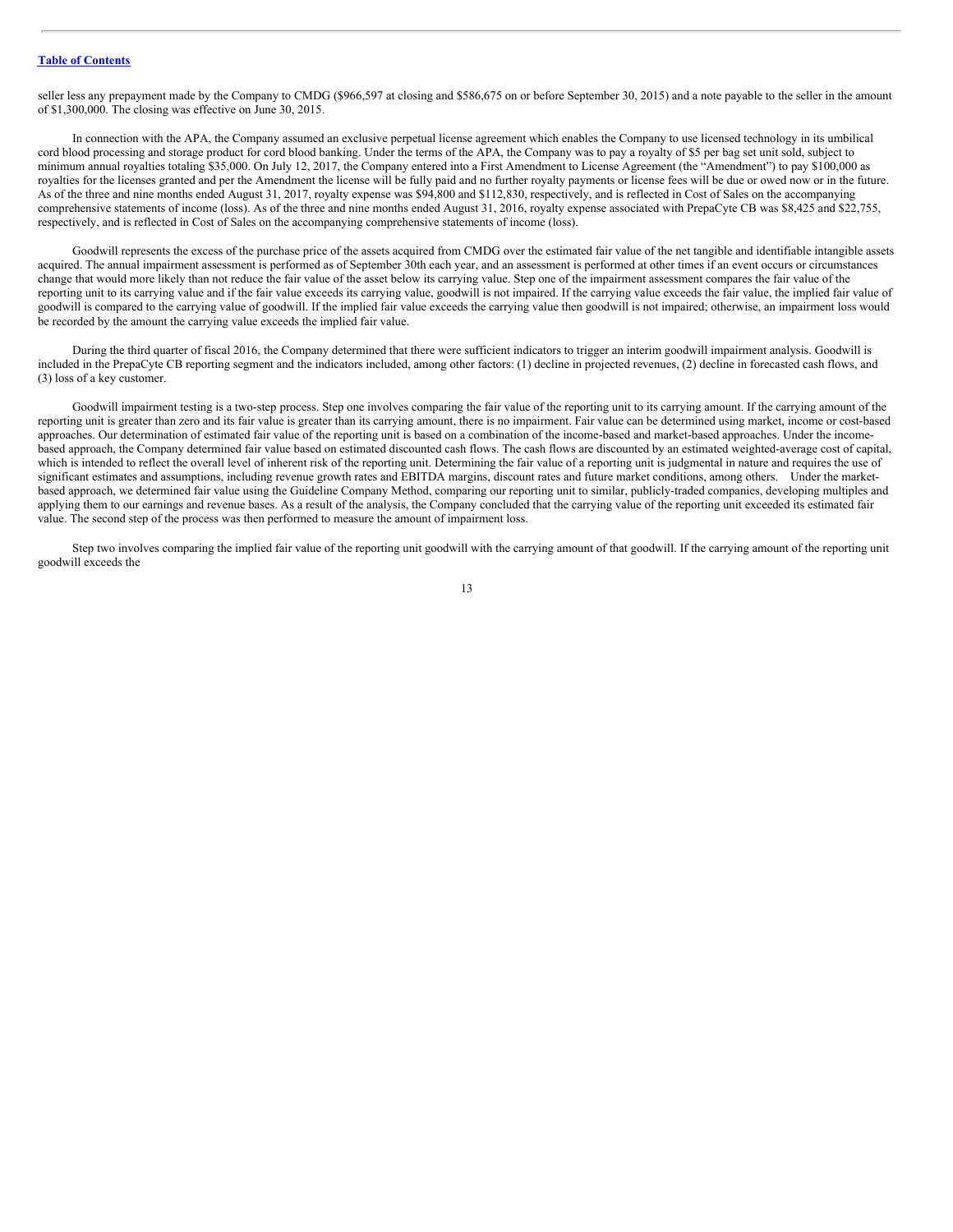implied fair value of that goodwill, an impairment loss is recognized in an amount equal to the excess. As a result of the analysis, the Company concluded that an impairment of the PrepaCyte CB reporting segment existed as the carrying amount of the reporting unit exceeded the implied fair value. Applying ASC 350, *Intangibles-Goodwill and Other* guidance, the Company recorded a goodwill impairment charge of \$1,666,430 as of August 31, 2016.

The annual impairment assessment was performed as of September 30, 2016. The Company concluded that there was an additional impairment of the PrepaCyte CB reporting segment as the carrying amount of the reporting unit exceeded the implied fair value. Applying ASC 350, *Intangibles-Goodwill and Other* guidance, the Company recorded an additional goodwill impairment charge of \$111,392 as of November 30, 2016.

As of August 31, 2017, and November 30, 2016, there is no goodwill reflected on the consolidated balance sheets.

The operating results of PrepaCyte CB have been included in the consolidated statements of comprehensive income (loss) since the date of acquisition.

#### **Note 3 – Inventory**

The components of inventory at August 31, 2017 and November 30, 2016 are as follows:

|                   | August 31, 2017 | November 30, 2016 |
|-------------------|-----------------|-------------------|
| Raw materials     | _               | 9,100             |
| Work-in-process   | 123.232         |                   |
| Finished goods    | 194.943         | 261,000           |
| Collection kits   | 25,300          | 98,760            |
| Inventory reserve | (7, 718)        | (7,718)           |
| Total inventory   | 335,757         | 361,142           |

#### **Note 4– Intangible Assets**

The Company incurs certain legal and related costs in connection with patent and trademark applications. If a future economic benefit is anticipated from the resulting patent or trademark or an alternate future use is available to the Company, such costs are capitalized and amortized over the expected life of the patent or trademark. The Company's assessment of future economic benefit involves considerable management judgment. A different conclusion could result in the reduction of the carrying value of these assets.

During the quarter ended August 31, 2016, the Company determined that there were sufficient indicators to trigger an interim goodwill impairment analysis (Note 2). The Company reviews intangible assets with finite lives for impairment whenever events or changes in circumstances indicate that the related carrying amounts may not be recoverable. Determining whether an impairment loss occurred requires a comparison of the carrying amount to the sum of the future forecasted undiscounted cash flows expected to be generated by the asset per ASC 360, *Property, Plant and Equipment*. As a result of the Company'stwo-step impairment analysis, an impairment of intangible assets within the Prepacyte® CB reporting segment, license agreement and customer relationships, existed and an intangible asset impairment charge of \$211,267 was recorded as of August 31, 2016.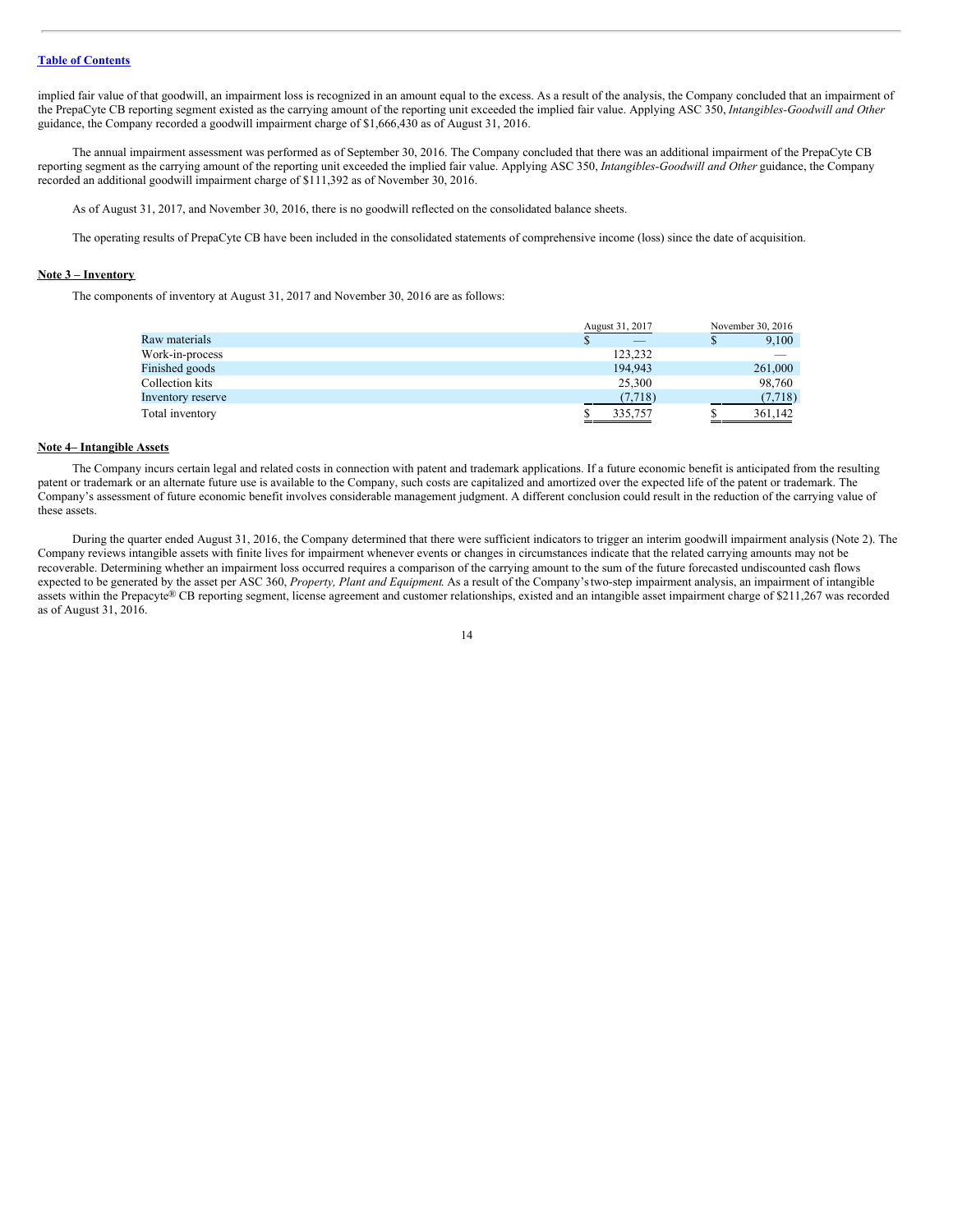Intangible assets were as follows as of August 31, 2017 and November 30, 2016:

|                                   | Useful lives  | <b>August 31, 2017</b> | <b>November 30, 2016</b> |
|-----------------------------------|---------------|------------------------|--------------------------|
| Patents                           | $10-20$ years | 34,570<br>D.           | 34,570                   |
| Less: Accumulated amortization    |               | (11, 335)              | (9,937)                  |
| License agreement                 | 10 years      | 470,000                | 470,000                  |
| Less: Intangible asset impairment |               | (185,000)              | (185,000)                |
| Less: Accumulated amortization    |               | (83,944)               | (60, 194)                |
| Customer relationships            | 15 years      | 41,000                 | 41,000                   |
| Less: Intangible asset impairment |               | (26, 267)              | (26, 267)                |
| Less: Accumulated amortization    |               | (3,961)                | (3,172)                  |
| Net Intangible Assets             |               | 235,063                | 261,000                  |

Amortization expense of intangibles was \$8,646 and \$12,902 for the three months ended August 31, 2017 and August 31, 2016, respectively. Amortization expense of intangibles was \$25,936 and \$38,252 for the nine months ended August 31, 2017 and August 31, 2016, respectively.

#### **Note 5– Notes Payable**

On June 30, 2015, the Company entered into a note payable in the amount of \$1,300,000 in connection with the APA (Note 2). The note was payable in 48 monthly installments of \$29,938 including principal and interest at the rate of 5% per annum, commencing on July 31, 2015, and ending on June 30, 2019. Pursuant to the APA, the note was secured by all assets, inventory, molds and tools sold and transferred to the Company, tangible personal property held for sale or lease, accounts, contract rights, and other rights to payment and general intangibles.

On April 22, 2016 the Company paid \$778,287 which constituted payment in full of the Company's payment obligations to CMDG pursuant to the terms of the original APA and Promissory Note, as well as pursuant to the terms of the Loan/Promissory Note Sale Agreement and Mutual Release executed by the Company and CMDG on April 22, 2016. Prior to making the payment in full, the Company made payments totaling \$269,443 pursuant to the terms of the original APA and Promissory Note. The difference between the remaining principal balance and the final payment made on April 22, 2016 was \$300,593 which was recorded as gain on extinguishment of debt for the nine months ended August 31, 2016 on the accompanying consolidated statements of comprehensive income (loss). As of the three months ended August 31, 2016, the Company recognized \$0 of interest expense related to the note payable. As of the nine months ended August 31, 2016, the Company recognized \$22,265 of interest expense related to the note payable.

On May 20, 2016, the Company entered into a Credit Agreement ("Agreement") with Texas Capital Bank, National Association ("TCB") for a term loan of \$8.0 million in senior credit facilities. The proceeds of the term loan were used by the Company to fund repurchases of the Company's common stock. Subject to the terms of the Agreement, on May 20, 2016, TCB advanced the Company \$100.00. On July 1, 2016, TCB advanced the remaining principal amount of \$7,999,900 per a promissory note dated May 20, 2016 between the Company and TCB, at a rate of 3.75% per annum plus LIBOR, payable monthly with a maturity date of July 2021. On August 26, 2016, the Company entered into a First Amendment to Credit Agreement with TCB. Pursuant to terms of the First Amendment to Credit Agreement, on August 26, 2016, TCB made an additional advance to the Company in principal amount of \$2,133,433 per an Amended and Restated Promissory Note dated August 26, 2016 between the Company and TCB. The additional proceeds of the term loan were used by the Company to fund a portion of the Settlement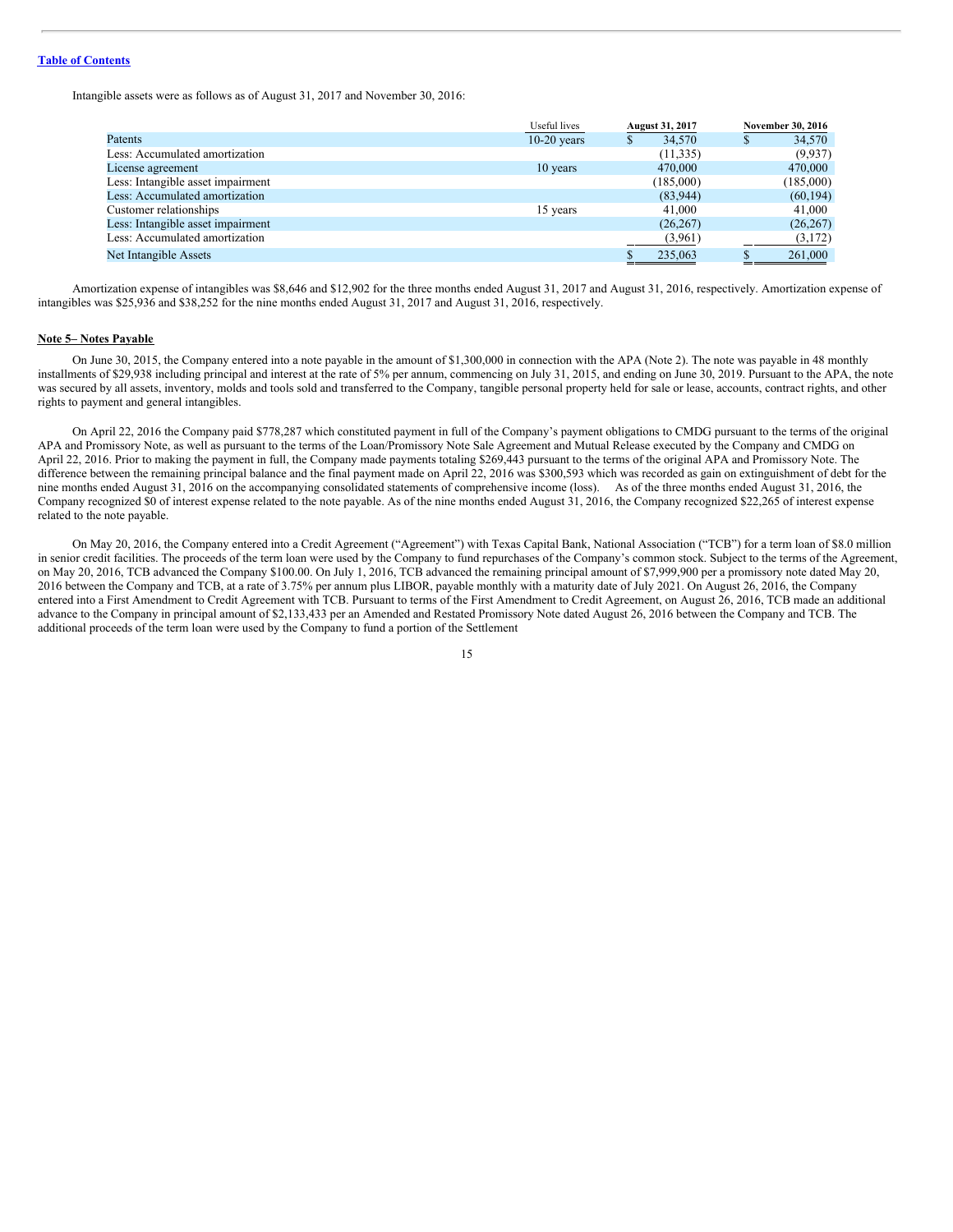Agreement and Release of All Claims with Charles D. Nyberg and Mary J. Nyberg, individually and as Trustees of the CDMJ Nyberg Family. As of August 31, 2017 and November 30, 2016, principal paid to date is \$2,133,000 and \$633,000, respectively, at a rate of 3.75% per annum plus LIBOR. As of the three month and nine months ended August 31, 2017, the Company paid interest of \$102,868 and \$309,385, respectively, which is reflected in interest expense on the accompanying consolidated statements of comprehensive income (loss). As of the three and nine months ended August 31, 2016, the Company paid interest of \$29,947 and \$29,947, respectively.

On May 20, 2016, the Company also entered into a Subordination Agreement with TCB and CrowdOut Capital LLC ("CrowdOut") for a subordinated loan of the principal amount of \$650,000, which amount CrowdOut advanced to the Company on May 20, 2016. The proceeds of the subordinated loan were to be used by the Company to fund continued repurchases of the Company's common stock. Per a promissory note dated May 20, 2016 between the Company and CrowdOut, interest at 12% per annum on the principal sum of \$650,000 was payable monthly with a maturity date of July 2021, at which time, the principal amount of \$650,000 was payable. On June 5, 2017, the principal sum of \$650,000 plus interest of \$867 was paid to CrowdOut and the subordinated loan was paid in full. As of the three and nine months ended August 31, 2017, the Company paid interest of \$867 and \$40,300, respectively which is reflected in interest expense on the accompanying consolidated statements of comprehensive income. As of the three and nine months ended August 31, 2016, the Company paid interest of \$15,817 and \$15,817 respectively.

Collateral of the term and subordinated loans includes all money, securities and property of the Company.

The Company incurred debt issuance costs related to the term loan in the amount of \$378,785 which is recorded as a direct reduction of the carrying amount of the note payable and amortized over the life of the loan. As of the three and nine months ended August 31, 2017, \$30,427 and \$96,870, respectively, of the debt issuance costs were amortized and are reflected in interest expense on the accompanying consolidated statements of comprehensive income. As of the three and nine months ended August 31, 2016, \$0 and \$0, respectively, of the debt issuance costs were amortized.

As of August 31, 2017 and November 30, 2016, the note payable obligation was as follows:

|                                                    | August 31, 2017 | November 30, 2016 |
|----------------------------------------------------|-----------------|-------------------|
| Note payable                                       | 8,000,100       | 10,150,100        |
| Unamortized debt issuance costs                    | (233, 481)      | (330, 350)        |
| Net note payable                                   | 7,766,619       | 9,819,750         |
| Current portion of note payable                    | 2,000,000       | 2,000,000         |
| Long-term note payable, net of debt issuance costs | 5,766,619       | 7,819,750         |
| Total                                              | 7.766.619       | 9,819,750         |

Interest expense on the note payable for the three and nine months ended August 31, 2017 was as follows:

|                                   | For the three   | For the nine    |
|-----------------------------------|-----------------|-----------------|
|                                   | months ended    | months ended    |
|                                   | August 31, 2017 | August 31, 2017 |
| Interest expense on notes payable | 103.735         | 349.685         |
| Debt issuance costs               | 30.427          | 96.869          |
| Total interest expense            | 134.162         | 446.554         |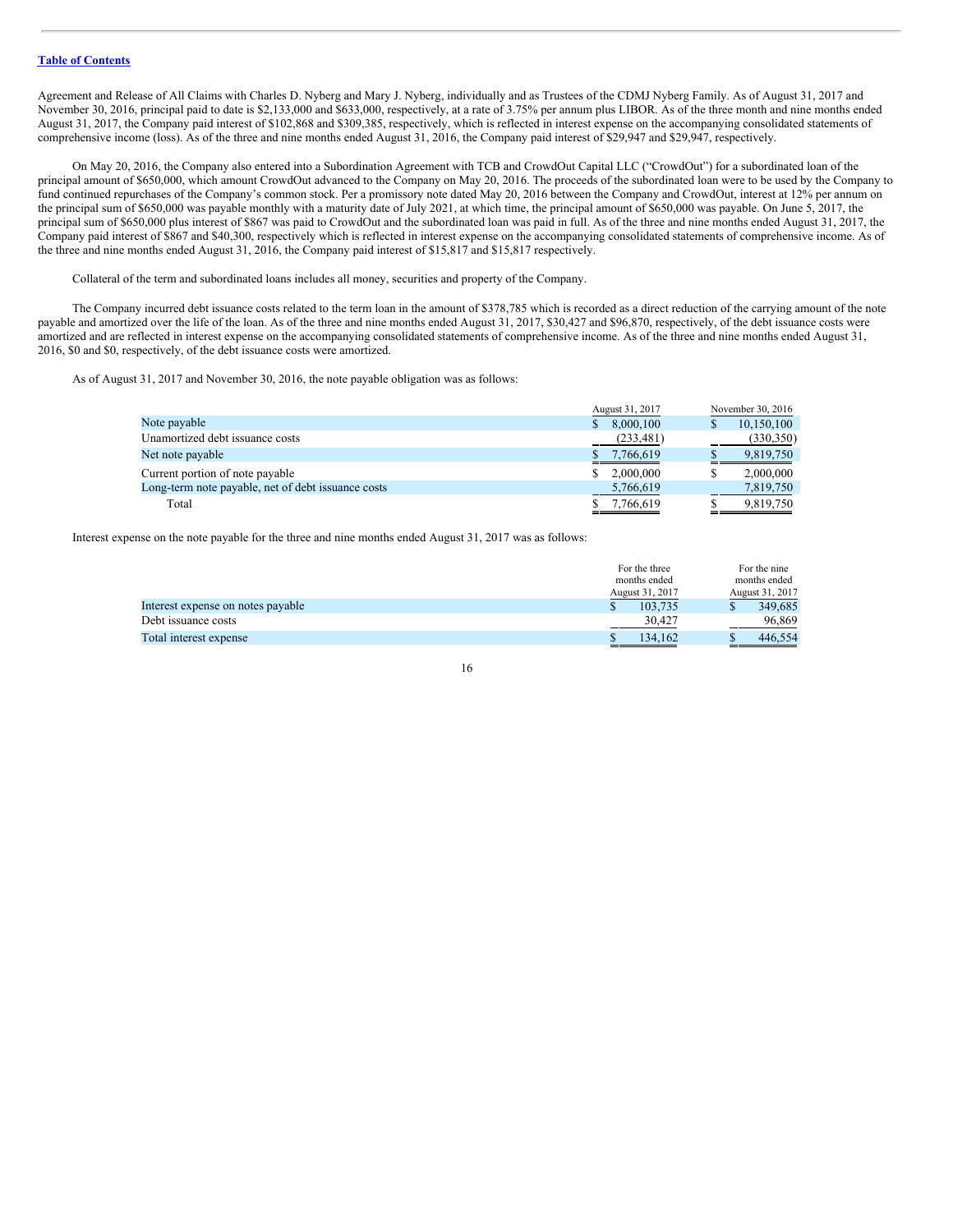# **Note 6– Segment Reporting**

During the third quarter of fiscal 2015, the Company purchased certain assets and assumed certain liabilities and contracts that CMDG used in the operation of its cord blood business (See Note 2). The Company evaluated and determined that this acquisition qualifies as a separate segment.

The Company is organized in two reportable segments:

- 1. The cellular processing and cryogenic storage of umbilical cord blood and cord tissue stem cells for family use. Revenue is generated from the initial processing and testing fees and the annual storage fees charged each year for storage (the "Umbilical cord blood and cord tissue stem cell service").
- 2. The manufacture of Prepacyte® CB units, the processing technology used to process umbilical cord blood stem cells. Revenue is generated from the sales of the Prepacyte® CB units (the "Prepacyte®-CB").

The following table shows, by segment: net revenue, cost of sales, depreciation and amortization, operating profit, interest expense, and income tax (expense) benefit for the three months and nine months ended August 31, 2017:

|                                                        | For the three months<br>ended August 31,<br>2017 |            |    | For the nine months<br>ended August 31, 2017 |
|--------------------------------------------------------|--------------------------------------------------|------------|----|----------------------------------------------|
| Net revenue                                            |                                                  |            |    |                                              |
| Umbilical cord blood and cord tissue stem cell service | \$                                               | 6,780,565  | S  | 18,567,285                                   |
| Prepacyte®-CB                                          |                                                  | 115,376    |    | 342,031                                      |
| Total net revenue                                      | \$                                               | 6,895,941  | S  | 18,909,316                                   |
| Cost of sales                                          |                                                  |            |    |                                              |
| Umbilical cord blood and cord tissue stem cell service | \$                                               | 1,771,403  | S  | 4,681,276                                    |
| Prepacyte <sup>®</sup> -CB                             |                                                  | 206,072    |    | 404,262                                      |
| Total cost of sales                                    | \$                                               | 1,977,475  |    | 5,085,538                                    |
| Depreciation and amortization                          |                                                  |            |    |                                              |
| Umbilical cord blood and cord tissue stem cell service | \$                                               | 24,295     | S  | 69,734                                       |
| Prepacyte®-CB                                          |                                                  | 9.064      |    | 27,191                                       |
| Total depreciation and amortization                    | \$                                               | 33,359     | \$ | 96,925                                       |
| Operating (loss) income                                |                                                  |            |    |                                              |
| Umbilical cord blood and cord tissue stem cell service | \$                                               | 1,552,168  | S  | 3,850,206                                    |
| Prepacyte <sup>®</sup> -CB                             |                                                  | (99, 935)  |    | (89, 597)                                    |
| Total operating income                                 | \$                                               | 1,452,233  | S. | 3,760,609                                    |
| Interest expense                                       |                                                  |            |    |                                              |
| Umbilical cord blood and cord tissue stem cell service | S                                                | 314,890    | S  | 937,248                                      |
| Prepacyte®-CB                                          |                                                  |            |    |                                              |
| Total interest expense                                 | \$                                               | 314,890    |    | 937,248                                      |
| Income tax expense                                     |                                                  |            |    |                                              |
| Umbilical cord blood and cord tissue stem cell service | \$                                               | (490, 558) | S  | (1,128,012)                                  |
| Prepacyte <sup>®</sup> -CB                             |                                                  |            |    |                                              |
| Total income tax expense                               | \$                                               | (490, 558) | \$ | (1, 128, 012)                                |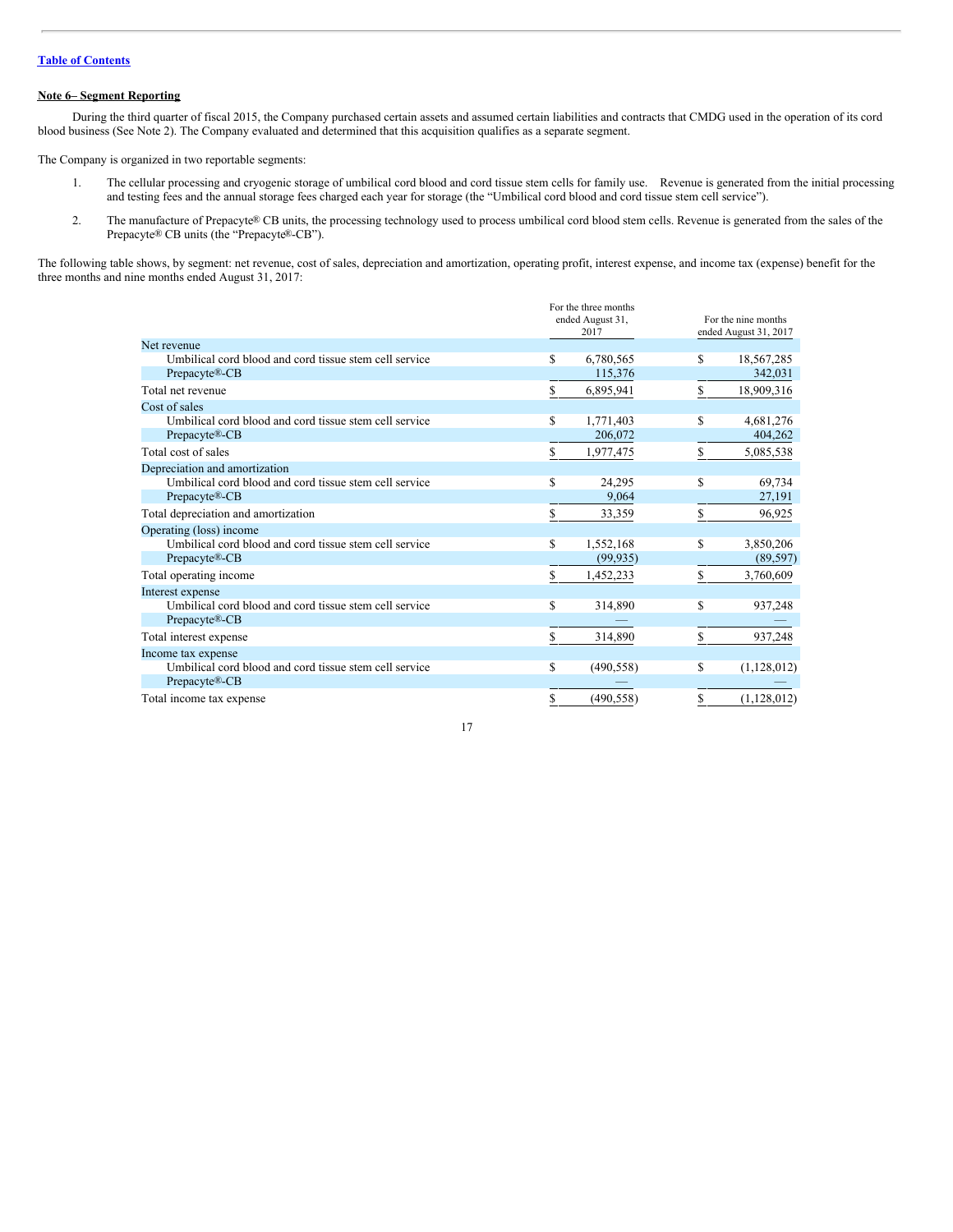The following table shows the assets by segment as of August 31, 2017 and November 30, 2016:

|                                                        |   | As of August 31, 2017 | As of November 30,<br>2016 |
|--------------------------------------------------------|---|-----------------------|----------------------------|
| Assets                                                 |   |                       |                            |
| Umbilical cord blood and cord tissue stem cell service | S | 20.761.483            | 18,960,261                 |
| Prepacyte <sup>®</sup> -CB                             |   | 555.328               | 578,207                    |
| Total assets                                           |   | 21.316.811            | 19.538.468                 |

The following table shows, by segment: net revenue, cost of sales, depreciation and amortization, operating profit, interest expense, and income tax (expense) benefit for the three months and nine months ended August 31, 2016:

|                                                        | For the three months<br>ended August 31,<br>2016 |    | For the nine months<br>ended August 31, 2016 |
|--------------------------------------------------------|--------------------------------------------------|----|----------------------------------------------|
| Net revenue                                            |                                                  |    |                                              |
| Umbilical cord blood and cord tissue stem cell service | \$<br>6,243,803                                  | S  | 16,970,939                                   |
| Prepacyte <sup>®</sup> -CB                             | 88,135                                           |    | 286,253                                      |
| Total net revenue                                      | \$<br>6,331,938                                  | S. | 17,257,192                                   |
| Cost of sales                                          |                                                  |    |                                              |
| Umbilical cord blood and cord tissue stem cell service | \$<br>1,482,900                                  | S  | 4,073,293                                    |
| Prepacyte®-CB                                          | 68,331                                           |    | 257,329                                      |
| Total cost of sales                                    | \$<br>1,551,231                                  | S  | 4,330,622                                    |
| Depreciation and amortization                          |                                                  |    |                                              |
| Umbilical cord blood and cord tissue stem cell service | \$<br>27,310                                     | S  | 84,542                                       |
| Prepacyte®-CB                                          | 12,436                                           |    | 38,624                                       |
| Total depreciation and amortization                    | \$<br>39,746                                     | \$ | 123,166                                      |
| Operating (loss) income                                |                                                  |    |                                              |
| Umbilical cord blood and cord tissue stem cell service | \$<br>808,254                                    | S  | 1,864,325                                    |
| Prepacyte <sup>®</sup> -CB                             | (1,870,329)                                      |    | (1,887,594)                                  |
| Total operating loss                                   | \$<br>(1,062,075)                                | \$ | (23,269)                                     |
| Interest expense                                       |                                                  |    |                                              |
| Umbilical cord blood and cord tissue stem cell service | \$<br>199,439                                    | S  | 781,971                                      |
| Prepacyte <sup>®</sup> -CB                             |                                                  |    | 22,265                                       |
| Total interest expense                                 | \$<br>199,439                                    | S  | 804,236                                      |
| Income tax benefit                                     |                                                  |    |                                              |
| Umbilical cord blood and cord tissue stem cell service | \$<br>898,838                                    | S  | 697,103                                      |
| Prepacyte <sup>®</sup> -CB                             |                                                  |    |                                              |
| Total income tax benefit                               | \$<br>898,838                                    | \$ | 697,103                                      |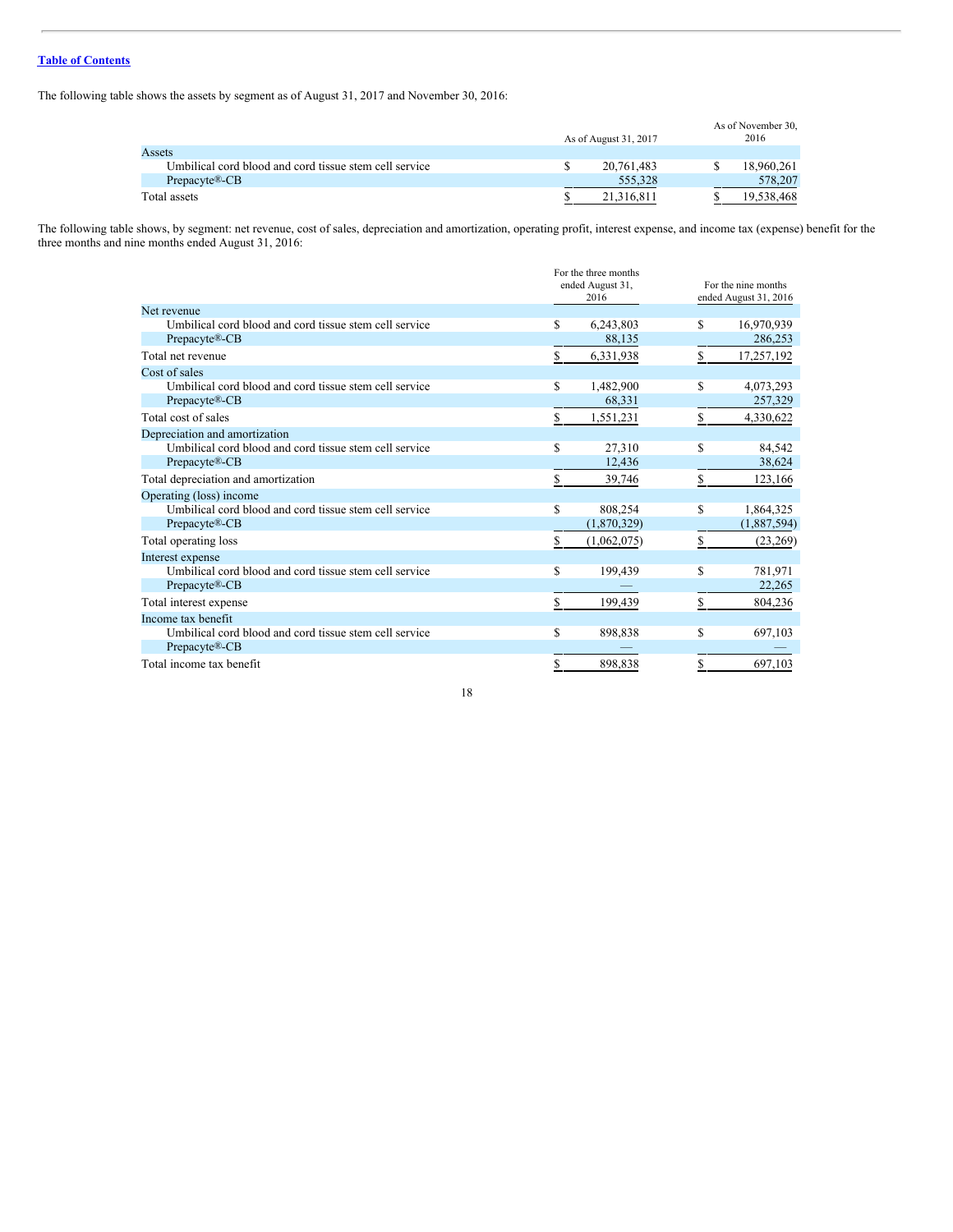# **Note 7 – Income (Loss) per Common Share**

The following table sets forth the calculation of basic and diluted net income (loss) per common share:

|                                                                |                 | Three Months Ended | Nine Months Ended |                 |  |  |
|----------------------------------------------------------------|-----------------|--------------------|-------------------|-----------------|--|--|
|                                                                | August 31, 2017 | August 31, 2016    | August 31, 2017   | August 31, 2016 |  |  |
| Numerator:                                                     |                 |                    |                   |                 |  |  |
| Net Income (Loss)                                              | 652,019         | $(\$ 2,644,361)$   | 1,635,882         | 2,130,165       |  |  |
| Denominator:                                                   |                 |                    |                   |                 |  |  |
| Weighted-average shares outstanding-basic                      | 7,100,232       | 7,583,771          | 7,049,782         | 8,546,110       |  |  |
| Dilutive common shares issuable upon exercise of stock options | 694,623         |                    | 613,584           |                 |  |  |
| Weighted-average shares-diluted                                | 7,794,855       | 7,583,771          | 7,663,366         | 8,546,110       |  |  |
| Net income (loss) per common share:                            |                 |                    |                   |                 |  |  |
| Basic                                                          | 0.09            | (0.35)             | 0.23              | 0.25)           |  |  |
| <b>Diluted</b>                                                 | 0.08            | (0.35)             | 0.21              | 0.25)           |  |  |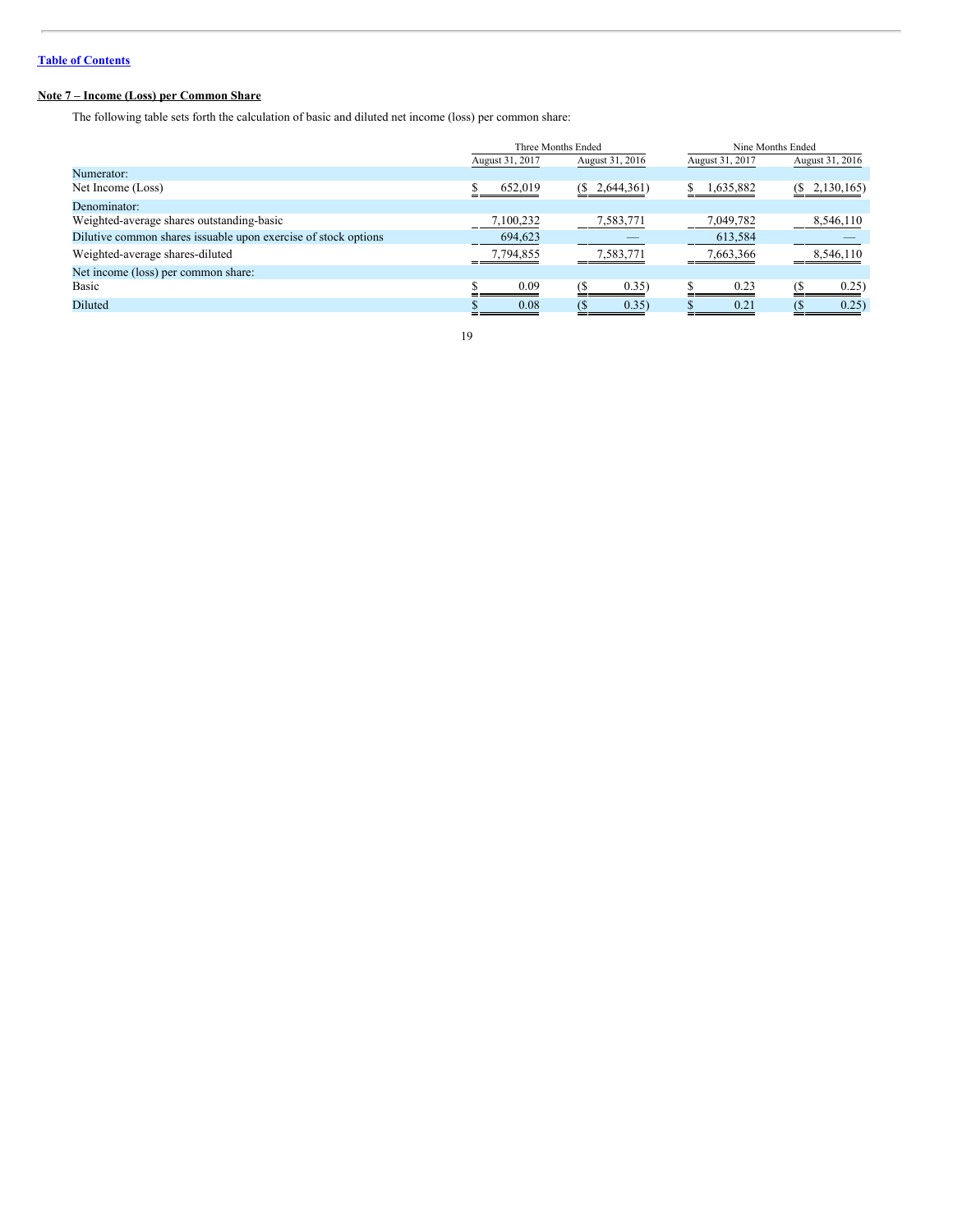For the three and nine months ended August 31, 2017, the Company excluded the effect of 22,500 and 22,500 options from the computation of diluted earnings per share, as the effect of potentially dilutive shares from the outstanding stock options would be anti-dilutive.

For the three and nine months ended August 31, 2016, the Company excluded the effect of all outstanding stock options from the computation of diluted earnings per share, as the effect of potentially dilutive shares from the outstanding stock options would be anti-dilutive.

#### **Note 8 – Stockholders' Equity**

#### **Employee Stock Incentive Plan**

The Company maintains the 2006 Stock Incentive Plan (the "2006 Plan") under which it has reserved 1,000,000 shares of the Company's common stock for issuance pursuant to stock options, restricted stock, stock-appreciation rights (commonly referred to as "SARs") and stock awards (i.e. performance options to purchase shares and performance units). As of August 31, 2017 and November 30, 2016, there were 560,500 and 572,281 options issued, but not yet exercised, under the 2006 Plan, respectively. As of August 31, 2017, there were 211,929 shares available for future issuance under the 2006 Plan.

The Company also maintains the 2012 Equity Incentive Plan (the "2012 Plan") which became effective December 1, 2011 as approved by the Board of Directors and approved by the stockholders at the 2012 Annual Meeting on July 10, 2012. The 2012 Plan originally reserved 1,500,000 shares of the Company's common stock for issuance pursuant to stock options, restricted stock, SARs, and other stock awards (i.e. performance shares and performance units). In May 2012, the Board of Directors approved an amendment to the 2012 Plan to increase the number of shares of the Company's common stock reserved for issuance to 2,500,000 shares. As of August 31, 2017, there were 569,729 service-based options issued, 129,729 service-based restricted common shares granted, 640,970 performance-based and 116,240 market-based restricted common shares granted under the 2012 Plan. As of November 30, 2016, there were 569,729 service-based options issued, 129,729 service-based restricted common shares granted, 630,970 performance-based and 116,240 market-based restricted common shares granted under the 2012 Plan. As of August 31, 2017, there were 1,043,332 shares available for future issuance under the 2012 Plan.

#### *Service-based vesting condition options*

The fair value of each option award is estimated on the date of the grant using the Black-Scholes valuation model that uses the assumptions noted in the following table. Expected volatility is based on the historical volatility of the Company's stock over the most recent period commensurate with the expected life of the Company's stock options. The Company uses historical data to estimate option exercise and employee termination within the valuation model. The risk-free rate for periods within the contractual life of the option is based on the U.S. Treasury yield curve in effect at the time of grant. The expected term of options granted to employees is calculated, in accordance with the "simplified method" for "plain vanilla" stock options allowed under GAAP. Expected dividends are based on the historical trend of the Company not issuing dividends.

There were 22,500 options granted during the three and nine months ended August 31, 2017, respectively.

There were 35,000 and 204,729 options granted during the three and nine months ended August 31, 2016, respectively.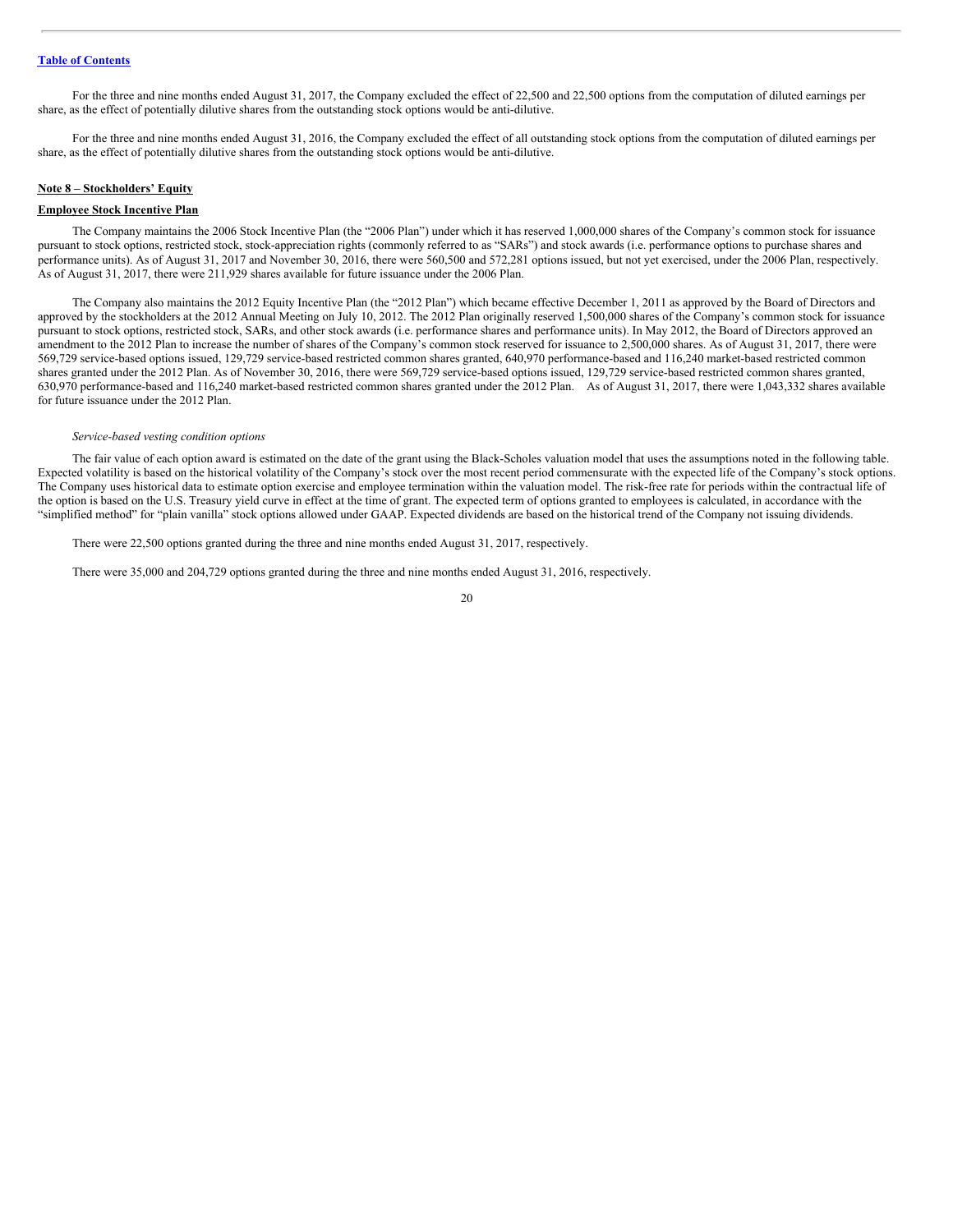Variables used to determine the fair value of the options granted for the three and nine months ended August 31, 2017 and August 31, 2016, respectively, are as follows:

|                          | Three Months<br>Ended<br>August 31, 2017 | Three Months<br>Ended<br>August 31, 2016 | Nine Months<br>Ended<br>August 31, 2017 | Nine Months<br>Ended<br>August 31, 2016 |
|--------------------------|------------------------------------------|------------------------------------------|-----------------------------------------|-----------------------------------------|
| Weighted average values: |                                          |                                          |                                         |                                         |
| Expected dividends       | $0\%$                                    | 0%                                       | 0%                                      | $0\%$                                   |
| Expected volatility      | 52.06%                                   | 66.09%                                   | 52.06%                                  | 66.39%                                  |
| Risk free interest rate  | 1.82%                                    | 1.09%                                    | 1.82%                                   | 1.22%                                   |
| Expected life            | 5.0 years                                | 5.0 years                                | 5.0 years                               | 5.6 years                               |

Stock option activity for options with only service-based vesting conditions for the nine months ended August 31, 2017, was as follows:

|                                  | Shares    | Weighted<br>Average<br>Exercise<br>Price | Weighted<br>Average<br>Remaining<br>Contractual<br>Term (Years) | Aggregate<br>Intrinsic<br>Value |
|----------------------------------|-----------|------------------------------------------|-----------------------------------------------------------------|---------------------------------|
| Outstanding at November 30, 2016 | 1,142,010 | \$2.36                                   | 4.99                                                            | \$2,157,112                     |
| Granted                          | 22,500    | 7.00                                     |                                                                 |                                 |
| Exercised                        | (26, 781) | 1.92                                     |                                                                 | 78,149                          |
| Expired/forfeited                | (7,500)   | 1.66                                     |                                                                 | 38,150                          |
| Outstanding at August 31, 2017   | 1,130,229 | $\frac{\$}{2.47}$                        | 4.41                                                            | \$4,844,612                     |
| Exercisable at August 31, 2017   | 1,044,697 | $\frac{1}{2}$ 2.34                       | 4.12                                                            | \$4,610,775                     |

The weighted average grant date fair value of options granted during the nine months ended August 31, 2017 and August 31, 2016 was \$3.25 and \$1.86, respectively.

The aggregate intrinsic value represents the total value of the difference between the Company's closing stock price on the last trading day of the period and the exercise price of the options, multiplied by the number of in-the-money stock options that would have been received by the option holders had all option holders exercised their options on either August 31, 2017 or November 30, 2016, as applicable. The intrinsic value of the Company's stock options changes based on the closing price of the Company's stock.

During the three and nine months ended August 31, 2017, the Company issued 0 and 26,781 common shares to option holders who exercised options for \$0 and \$51,396, respectively.

During the three and nine months ended August 31, 2016, the Company issued 23,399 common shares to option holders who exercised options for \$40,340, respectively.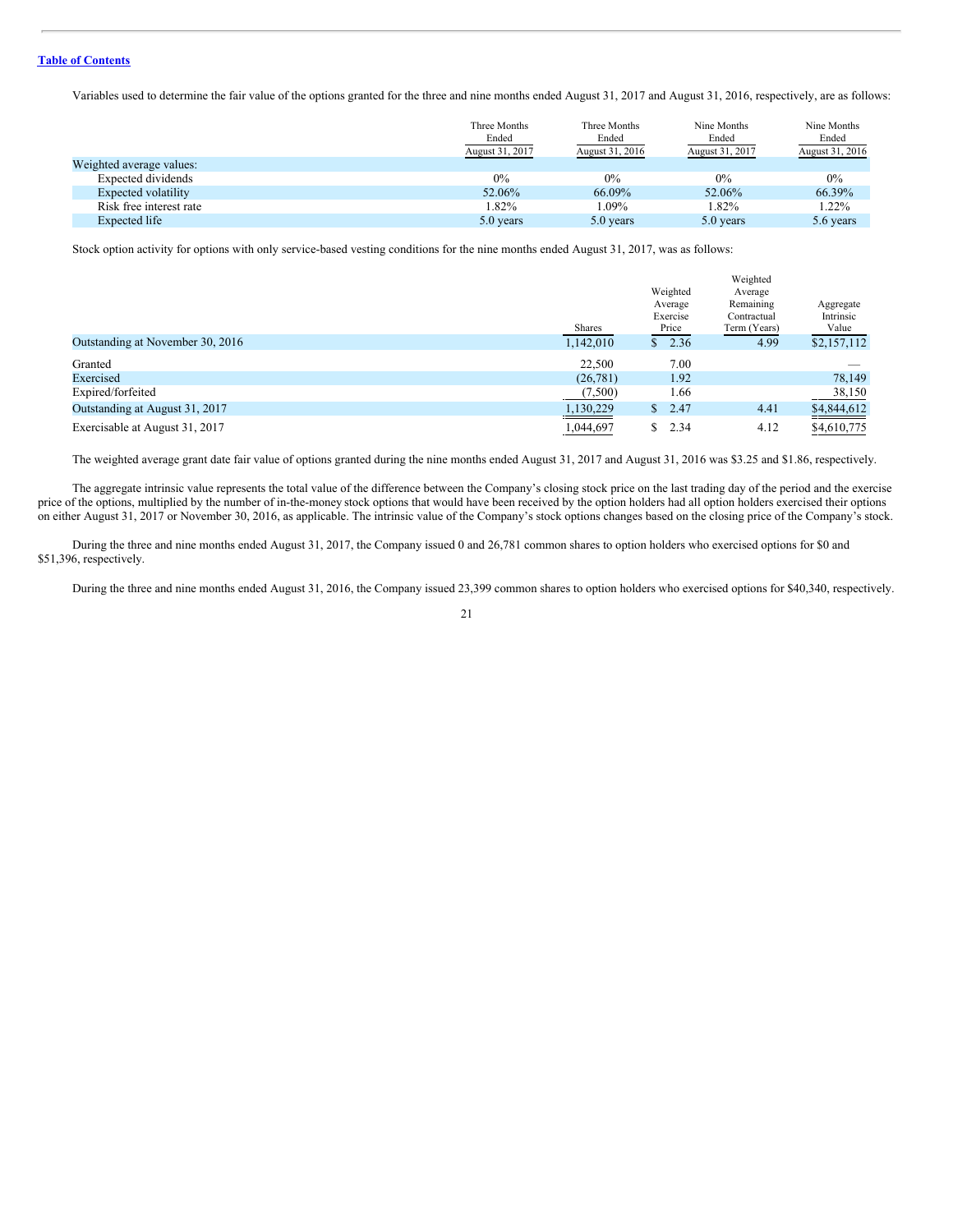Significant option groups outstanding and exercisable at August 31, 2017 and related price and contractual life information are as follows:

|                          |             | Outstanding  |  |                       | Exercisable |  |                       |
|--------------------------|-------------|--------------|--|-----------------------|-------------|--|-----------------------|
|                          |             | Weighted     |  |                       |             |  |                       |
|                          |             | Average      |  |                       |             |  |                       |
|                          |             | Remaining    |  | Weighted              |             |  | Weighted              |
|                          |             | Contractual  |  | Average               |             |  | Average               |
| Range of Exercise Prices | Outstanding | Life (Years) |  | <b>Exercise Price</b> | Outstanding |  | <b>Exercise Price</b> |
| \$1.01 to \$2.00         | 425,000     | 4.17         |  | 1.73                  | 425,000     |  | 1.73                  |
| \$2.01 to \$3.00         | 455,500     | 2.81         |  | 2.58                  | 455,500     |  | 2.58                  |
| \$3.01 to \$4.00         | 227,229     | 7.82         |  | 3.18                  | 162,325     |  | 3.19                  |
| \$6.01 to \$7.00         | 22,500      | 6.89         |  | 7.00                  | 1,872       |  | 7.00                  |
|                          | 1,130,229   | 4.41         |  | 2.47                  | 1,044,697   |  | 2.34                  |

A summary of the status of the Company's non-vested options as of August 31, 2017, and changes during the nine months ended August 31, 2017, is presented below:

|                                 | Shares    | Weighted Average<br>Grant-Date<br>Fair Value |
|---------------------------------|-----------|----------------------------------------------|
| Non-vested at November 30, 2016 | 97,406    | 1.84                                         |
| Granted                         | 22,500    | 3.25                                         |
| Vested                          | (34, 374) | 1.92                                         |
| Forfeited                       |           | __                                           |
| Non-vested at August 31, 2017   | 85,532    | 2.18                                         |

As of August 31, 2017, there was approximately \$109,000 of total unrecognized compensation cost related tonon-vested share-based compensation arrangements granted under the 2006 Plan and the 2012 Plan. The cost is expected to be recognized over a weighted-average period of .65 years as of August 31, 2017. The total fair value of shares vested during the nine months ended August 31, 2017 was approximately \$66,000.

During the second fiscal quarter of 2016, the Company entered into Amended and Restated Employment Agreements ("2016 Employment Agreements") with each of the Company's Co-CEOs. Per the Employment Agreements, each of theCo-CEOs is to receive base grant equity awards in the form of qualified options of the Company's common stock. As of April 15, 2016, David Portnoy and Mark Portnoy were granted 70,270 and 59,459 options of the Company's common stock, respectively. The options were issued under the Company's 2012 Stock Plan and will vest 1/3 upon grant, 1/3 on December 1, 2016 and the remaining 1/3 on November 30, 2017. The fair value of these options vested as of August 31, 2017 was approximately \$213,000 and is reflected as selling, general and administrative expenses in the accompanying consolidated statement of comprehensive income (loss). As of August 31, 2017, there was approximately \$31,000 of total unrecognized compensation cost related to the non-vested options of common stock and these will continue to vest as notated above and per the 2016 Employment Agreements through November 30, 2017.

#### *Performance and market-based vesting condition options*

There were no performance-based or market-based vesting condition options granted during the three months and nine months ended August 31, 2017 and August 31, 2016, respectively. As of August 31, 2017 and August 31, 2016, there were no performance or market-based vesting condition options outstanding.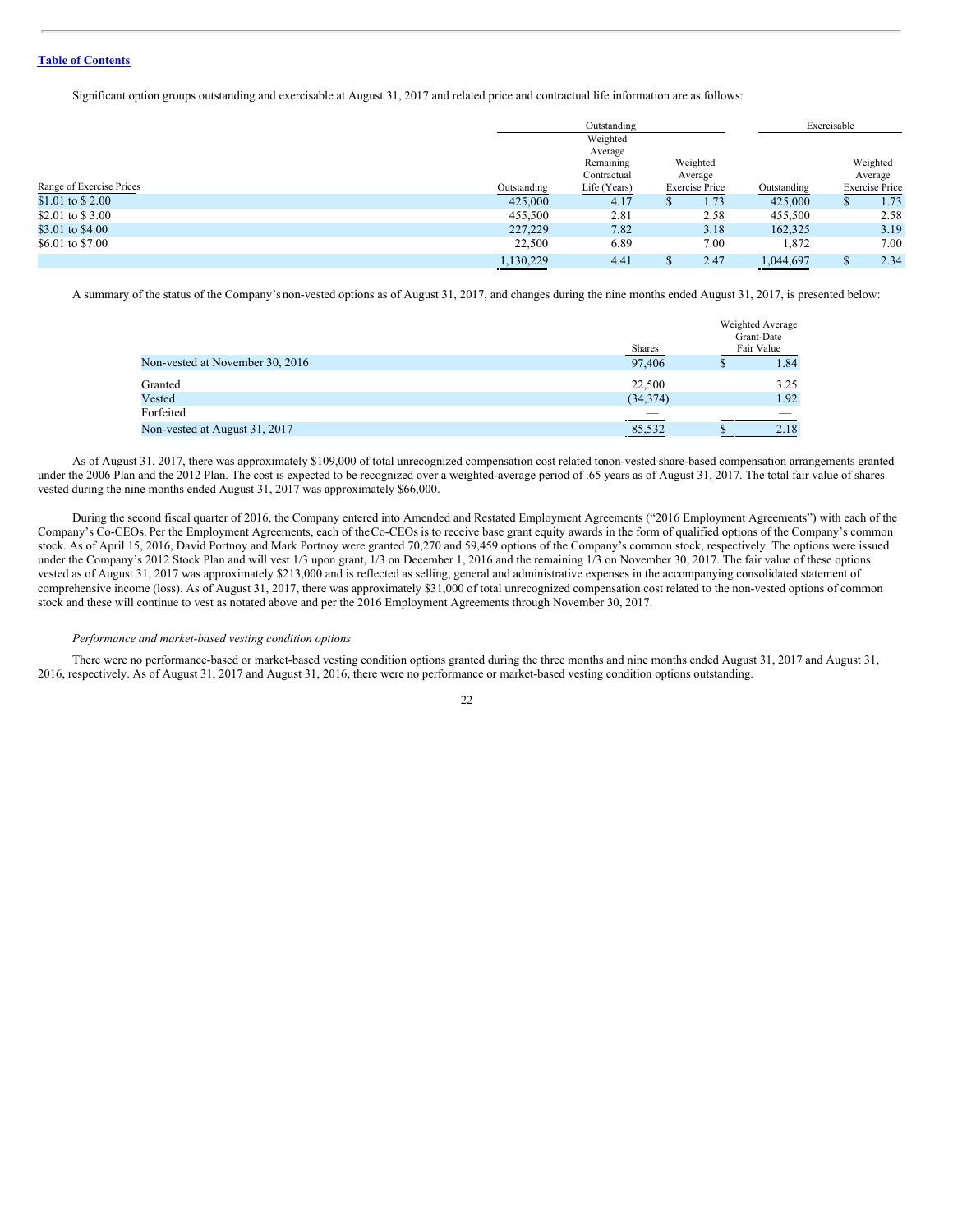#### *Restricted common shares*

During the first fiscal quarter of 2014, the Company entered into Amended and Restated Employment Agreements ("Employment Agreements") with each of the Company's Co-CEOs. The Employment Agreements provide for the grant of restricted shares of the Company's common stock based on certain performance measures being attained by each of the Company's Co-CEOs. The Employment Agreements provide that if David Portnoy and Mark Portnoy are employed by the Company on November 30, 2015, then no later than February 15, 2016, the Company will grant up to 186,487 and 162,163 shares of restricted common shares, respectively, based on certain performance thresholds, as defined in the agreements. The Company issued David Portnoy 118,062 shares and Mark Portnoy 102,663 shares during the first quarter of fiscal 2016. As of August 31, 2016, there was \$0 of total unrecognized compensation cost related to the issuance of these shares of restricted common shares.

As of April 15, 2016, the Company entered into Amended and Restated Employment Agreements ("Employment Agreements") with each of the Company'sCo-CEOs. The Employment Agreements provide for the grant of shares of the Company's common stock based on certain performance measures being attained by each of the Company's Co-CEOs during fiscal year 2016. The Employment Agreements state if David Portnoy and Mark Portnoy are employed by the Company on November 30, 2016, then no later than February 28, 2017, the Company will grant up to 186,487 and 162,163 shares of common stock. Based upon the performance measures being attained, the Company granted 183,145 and 159,257 shares of common stock to David Portnoy and Mark Portnoy, respectively. The fair value of the shares granted for fiscal 2016 was approximately \$1,252,000 and was reflected as selling, general and administrative expense in the consolidated statements of comprehensive income (loss) for the year ended November 30, 2016. There was \$0 of total unrecognized compensation cost related to the fiscal 2016 performance measures as of August 31, 2017. As of August 31, 2017, the Company has recognized approximately \$542,000 of compensation cost related to the fiscal 2017 performance measures and there was approximately \$181,000 in unrecognized compensation cost related to the fiscal 2017 performance measures.

As of April 18, 2016, the Company entered into a second Amendment Agreement (the "Amendment"), with the Company's CIO Oleg Mikulinsky effective December 1, 2015, amending certain terms of the Amendment Agreement dated May 1, 2013 and Mikulinsky Employment Agreement dated March 5, 2012. The Amendment provides for the grant of shares of the Company's common stock based on certain performance measures being attained by the Company during fiscal year 2016. The Amendment states if Executive is employed by the Company on November 30, 2016, then no later than February 28, 2017, the Company will grant Executive up to 20,000 shares of restricted stock based on performance as set forth in the Amendment. Based upon performance measures being attained, the Company granted 19,620 shares of common stock to Oleg Mikulinksy. The fair value of the shares granted was approximately \$78,000. There was \$0 of total unrecognized compensation cost as of August 31, 2017.

#### **Note 9 – License Agreements**

The Company enters into two types of licensing agreements and in both types, the Company earns revenue on the initial license fees. Under the technology agreements, the Company earns processing and storage royalties from the affiliates that process in their own facility. Under the marketing agreements, the Company earns processing and storage revenues from affiliates that store specimens in the Company's facility in Oldsmar, Florida.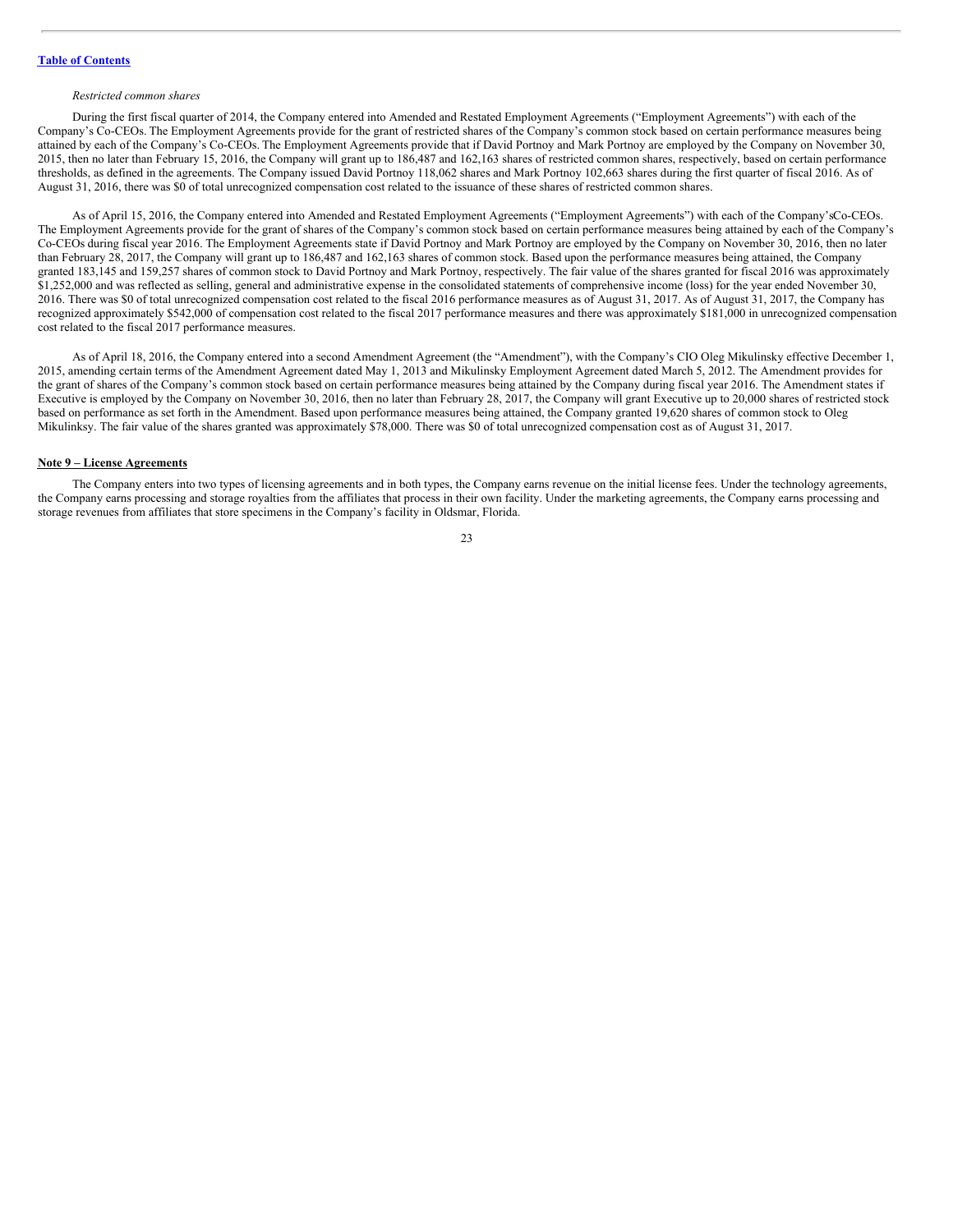#### **Technology Agreements**

The Company has entered into a definitive License and Royalty Agreement with LifeCell International Private Limited, formerly Asia Cryo-Cell Private Limited, ("LifeCell") to establish and market its umbilical cord blood and menstrual stem cell programs in India.

Per the License and Royalty Agreement with Lifecell, there is a \$1 Million cap on the amount of royalties due to the Company per year and a \$10 Million cap on the amount of royalties due to the Company for the term of the License and Royalty Agreement. As of August 31, 2017, Lifecell has paid the Company \$5.325 Million for royalties due under the terms of the License and Royalty Agreement.

#### **Marketing Agreements**

The Company has definitive license agreements to market the Company's umbilical cord blood stem cell programs in Costa Rica, El Salvador, Guatemala, Honduras, Nicaragua, Panama and Pakistan.

The following table details the initial license fees for the technology and marketing agreements and processing and storage royalties earned under the technology agreements for the three and nine months ended August 31, 2017 and August 31, 2016. The initial license fees and processing and storage royalties are reflected in licensee and royalty income in the accompanying consolidated statements of comprehensive income (loss).

#### Processing and Storage Royalties

|       | Three Months<br>Ended<br>August 31, 2017 | Nine Months<br>Ended<br>August 31, 2017 |
|-------|------------------------------------------|-----------------------------------------|
| India | 492,208                                  | 820,877                                 |
| Total | 492,208                                  | 820,877                                 |
|       | Three Months<br>Ended<br>August 31, 2016 | Nine Months<br>Ended<br>August 31, 2016 |
| India | 609,045                                  | 965,977                                 |
| Total | 609,045                                  | 965,977                                 |

#### **Note 10 – Legal Proceedings**

On December 3, 2015, a complaint styled Gary T. Brotherson, M.D., et al. v. Cryo-Cell International, Inc., Case No. 15-007461-CI, Circuit Court, Sixth Judicial Circuit, Pinellas County, Florida, was served on the Company, naming it as defendant and alleging, among other things, that the Company breached certain agreements with plaintiffs and seeking damages in excess of \$15,000, the jurisdictional amount of the court in which the action is pending. On January  $12, 2016$ , the Company served its answer, affirmative defenses, and counterclaim against the plaintiffs. The Company believes the plaintiffs' claims are without merit and it intends to contest the action vigorously. At this time, it is not possible for the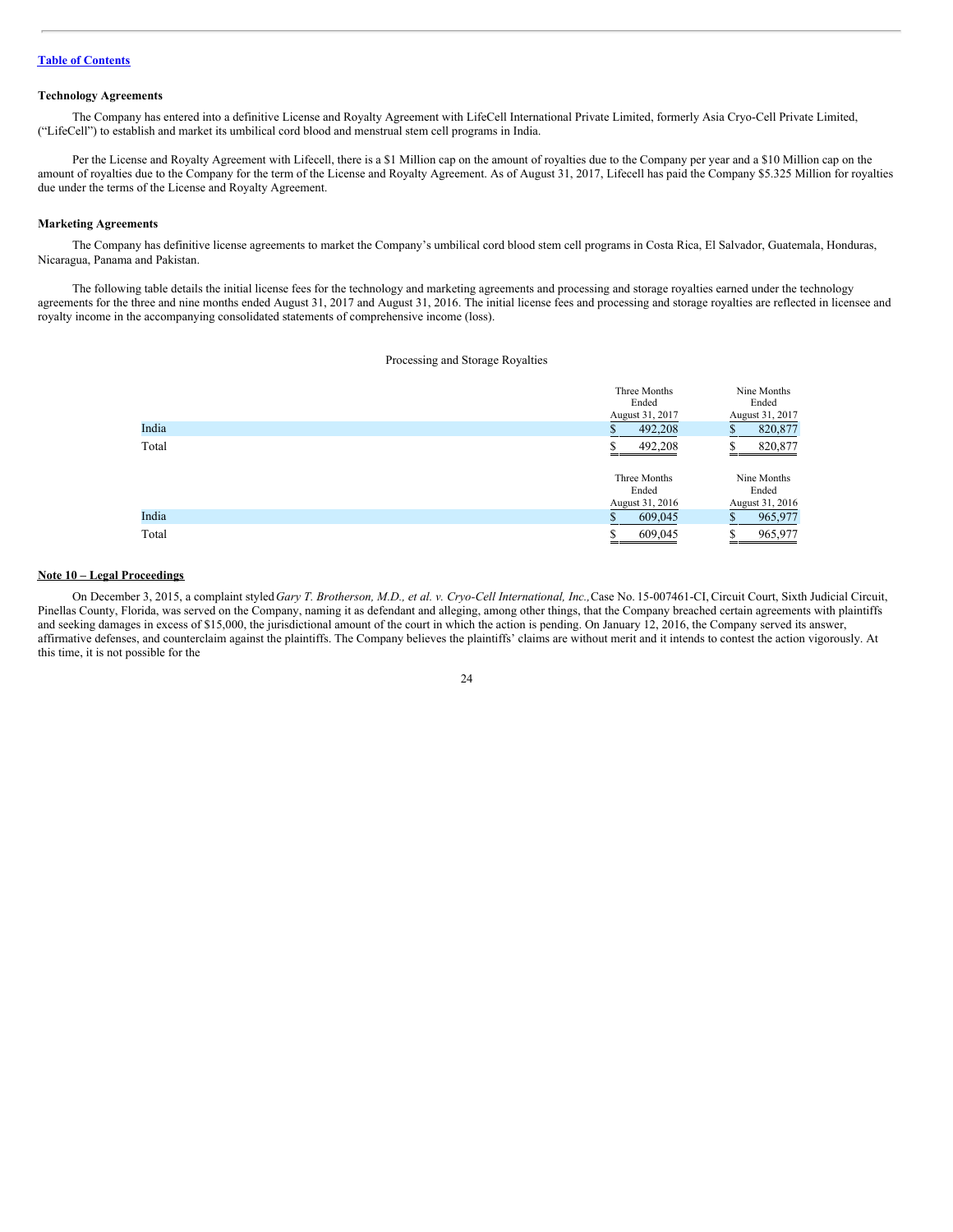Company to estimate the loss or the range of possible loss in the event of an unfavorable outcome, as the ultimate resolution of the complaint is uncertain at this time. No amounts have been accrued as of August 31, 2017.

In addition, from time to time the Company is subject to proceedings, lawsuits, contract disputes and other claims in the normal course of its business. The Company believes that the ultimate resolution of current matters should not have a material adverse effect on the Company's business, consolidated financial position or results of operations. It is possible, however, that there could be an unfavorable ultimate outcome for or resolution which could be material to the Company's results of operations for a particular quarterly reporting period. Litigation is inherently uncertain and there can be no assurance that the Company will prevail. The Company does not include an estimate of legal fees and other related defense costs in its estimate of loss contingencies.

#### **Note 11 – Share Repurchase Plan**

In December 2011, the Company's Board of Directors authorized management at its discretion to repurchase up to one million (1,000,000) shares of the Company's outstanding common stock. On June 6, 2012, the Board of Directors of the Company increased the number of shares of the Company's outstanding common stock that management is authorized to repurchase to up to three million (3,000,000). On April 8, 2015, the Board of Directors of the Company increased the number of shares of the Company's outstanding common stock that management is authorized to repurchase to up to six million (6,000,000) shares. On October 6, 2016, the Board of Directors of the Company increased the number of shares of the Company's outstanding common stock that management is authorized to repurchase to up to eight million (8,000,000) shares. The repurchases must be effectuated through open market purchases, privately negotiated block trades, unsolicited negotiated transactions, and/or pursuant to any trading plan that may be adopted in accordance with Rule 10b5-1 of the Securities and Exchange Commission or in such other manner as will comply with the provisions of the Securities Exchange Act of 1934.

On June 30, 2015, the Company commenced a partial tender offer to purchase up to 750,000 shares of its common stock, at a price of \$3.25 per share. The maximum number of shares proposed to be purchased in the tender offer represented 7.76% of Cryo-Cell's outstanding common shares (including shares of unvested restricted stock) as of June 30, 2015. On June 29, 2015, the last trading day prior to the commencement of the tender offer, the last sale price of Cryo-Cell's shares reported on the OTCBB was \$2.29 per share. The tender offer expired on July 28, 2015. Cryo-Cell accepted for purchase 557,805 shares of its common stock, including all "odd lots" properly tendered, at a purchase price of \$3.25 per share, for an aggregate cost of \$1,812,866 excluding fees and expenses relating to the tender offer.

On June 20, 2016, the Company entered into a Stock Purchase Agreement with Ki Yong Choi and Michael Cho. Pursuant to the Stock Purchase Agreement, the Company purchased 2,179,068 Shares from Ki Yong Choi and 13,416 Shares from Michael Cho for \$4.50 per share, \$9,866,178 in the aggregate, that was funded through the proceeds of a term loan for approximately \$8 million in senior credit facilities and the remainder through the working capital of the Company.

As of August 31, 2017, the Company had repurchased an aggregate of 5,801,086 shares of the Company's common stock at an average price of \$3.37 per share through open market and privately negotiated transactions. The Company purchased 86,915 and 2,429,033 shares of the Company's common stock during the nine months ended August 31, 2017 and August 31, 2016, respectively, at an average price of \$5.14 per share and \$4.39 per share, respectively.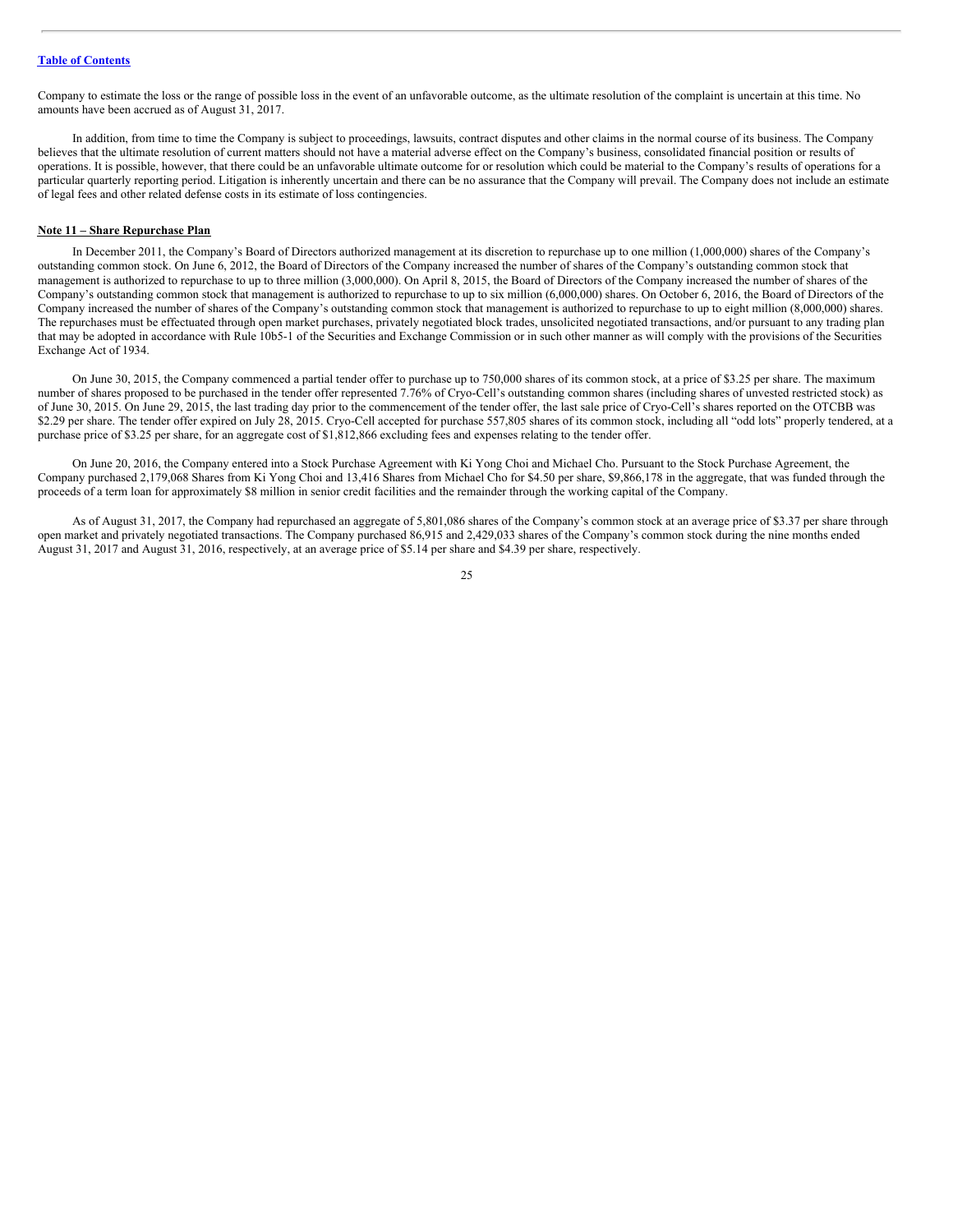The repurchased shares will be held as treasury stock and have been removed from common shares outstanding as of August 31, 2017 and November 30, 2016. As of August 31, 2017 and November 30, 2016, 5,801,086 and 5,714,868 shares, respectively, were held as treasury stock.

Subsequent to the balance sheet date, the Company has not repurchased any additional shares of the Company's common stock.

#### **Note 12– Cancellation of Revenue Sharing Agreements**

On July 27, 2016 the Company entered into a Settlement Agreement and Release of All Claims ("Agreement") with Charles D. Nyberg and Mary J. Nyberg, individually and as Trustees of the CDMJ Nyberg Family Trust (collectively, the "Nybergs"). Pursuant to the terms of the Agreement, on August 26, 2016, the Company made a one-time lump-sum payment in the amount of \$3.4 million (the "Settlement Payment"). In consideration of the Settlement Payment, all legal claims brought against the Company by the Nybergs pursuant to a lawsuit, will be settled. Additionally, in consideration of the Settlement Payment, the Nybergs, who owned the rights to and interests in 50% of each of the Florida Revenue Sharing Agreement and the Texas Revenue Sharing Agreement (together, the "RSAs") terminated their rights to these interests in the RSAs, resulting in a 50% reduction in the Company's ongoing payment obligations under the RSAs. Pursuant to the terms of the Agreement, the Nybergs no longer have the rights to share in a portion of the Company's storage revenues derived from specimens which originated in the states of Florida and Texas, including all rights to any storage revenues generated and unpaid prior to the date of the Agreement including entitlements that were due for the quarter ended May 31, 2016. The payment amount of \$3.4 million was offset by the carrying amount of the long-term liability related to the RSAs in the amount of \$875,000 and accrued expenses in the amount of \$272,612 to reflect the extinguishment of revenue sharing agreements in the amount of \$2,252,388 for the three and nine months ended August 31, 2016.

#### <span id="page-25-0"></span>**Item 2. Management's Discussion and Analysis of Financial Condition and Results of Operations.**

#### **Forward Looking Statements**

This Form 10-Q, press releases and certain information provided periodically in writing or orally by the Company's officers or its agents may contain statements which constitute "forward-looking statements". The terms "Cryo-Cell International, Inc.," "Cryo-Cell," "Company," "we," "our" and "us" refer to Cryo-Cell International, Inc. The words "expect," "anticipate," "believe," "goal," "strategy," "plan," "intend," "estimate" and similar expressions and variations thereof, if used, are intended to specifically identify forward-looking statements. Those statements appear in a number of places in this Form10-Q and in other places, and include statements regarding the intent, belief or current expectations of the Company, its directors or its officers with respect to, among other things:

- (i) our future performance and operating results;
- (ii) our future operating plans;
- (iii) our liquidity and capital resources; and
- (iv) our financial condition, accounting policies and management judgments.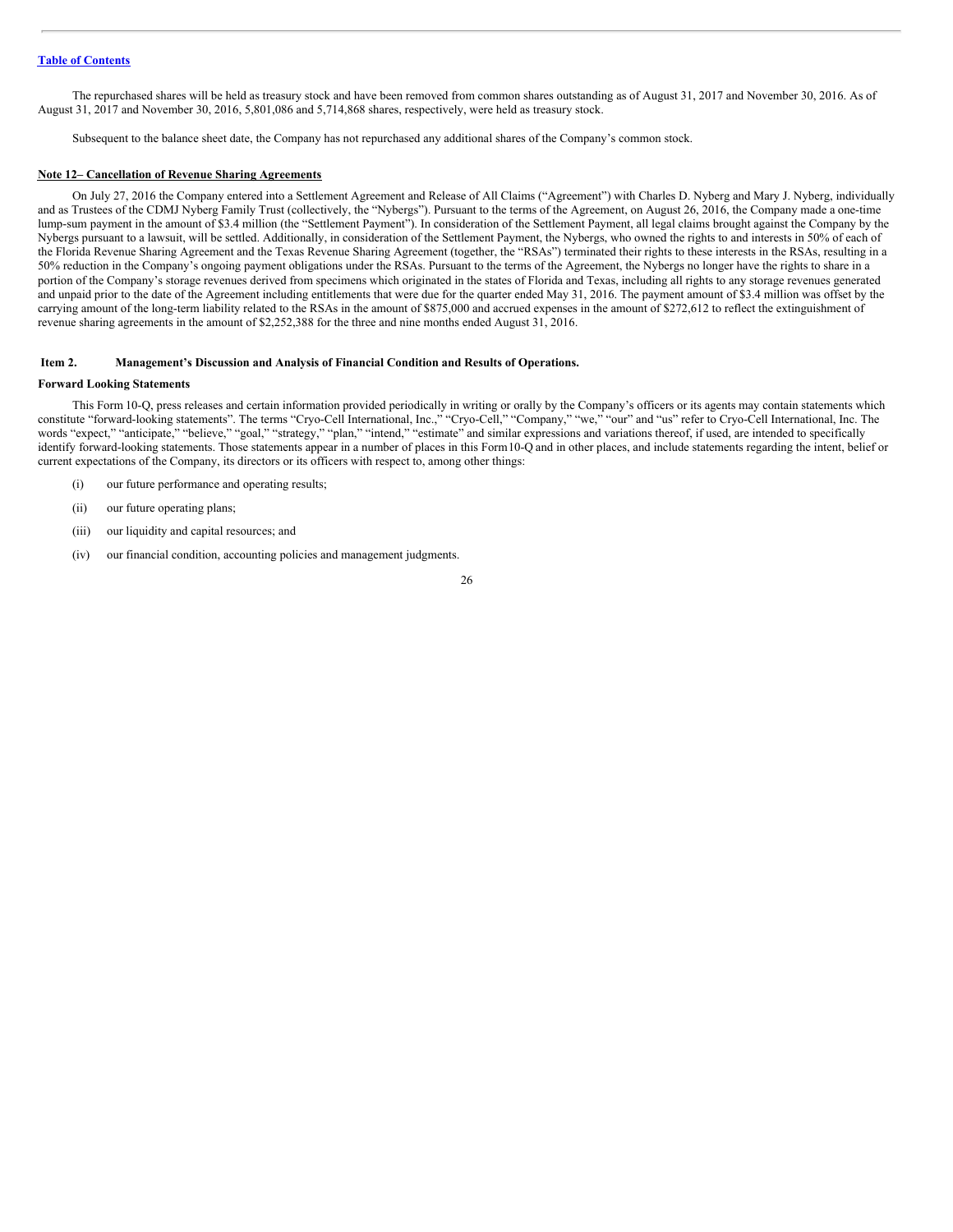Investors and prospective investors are cautioned that any such forward-looking statements are not guarantees of future performance and involve risks and uncertainties, and that actual results may differ materially from those projected in the forward-looking statements as a result of various factors. The factors that might cause such differences include:

- (i) any adverse effect or limitations caused by recent increases in government regulation of stem cell storage facilities;
- (ii) any increased competition in our business including increasing competition from public cord blood banks particularly in overseas markets but also in the U.S.;
- (iii) any decrease or slowdown in the number of people seeking to store umbilical cord blood stem cells or decrease in the number of people paying annual storage fees;
- (iv) any new services relating to other types of stem cells that have not yet been offered commercially, and there is no assurance that other stem cell services will be launched or will gain market acceptance;
- (v) any adverse impacts on revenue or operating margins due to the costs associated with increased growth in our business, including the possibility of unanticipated costs relating to the operation of our facility and costs relating to the commercial launch of new types of stem cells;
- (vi) any unique risks posed by our international activities, including but not limited to local business laws or practices that diminish our affiliates' ability to effectively compete in their local markets;
- (vii) any technological or medical breakthroughs that would render our business of stem cell preservation obsolete;
- (viii) any material failure or malfunction in our storage facilities; or any natural disaster or act of terrorism that adversely affects stored specimens;
- (ix) any adverse results to our prospects, financial condition or reputation arising from any material failure or compromise of our information systems;
- (x) the costs associated with defending or prosecuting litigation matters, particularly including litigation related to intellectual property, and any material adverse result from such matters;
- (xi) the success of our licensing agreements and their ability to provide us with royalty fees;
- (xii) any difficulties and increased expense in enforcing our international licensing agreements;
- (xiii) any adverse performance by or relations with any of our licensees;
- (xiv) any inability to enter into new licensing arrangements including arrangements withnon-refundable upfront fees;
- (xv) any inability to realize cost savings as a result of recent acquisitions;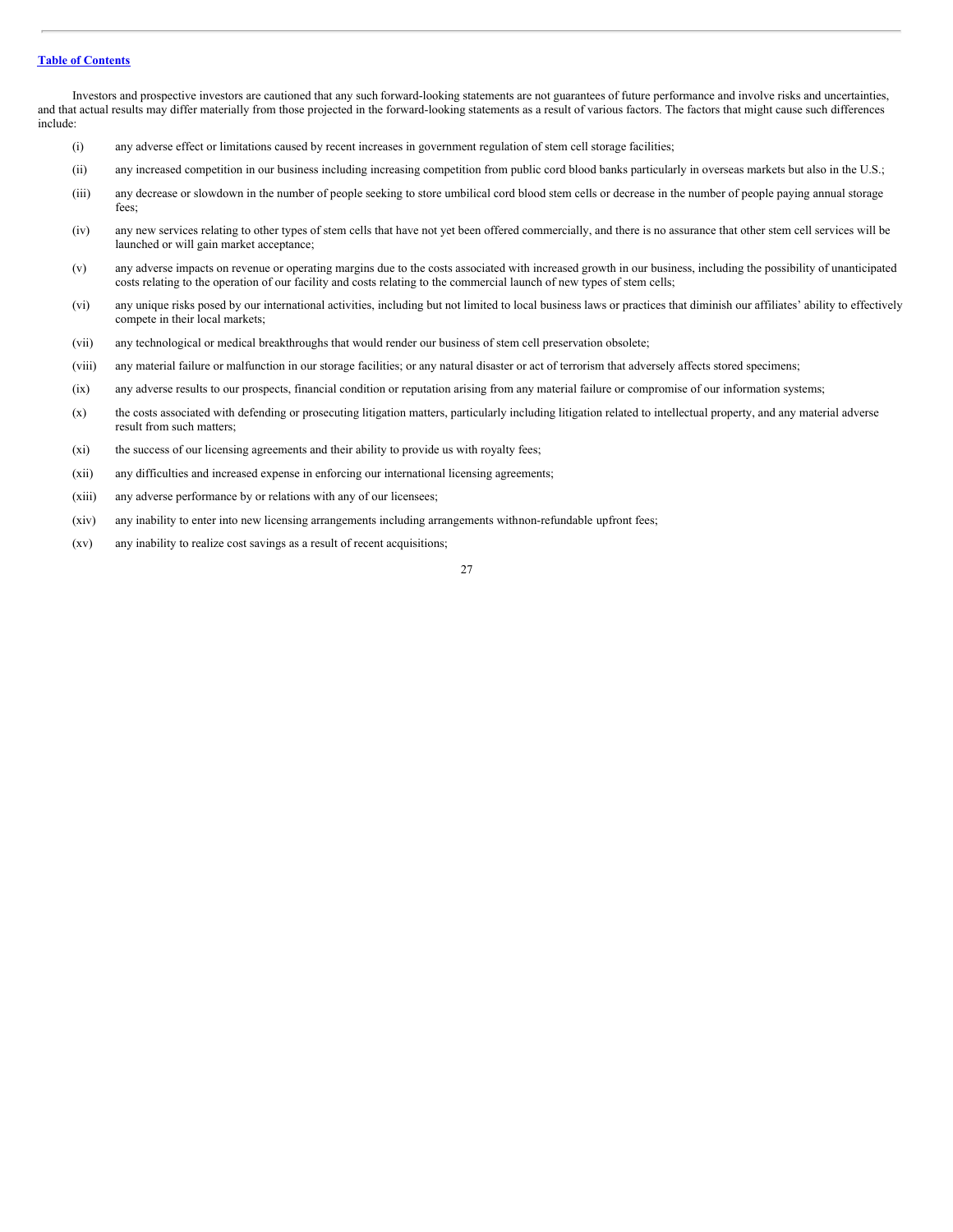- (xvi) any inability to realize a return on an investment;
- (xvii) any increased U.S. income tax expense as a result of inability to utilize or exhaustion of net operating losses;
- (xviii) any adverse impact on our revenues and operating margins as a result of discounting of our services in order to generate new business in tough economic times where consumers are selective with discretionary spending;
- (xix) the success of our global expansion initiatives;
- (xx) our actual future ownership stake in future therapies emerging from our collaborative research partnerships;
- (xxi) our ability to minimize our future costs related to R&D initiatives and collaborations and the success of such initiatives and collaborations;
- (xxii) any inability to successfully identify and consummate strategic acquisitions;
- (xxiii) any inability to realize benefits from any strategic acquisitions;
- (xxiv) the Company's ability to realize a profit on the acquisition of PrepaCyte-CB;
- (xxv) the costs associated with proxy contests and its impact on our business and
- (xxvi) other factors many of which are beyond our control.

We undertake no obligation to publicly update or revise the forward-looking statements made in this Form10-Q to reflect events or circumstances after the date of this Form 10-Q or to reflect the occurrence of unanticipated events.

Readers are cautioned not to place undue reliance on these forward-looking statements, which reflect management's analysis only as of the date hereof. Cryo-Cell International, Inc. undertakes no obligation to publicly revise these forward-looking statements to reflect events or circumstances that arise after the date hereof. Readers should carefully review the risk factors described in other documents the Company files from time to time with the Securities and Exchange Commission, including the Annual Report on Form 10-K filed by the Company and any Current Reports on Form8-K filed by the Company.

#### **Overview**

The Company's principal sources of revenues are service fees for cord blood processing and preservation for new customers and recurring annual storage fees. Effective April 2016, the Company offers two pricing models, a standard plan and premium plan. The Company charges fees of \$1,600 for the standard plan and \$1,950 for the premium plan to new clients for the collection kit, processing, testing and return medical courier service, with discounts in the case of multiple children from the same family and in other circumstances. The Company charges an annual storage fee of \$150 for new clients that enroll in the standard and premium plans; storage fees for existing customers depend on the contracts with such customers. The Company continues to offer a one-time payment plan for 21 years of storage and a life-time payment plan, pursuant to which the client is charged \$4,099 for the standard plan and \$4,449 for the premium plan and \$6,000 for the standard plan and \$7,000 for the premium plan,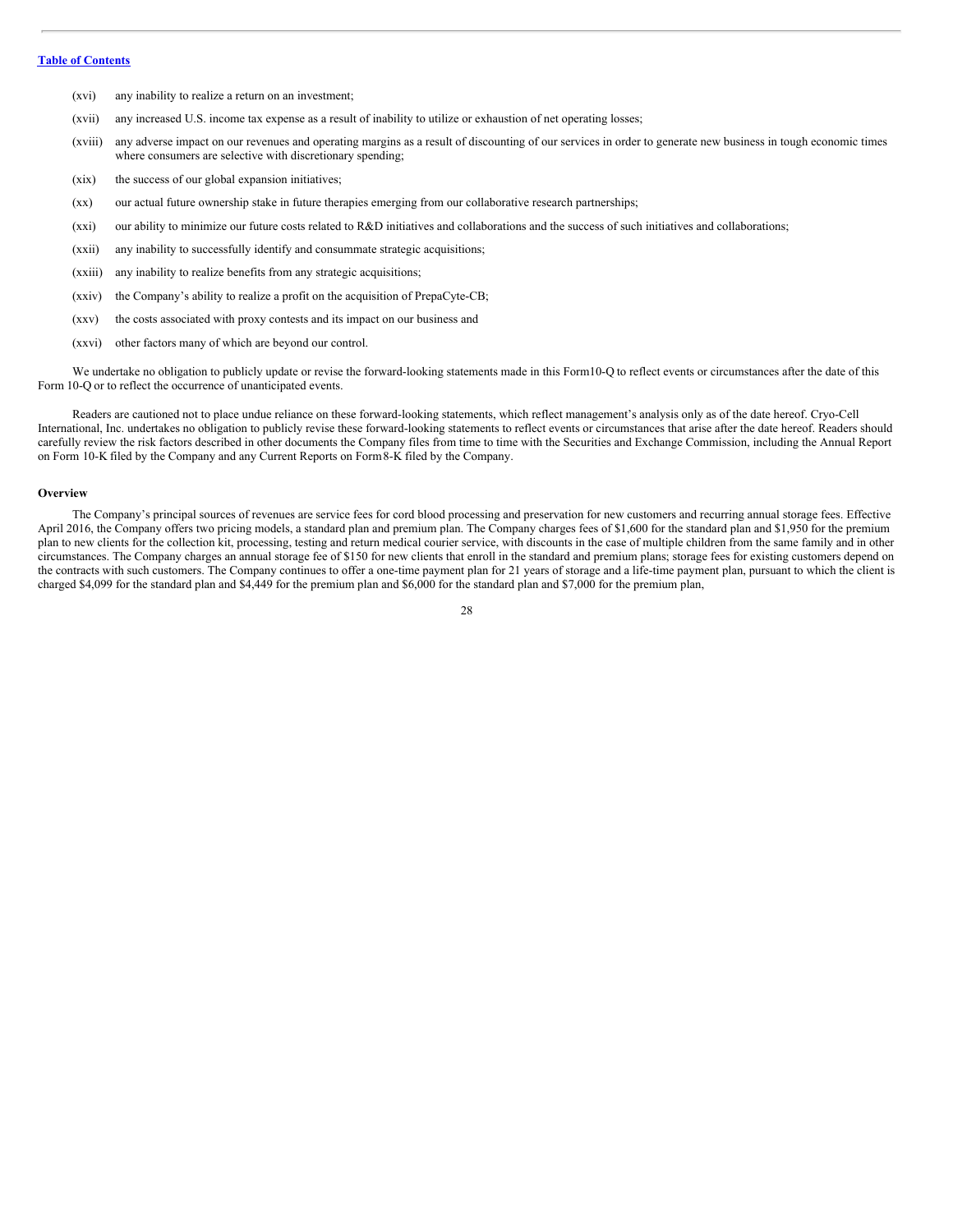respectively, less discounts in the case of multiple children from the same family and in other circumstances. The one-time plan includes the collection kit, processing and testing, return medical courier service and 21 years of pre-paid storage fees. The life-time plan includes the collection kit, processing and testing, return medical courier service and pre-paid storage fees for the life of the client. The Company also receives other income from licensing fees and royalties from global affiliates.

On June 11, 2015, the Company entered into an Asset Purchase Agreement (the "Asset Purchase Agreement") with Cytomedical Design Group LLC ("CMDG"), for the purchase of certain assets and assumption of certain liabilities and contracts that CMDG used in the operation of its cord blood business. The Prepacyte-CB Processing System is used in cell processing laboratories to process and store stem cells from umbilical cord blood. The purchase price was \$2,400,000, plus the value of inventory, comprised of \$1,553,272 in cash and assumed liabilities less any prepayment made by the Company to CMDG (\$966,597 at closing and \$586,675 on or before September 30, 2015) and a note payable to the seller in the amount of \$1,300,000. The closing was effective on June 30, 2015. On April 22, 2016 the Company paid \$778,287 which constituted payment in full of the Company's payment obligations to CMDG pursuant to the terms of the original APA and Promissory Note, as well as pursuant to the terms of the Loan/Promissory Note Sale Agreement and Mutual Release executed by the Company and CMDG on April 22, 2016. The difference between the remaining principal balance and the final payment made on April 22, 2016 was \$300,593 which was recorded as a gain on extinguishment of debt during the second quarter of fiscal 2016 and reflected on the accompanying consolidated statements of comprehensive income (loss).

During the fiscal quarter ended August 31, 2016, the Company determined that there were sufficient indicators to trigger an interim goodwill and intangible assets impairment analysis. The Company's analysis indicated that the Prepacyte-CB reporting unit had a goodwill and intangible assets impairment as of the nine months ended August 31, 2016. Goodwill and intangible assets are included in the Prepacyte® CB reporting segment and the indicators included, among other factors: (1) decline in projected revenues, (2) decline in forecasted cash flows, and (3) loss of a key customer. The Company's analysis indicated that the Prepacyte-CB reporting unit had a goodwill and intangible assets impairment as of the nine months ended August 31, 2016. Accordingly, the Company recorded a non-cash charge for the nine months ended August 31, 2016 to reduce the carrying value of goodwill and intangible assets by \$1,877,995. The goodwill and intangible assets impairment analysis indicated that there was an impairment of goodwill related to Prepacyte-CB in the amount of \$1,666,430 and an impairment of intangible assets related to Prepacyte-CB in the amount of \$211,267 as of the nine months ended August 31, 2016. See Note 2, "Goodwill," and Note 3, "Intangible Assets," for further information regarding the process of assessing goodwill impairment.

During the nine months ended August 31, 2017, total revenue increased 10% as compared to the same period in 2016. The Company reported net income of \$1,600,000 or \$0.23 per basic common share for the nine months ended August 31, 2017 compared to a net loss of approximately (\$2,130,000) or (\$0.25) per basic common share for the same period in 2016. The net income for the nine months ended August 31, 2017 principally resulted from the 10% increase in total revenues and a 9% decrease in selling, general and administrative expenses. This was partially offset by a 17% increase in cost of sales. The net loss for the nine months ended August 31, 2016 was mainly attributable to the cancellation of certain interests in the state of Florida Revenue Sharing Agreement and certain interests in the state of Texas Revenue Sharing Agreement resulting in extinguishment of revenue sharing agreement in the amount of approximately \$2,300,000 and goodwill and intangible assets impairment of approximately \$1,878,000

At August 31, 2017, the Company had cash and cash equivalents of \$4,667,083. The Company's cash increased approximately \$1,200,000 during the first nine months of fiscal 2017. Cash provided by operations was approximately \$3,600,000 and cash provided by the sale of marketable securities was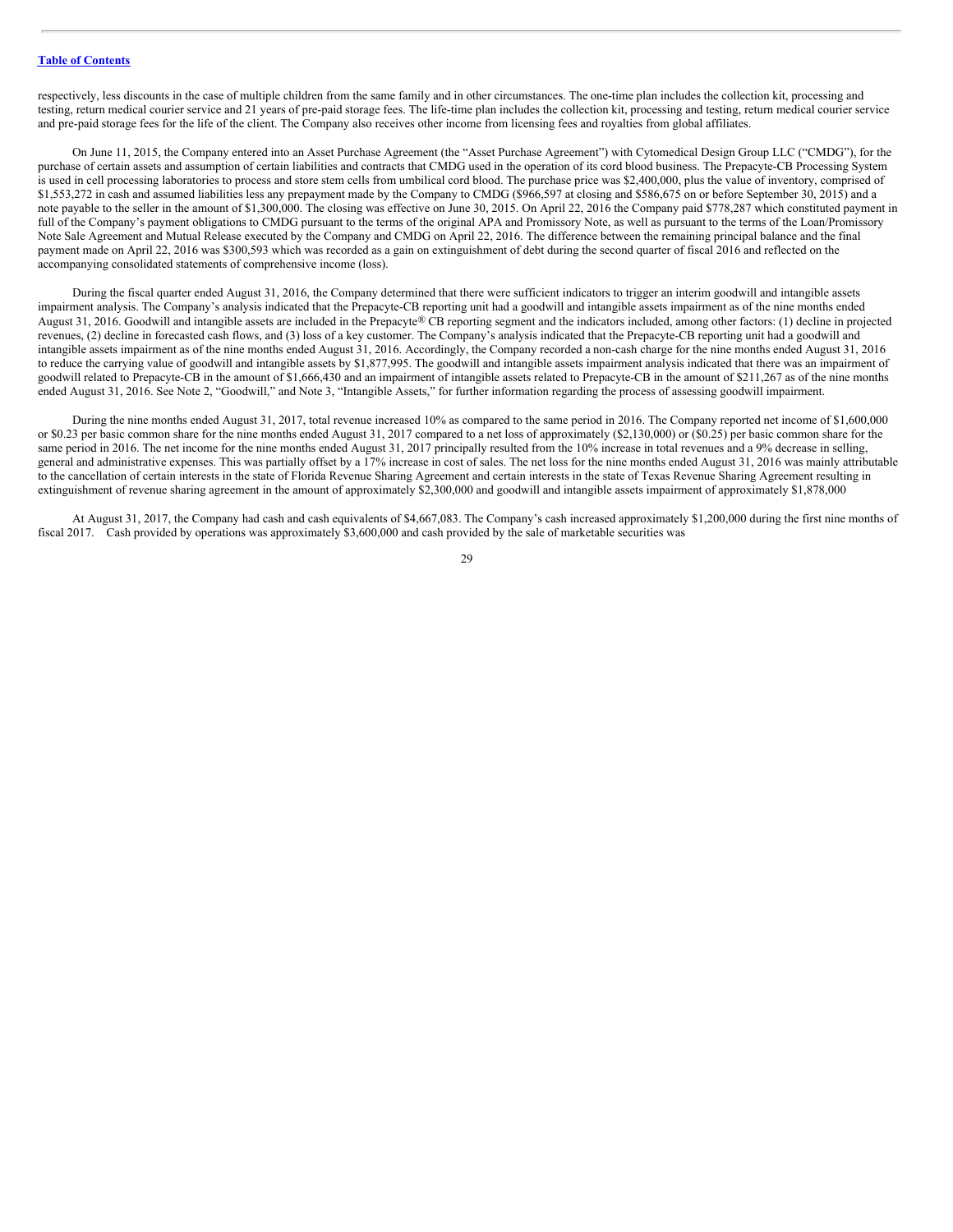approximately \$161,000 which were offset by approximately \$447,000 used for stock repurchases and approximately \$2,150,000 used to repay the note payable. On May 20, 2016, the Company entered into a Credit Agreement ("Agreement") with Texas Capital Bank, National Association ("TCB") for a term loan of \$8.0 million in senior credit facilities. The proceeds of the term loan were used by the Company to fund repurchases of the Company's common stock. Subject to the terms of the Agreement, on May 20, 2016, TCB advanced the Company \$100.00. On July 1, 2016, TCB advanced the remaining principal amount of \$7,999,900 per a promissory note dated May 20, 2016 between the Company and TCB. On May 20, 2016, the Company entered into a Subordination Agreement with Texas Capital Bank and CrowdOut Capital LLC ("CrowdOut") for a subordinated loan of the principal amount of \$650,000, which amount CrowdOut advanced to the Company on May 20, 2016. The proceeds of the subordinated loan were to be used by the Company to fund continued repurchases of the Company's common stock. During the third quarter of fiscal 2017, the Company paid CrowdOut the principal sum of \$650,000 plus interest of \$867. The subordinated loan is paid in full.

On August 26, 2016, the Company entered into a First Amendment to Credit Agreement with TCB. Pursuant to terms of the First Amendment to Credit Agreement, on August 26, 2016, TCB made an additional advance to the Company in principal amount of \$2,133,433 per an Amended and Restated Promissory Note dated August 26, 2016 between the Company and TCB. The proceeds of the term loan were used by the Company to fund a portion of the Settlement Agreement and Release of All Claims with Charles D. Nyberg and Mary J. Nyberg, individually and as Trustees of the CDMJ Nyberg Family Trust, see Note 12.

Consistent with its fiduciary duties, the board of directors and management has reviewed and will continue to review strategic options and opportunities for the Company, in order to maximize shareholder value. These options may include, but are not limited to, strategic mergers or acquisitions, investments in other public and/or private companies, repurchases of RSA interests, a deregistration of the Company's common stock under the Securities Exchange Act of 1934 or a going-private transaction. These options may or may not be related to the Company's current business. In order to undertake any of the aforementioned activities, the Company may take on substantial debt or equity capital which could increase the risk of investment in the Company.

#### Results of Operations - Nine Month Period Ended August 31, 2017 Compared to the Nine Month Period Ended August 31, 2016

*Revenue.* Revenue for the nine months ended August 31, 2017 was \$18,909,316 as compared to \$17,257,192 for the same period in 2016. The increase in revenue was primarily attributable to an 11% increase in processing and storage fees.

*Processing and Storage Fees.* The increase in processing and storage fee revenue is attributable to a 9% increase in domestic recurring annual storage fee revenue and a 13% increase in the number of new cord blood specimens processed in the first nine months of fiscal 2017 versus the same period in 2016.

*Product Revenue*. On June 11, 2015, the Company entered into an Asset Purchase Agreement as described in Note 2. For the nine months ended August 31, 2017, revenue from the product sales was \$342,031 compared to \$286,253 for the nine months ended August 31, 2016.

*Licensee Income.*Licensee income for the nine months ended August 31, 2017 was \$820,877 as compared to \$965,977 for the 2016 period. Licensee and royalty income for the nine months ended August 31, 2017 and August 31, 2016 consists of royalty income earned on the processing and storage of specimens in India where the Company has a definitive License and Royalty Agreement.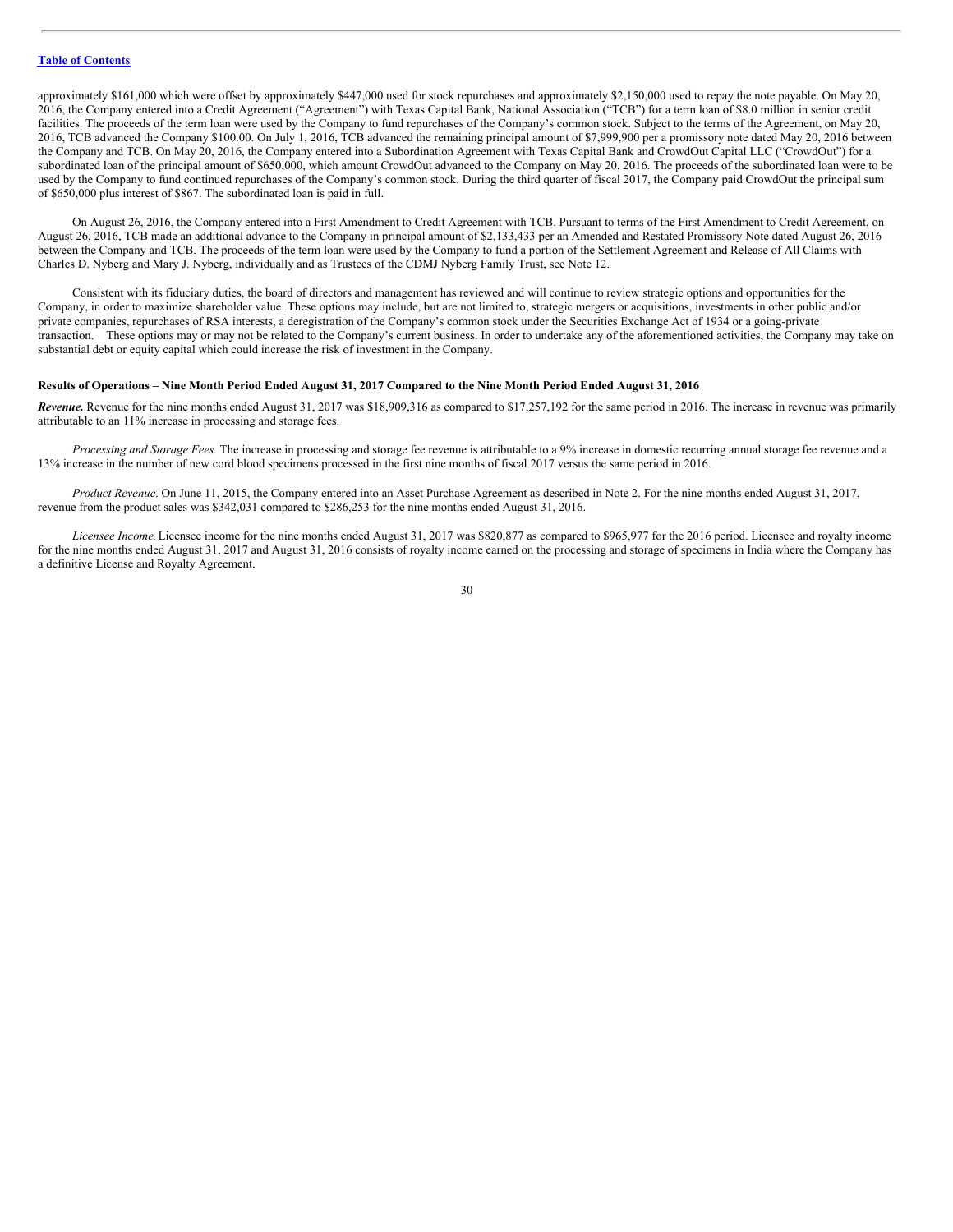Per the License and Royalty Agreement with Lifecell, there is a \$1,000,000 cap on the amount of royalty due to the Company per year and a \$10,000,000 cap on the amount of royalties due to the Company for the term of the License and Royalty Agreement. As of August 31, 2017, Lifecell has paid the Company approximately \$5,325,000 for royalties due under the terms of the License and Royalty Agreement.

Cost of Sales. Cost of sales for the nine months ended August 31, 2017 was \$5,085,538 as compared to \$4,330,662 for the same period in 2016, representing a 17% increase. Cost of sales includes wages and supplies associated with process enhancements to the existing production procedures and quality systems in the processing of cord blood specimens at the Company's facility in Oldsmar, Florida and depreciation expense of approximately \$75,000 and \$99,000 for the nine months ended August 31, 2017 and 2016, respectively. Also, included in Cost of Sales is \$291,432 and \$234,574 for the nine months ended August 31, 2017 and August 31, 2016, respectively, related to the costs associated with production of the Prepacyte®-CB processing and storage system. On July 12, 2017, the Company entered into a First Amendment to License Agreement (the "Amendment") to pay \$100,000 as royalties for the licenses granted and per the Amendment the license will be fully paid and no further royalty payments or license fees will be due or owed now or in the future. As of the nine months ended August 31, 2017 and August 31, 2016, royalty expense associated with Prepacyte®-CB included in Cost of Sales is \$112,830 and \$22,755, respectively. The increase in cost of sales for the nine months ended August 31, 2017 versus August 31, 2016 is due to the costs associated with Prepacyte®-CB and the increased costs associated with the 13% increase in the number of new cord blood specimens processed in the first nine months of fiscal 2017 versus the same period in 2016

*Selling, General and Administrative Expenses.* Selling, general and administrative expenses for the nine months ended August 31, 2017 were \$9,942,562 as compared to \$10,914,524 for the 2016 period representing a 9% decrease. These expenses are primarily comprised of selling and marketing expenses, salaries and wages for personnel and professional fees. The decrease in selling, general and administrative expenses is primarily due to a decrease of approximately \$582,000 in bad debt expense and a decrease of approximately \$405,000 in professional fees related to accounting and legal services. The decrease is partially offset by a 5% increase in selling and marketing expenses.

*Impairment of Goodwill and Intangible Assets*. At August 31, 2016, management determined that there were sufficient indicators to trigger an interim goodwill and intangible assets impairment analysis. The Company's analysis indicated that the Prepacyte-CB reporting unit had a goodwill and intangible assets impairment as of the nine months ended August 31, 2016. Accordingly, the Company recorded a non-cash charge for the nine months ended August 31, 2016 to reduce the carrying value of goodwill and intangible assets by \$1,877,697. The goodwill and intangible assets impairment analysis indicated that there was an impairment of goodwill related to Prepacyte-CB in the amount of \$1,666,430 and an impairment of intangible assets related to Prepacyte-CB in the amount of \$211,267 as of the nine months ended August 31, 2016. See Note 2, "Goodwill," and Note 4, "Intangible Assets," for further information regarding the process of assessing goodwill impairment.

*Research, Development and Related Engineering Expenses.*Research, development and related engineering expenses for the nine months ended August 31, 2017 were \$23,682 as compared to \$34,452 for the 2016 period.

*Depreciation and Amortization*. Depreciation and amortization (not included in Cost of Sales) for the nine months ended August 31, 2017 was \$96,925 compared to \$123,166 for the 2016 period.

*Interest Expense.* Interest expense during the nine months ended August 31, 2017, was \$937,248 compared to \$804,236 during the comparable period in 2016. Interest expense for the nine months ended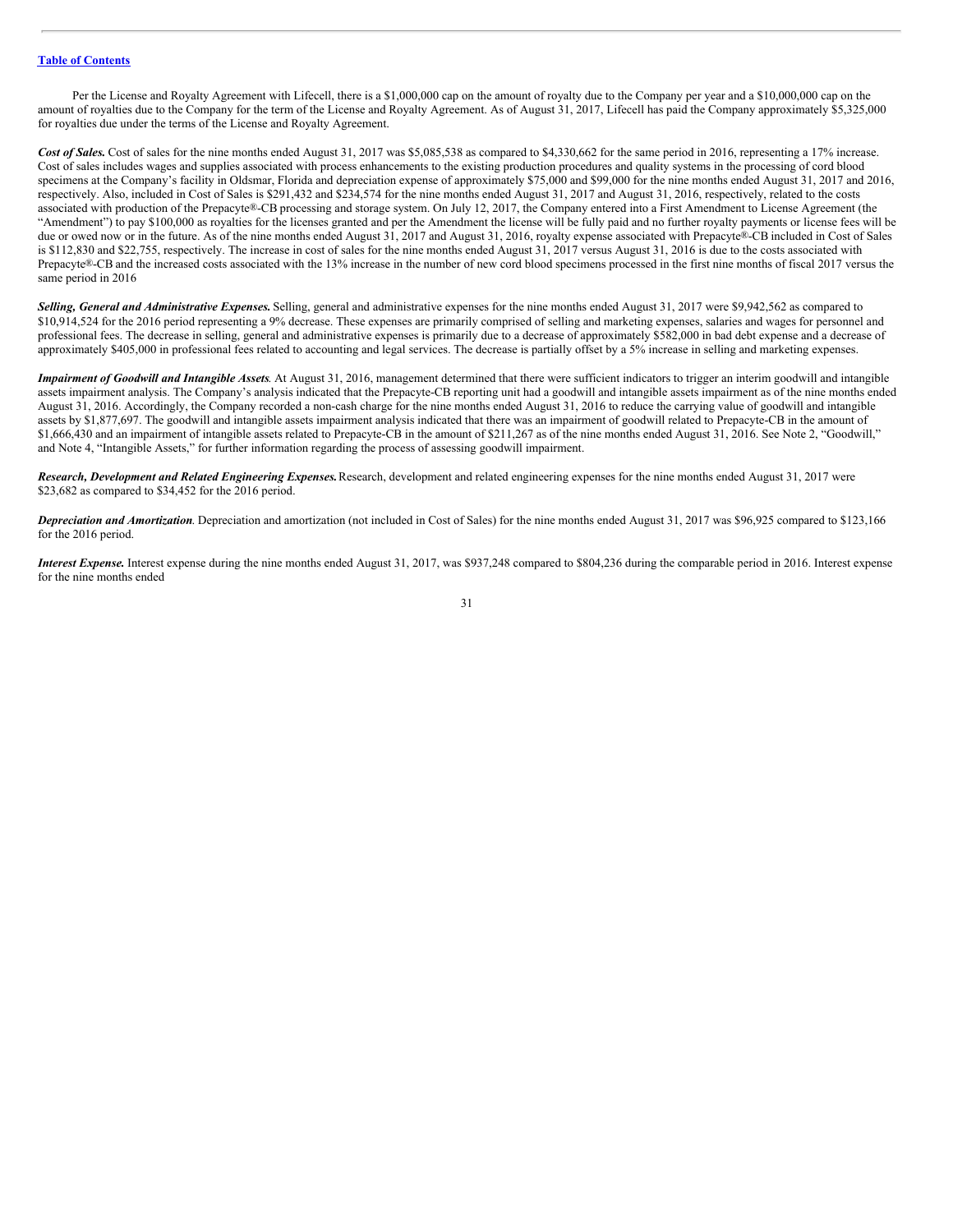August 31, 2017 and August 31, 2016 was \$0 and of \$22,265, respectively, related to the repayment of the note payable as a result of the Asset Purchase Agreement (Note 2 and Note 5) and \$446,555 and \$45,764, respectively, related to the credit and subordination agreements with Texas Capital Bank, National Association and CrowdOut Capital LLC as described in Note 5. The remaining interest expense is comprised of amounts due to the parties to the Company's revenue sharing agreements based on the Company's storage revenue collected.

*Gain on extinguishment of Debt.* Gain on extinguishment of debt was \$300,593 for the nine months ended August 31, 2016 which is the difference between the remaining principal balance and the payment made on April 22, 2016 constituting payment in full of the Company's payment obligations to CMDG pursuant to the terms of the original APA and Promissory Note, as well as pursuant to the terms of the Loan/Promissory Note Sale Agreement and Mutual Release executed by the Company and CMDG (see Note 5) on April 22, 2016.

*Extinguishment of Revenue Sharing Agreement*. During the nine months ended August 31, 2016, the Company entered into a Settlement and Release of Claims Agreement with certain investors canceling their interest in the Florida and Texas Revenue Sharing Agreements. Pursuant to the terms of the Settlement and Release of Claims Agreement, the Company made a one-time, lump-sum payment in the amount of \$3,400,000 to the investors and the investors sold, assigned, conveyed, transferred, and delivered to the Company all of its rights, interest and title in their interests in the RSAs. The payment amount of \$3,400,000 was offset by the carrying amount of the short-term liability related to the RSAs in the amount of \$875,000 and accrued expenses in the amount of \$272,612 to reflect the extinguishment of revenue sharing agreements in the amount of \$2,252,388 for the nine months ended August 31, 2016.

*Income Taxes*. Deferred tax assets and liabilities are measured using enacted tax rates expected to be recovered or settled. The ultimate realization of our deferred tax assets depends upon generating sufficient future taxable income prior to the expiration of the tax attributes. In assessing the need for a valuation allowance, we must project future levels of taxable income. This assessment requires significant judgment. We examine the evidence related to the recent history of tax losses, the economic conditions in which we operate and our forecasts and projections to make that determination.

The Company records foreign income taxes withheld from installment payments ofnon-refundable up-front license fees and royalty income earned on the processing and storage of cord blood stem cell specimens in geographic areas where the Company has license agreements. The Company recorded \$88,778 and \$144,897 for the nine months ended August 31, 2017 and 2016, respectively, of foreign income tax expense which is included in income tax expense in the accompanying consolidated statements of comprehensive income (loss).

U.S. income tax expense for the nine months ended August 31, 2017 was \$1,039,234. The U.S. income tax benefit as of the nine months ended August 31, 2016 was (\$842,000) due to the Company's net operating losses as of August 31, 2016.

#### Results of Operations - Three Month Period Ended August 31, 2017 Compared to the Three Month Period Ended August 31, 2016

Revenue. Revenue for the three months ended August 31, 2017 was \$6,895,941 as compared to \$6,331,938 for the same period in 2016, an increase of 9%. The increase in revenue was primarily attributable to a 12% increase in processing and storage fees.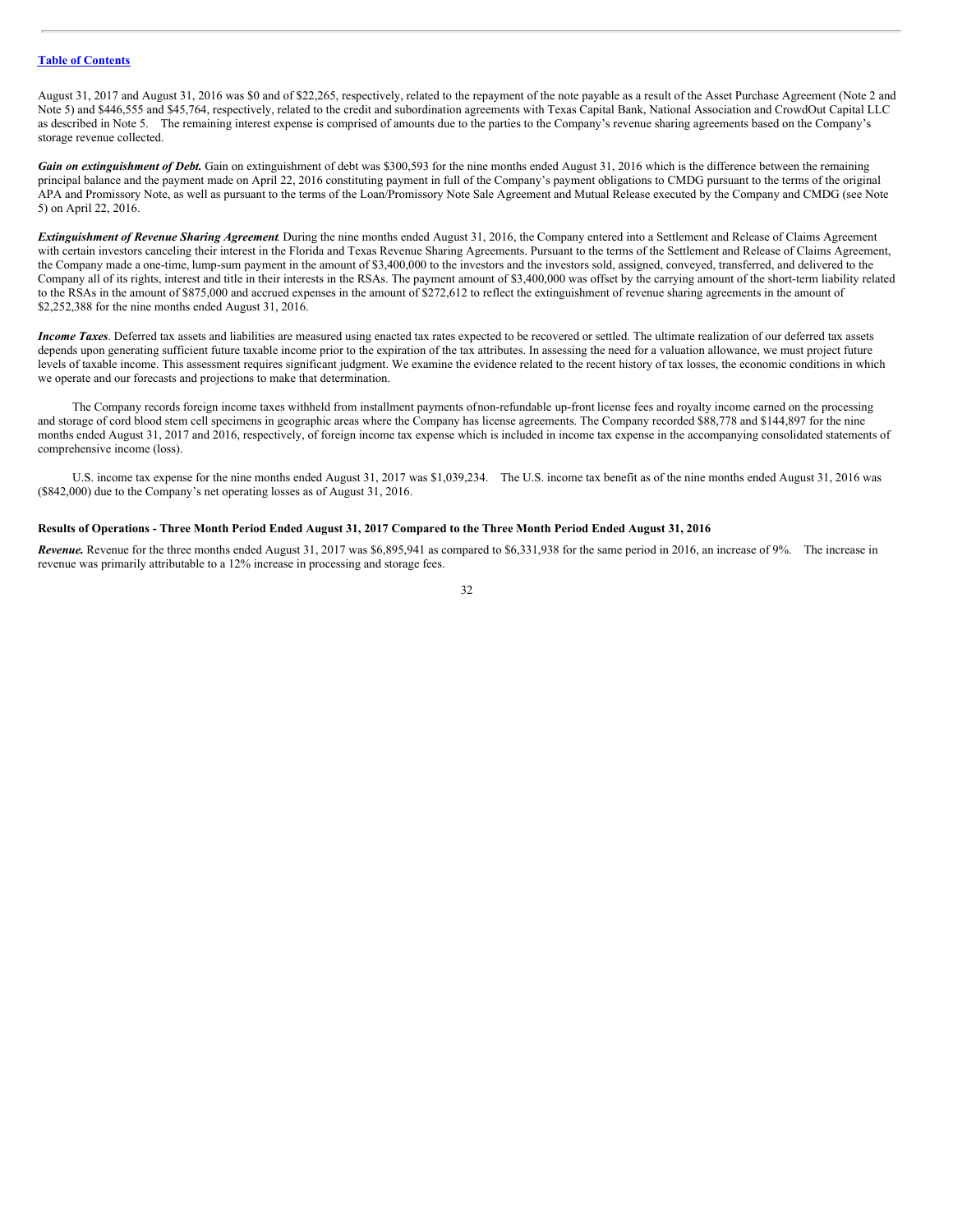*Processing and Storage Fees.* The increase in processing and storage fee revenue is primarily attributable to a 14% increase in the number of new cord blood specimens processed for three months ended August 31, 2017 versus the same period in 2016.

*Product Revenue*. On June 11, 2015, the Company entered into an Asset Purchase Agreement as described in Note 2. For the three months ended August 31, 2017, revenue from the product sales was \$115,376 compared to \$88,135 for the three months ended August 31, 2016.

*Licensee Income.*Licensee income for the three months ended August 31, 2017, was \$492,208 as compared to \$609,045 for the 2016 quarter. Licensee income for the three months ended August 31, 2017 and August 31, 2016 consisted of royalty income earned on the processing and storage of cord blood stem cell specimens in India where the Company has a definitive License and Royalty Agreement.

Per the License and Royalty Agreement with Lifecell, there is a \$1,000,000 cap on the amount of royalty due to the Company per year and a \$10,000,000 cap on the amount of royalties due to the Company for the term of the License and Royalty Agreement. As of August 31, 2017, Lifecell has paid the Company approximately \$5,325,000 for royalties due under the terms of the License and Royalty Agreement.

Cost of Sales. Cost of sales for the three months ended August 31, 2017 was \$1,977,475 as compared to \$1,551,231 for the same period in 2016, representing a 27% increase. Cost of sales includes wages and supplies associated with process enhancements to the existing production procedures and quality systems in the processing of cord blood specimens at the Company's facility in Oldsmar, Florida and depreciation expense of approximately \$25,000 and \$35,000 for the three months ended August 31, 2017 and 2016, respectively. Also, included in Cost of Sales is \$206,072 and \$68,331 related to the costs associated with production of the Prepacyte®-CB processing and storage system for the three months ended August 31, 2017 and August 31, 2016, respectively. On July 12, 2017, the Company entered into a First Amendment to License Agreement (the "Amendment") to pay \$100,000 as royalties for the licenses granted and per the Amendment the license will be fully paid and no further royalty payments or license fees will be due or owed now or in the future. As of the three months ended August 31, 2017 and August 31, 2016, royalty expense associated with Prepacyte®-CB included in Cost of Sales is \$94,800 and \$8,425, respecitvely.

*Selling, General and Administrative Expenses.* Selling, general and administrative expenses for the three months ended August 31, 2017 were \$3,432,648 as compared to \$3,911,559 for the 2016 period, representing a 12% decrease. Selling, general and administrative expenses is primarily comprised of expenses for selling and marketing expenses, salaries and wages for personnel and professional fees. The decrease in selling, general and administrative expenses is primarily due to a decrease of approximately \$288,000 in bad debt expense and a decrease of approximately \$193,000 in professional fees related to accounting and legal services.

*Impairment of Goodwill and Intangible Assets*. At August 31, 2016, management determined that there were sufficient indicators to trigger an interim goodwill and intangible assets impairment analysis. The Company's analysis indicated that the Prepacyte-CB reporting unit had a goodwill and intangible assets impairment as of the three months ended August 31, 2016. Accordingly, the Company recorded a non-cash charge for the three months ended August 31, 2016 to reduce the carrying value of goodwill and intangible assets by \$1,877,697. The goodwill and intangible assets impairment analysis indicated that there was an impairment of goodwill related to Prepacyte-CB in the amount of \$1,666,430 and an impairment of intangible assets related to Prepacyte-CB in the amount of \$211,267 as of the three months ended August 31, 2016. See Note 2, "Goodwill," and Note 4, "Intangible Assets," for further information regarding the process of assessing goodwill impairment.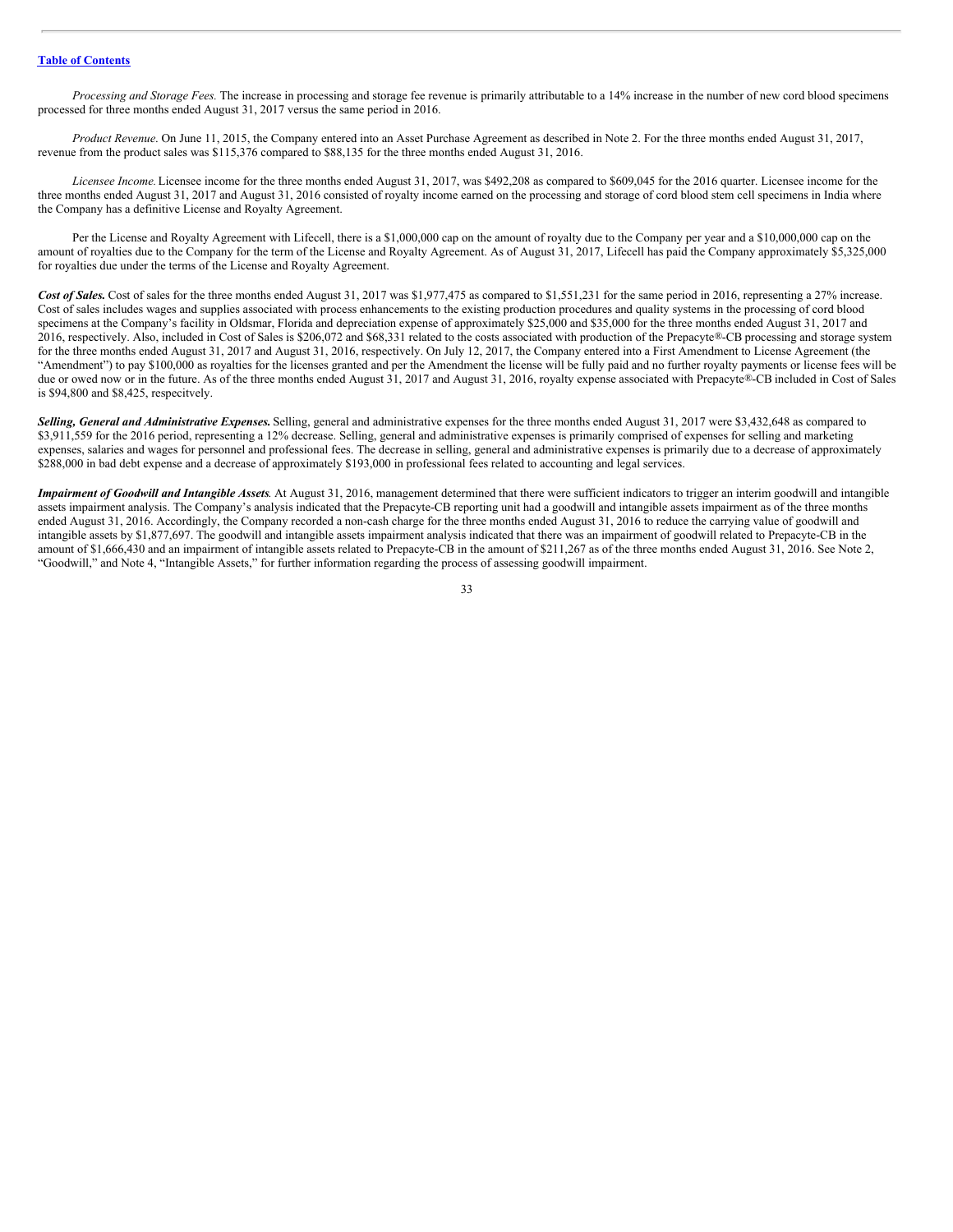*Research, Development and Related Engineering Expenses.*Research, development and related engineering expenses for the three months ended August 31, 2017 were \$226 as compared to \$13,780 for the 2016 period.

*Depreciation and Amortization*. Depreciation and amortization (not included in Cost of Sales) for the three months ended August 31, 2017 was \$33,359 compared to \$39,746 for the 2016 period.

*Interest Expense.* Interest expense during the three months ended August 31, 2017, was \$314,890 compared to \$199,439 during the comparable quarter in 2016. Interest expense for the three months ended August 31, 2017 and August 31, 2016 consists of \$134,162 and \$45,764, respectively, related to the credit and subordination agreements with Texas Capital Bank, National Association and CrowdOut Capital LLC as described in Note 5. The remaining interest expense is comprised of amounts due to the parties to the Company's revenue sharing agreements based on the Company's storage revenue collected.

*Extinguishment of Revenue Sharing Agreement*. During the three months ended August 31, 2016, the Company entered into a Settlement and Release of Claims Agreement with certain investors canceling their interest in the Florida and Texas Revenue Sharing Agreements. Pursuant to the terms of the Settlement and Release of Claims Agreement, the Company made a one-time, lump-sum payment in the amount of \$3,400,000 to the investors and the investors sold, assigned, conveyed, transferred, and delivered to the Company all of its rights, interest and title in their interests in the RSAs. The payment amount of \$3,400,000 was offset by the carrying amount of the short-term liability related to the RSAs in the amount of \$875,000 and accrued expenses in the amount of \$272,612 to reflect the extinguishment of revenue sharing agreements in the amount of \$2,252,388 for the three months ended August 31, 2016.

*Income Taxes*. Deferred tax assets and liabilities are measured using enacted tax rates expected to be recovered or settled. The ultimate realization of our deferred tax assets depends upon generating sufficient future taxable income prior to the expiration of the tax attributes. In assessing the need for a valuation allowance, the Company must project future levels of taxable income. This assessment requires significant judgment. The Company examined the evidence related to the recent history of tax losses, the economic conditions in which we operate and our forecasts and projections to make that determination.

The Company records foreign income taxes withheld from installment payments ofnon-refundable up-front license fees and royalty income earned on the processing and storage of cord blood stem cell specimens in geographic areas where the Company has license agreements. The Company recorded \$53,232 and \$91,357 for the three months ended August 31, 2017 and 2016, respectively, of foreign income tax expense, which is included in income tax expense in the accompanying consolidated statements of comprehensive income (loss).

U.S. income tax expense for the three months ended August 31, 2017 was \$437,326. The U.S. income tax benefit for the three months ended August 31, 2016 was (\$990,195) due to the Company's net operating losses as of August 31, 2016.

#### **Liquidity and Capital Resources**

On May 20, 2016, the Company entered into a Credit Agreement ("Agreement") with Texas Capital Bank, National Association ("TCB") for a term loan of \$8.0 million in senior credit facilities. The proceeds of the term loan were used by the Company to fund repurchases of the Company's common stock. Subject to the terms of the Agreement, on May 20, 2016, TCB advanced the Company \$100.00. On July 1, 2016, TCB advanced the remaining principal amount of \$7,999,900 per a promissory note dated May 20, 2016 between the Company and TCB. On May 20, 2016, the Company entered into a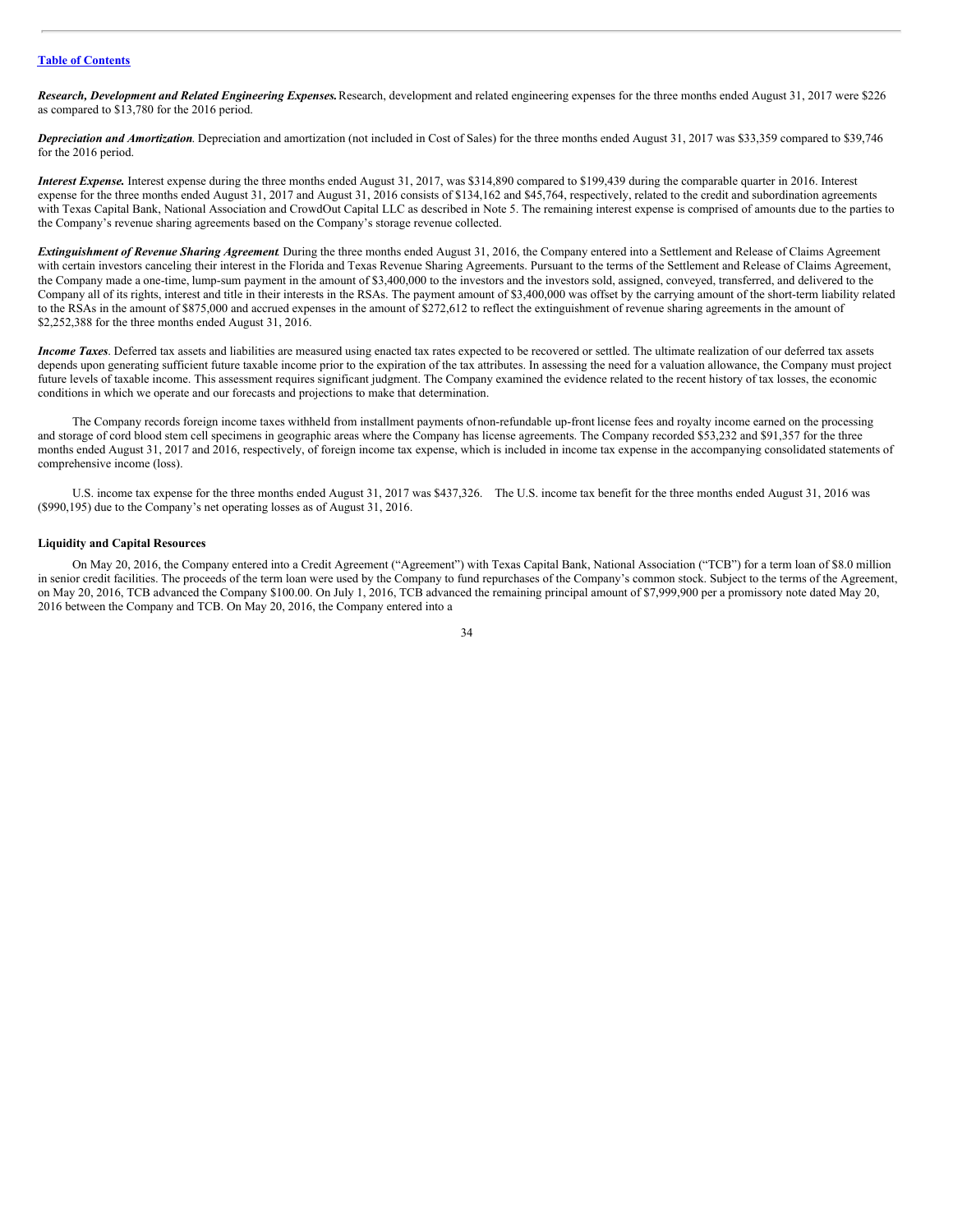Subordination Agreement with Texas Capital Bank and CrowdOut Capital LLC ("CrowdOut") for a subordinated loan of the principal amount of \$650,000, which amount CrowdOut advanced to the Company on May 20, 2016. The proceeds of the subordinated loan were to be used by the Company to fund continued repurchases of the Company's common stock. Per a promissory note dated May 20, 2016 between the Company and CrowdOut, interest at 12% per annum on the principal sum of \$650,000 was payable monthly with a maturity date of July 2021, at which time, the principal amount of \$650,000 was due. In June 2017, the Company repaid the subordinated principal plus interest of \$650,867.

On August 26, 2016, the Company entered into a First Amendment to Credit Agreement with TCB. Pursuant to terms of the First Amendment to Credit Agreement, on August 26, 2016, TCB made an additional advance to the Company in principal amount of \$2,133,433 per an Amended and Restated Promissory Note dated August 26, 2016 between the Company and TCB. The additional proceeds of the term loan were used by the Company to fund a portion of the Settlement Agreement and Release of All Claims with Charles D. Nyberg and Mary J. Nyberg, individually and as Trustees of the CDMJ Nyberg Family Trust as previously disclosed.

Prior to the loans, the Company's principal source of cash has been from sales of its umbilical cord blood program to customers and royalties from licensees.

At August 31, 2017, the Company had cash and cash equivalents of \$4,667,083 as compared to \$3,499,881 at November 30, 2016. The increase in cash and cash equivalents during the nine months ended August 31, 2017 was primarily attributable to the following:

Net cash provided by operating activities for the nine months ended August 31, 2017 was \$3,606,585, which was attributable to the Company's operating activities and an increase in the Company's new clients choosing the prepaid storage plans versus the annual storage fee plan.

Net cash provided by operating activities for the nine months ended August 31, 2016 was \$2,424,902, which was attributable to the Company's operating activities and an increase in the Company's new clients choosing the prepaid storage plans versus the annual storage fee plan.

Net cash provided by investing activities for the nine months ended August 31, 2017 was \$105,841 which was primarily attributable to sales and purchases of marketable securities and other investments in the amount of \$161,023 partially offset by the purchases of property and equipment in the amount of \$55,182.

Net cash used in investing activities for the nine months ended August 31, 2016 was \$297,184 which was primarily attributable to the purchases of property and equipment in the amount of \$298,600 and sales and purchases of marketable securities and other investments in the amount of \$202,928 which were partially offset by the redemption of a Certificate of Deposit in the amount of \$204,344.

Net cash used in financing activities for the nine months ended August 31, 2017 was \$2,545,224, which was primarily attributable to the stock repurchase plan pursuant to which the Company has repurchased 86,915 shares of the Company's common stock for \$446,621 and the repayments of the note payables for \$2,149,999.

Net cash used in financing activities for the nine months ended August 31, 2016 was \$4,253,681, which was primarily attributable to the stock repurchase plan pursuant to which the Company has repurchased 2,429,033 shares of the Company's common stock for \$10,668,347, the repayments of the note payables for \$1,009,107 and the payment of \$3,400,000 for the cancellation of certain interests in certain Revenue Sharing Agreements, which was partially offset by the term and subordinated loan in the amount of \$10,783,433.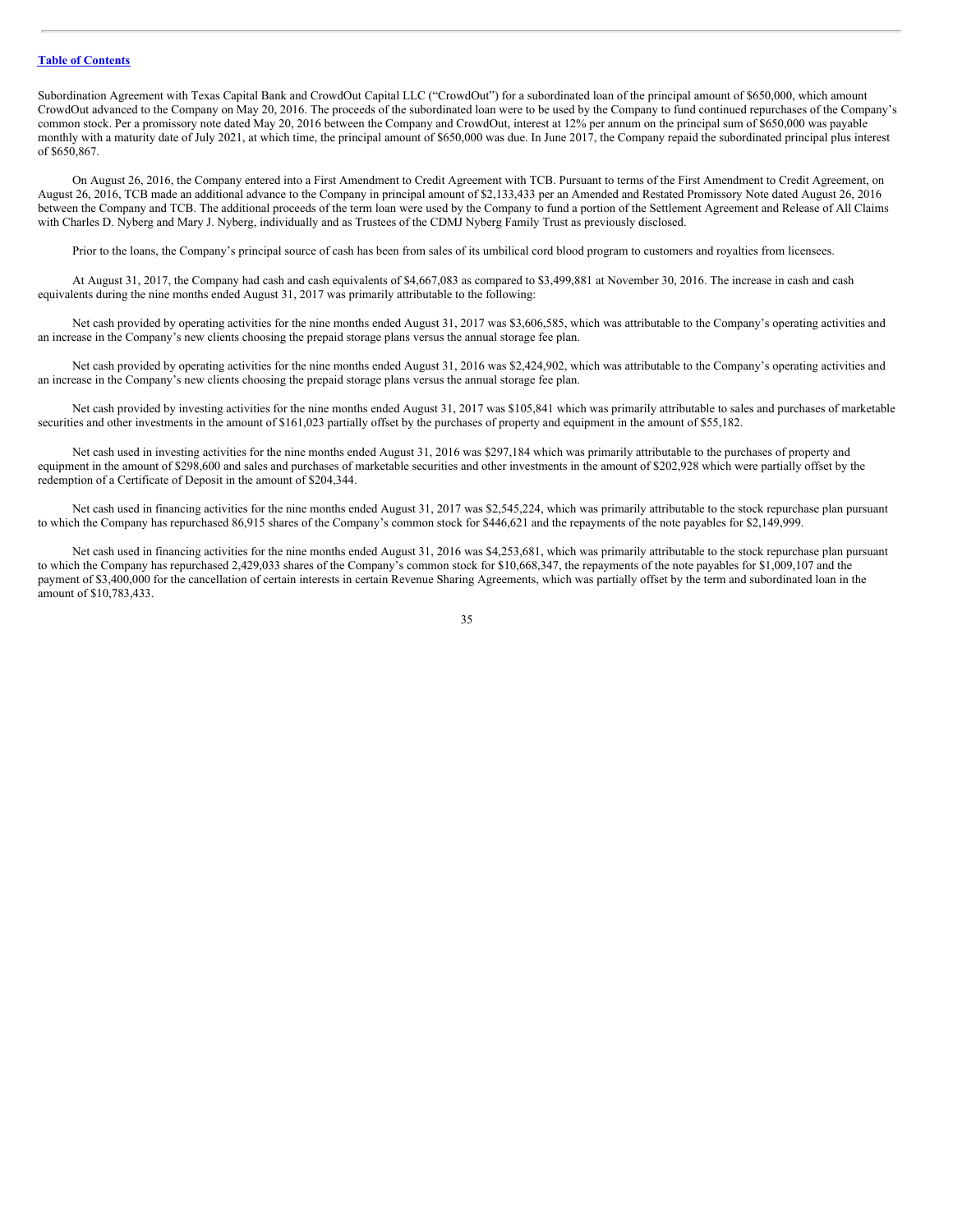The Company does not have a line of credit.

The Company anticipates that its cash and cash equivalents, marketable securities and cash flows from future operations will be sufficient to fund its known cash needs for at least the next 12 months. Cash flows from operations will depend primarily upon increasing revenues from sales of its umbilical cord blood and cord tissue cellular storage services, and managing discretionary expenses. If expected increases in revenues are not realized, or if expenses are higher than anticipated, the Company may be required to reduce or defer cash expenditures or otherwise manage its cash resources during the next 12 months so that they are sufficient to meet the Company's cash needs for that period. In addition, the Company may consider seeking equity or debt financing if deemed appropriate for its plan of operations, and if such financing can be obtained on acceptable terms. There is no assurance that any reductions in expenditures, if necessary, will not have an adverse effect on the Company's business operations, including sales activities and the development of new services and technology.

#### **Critical Accounting Policies**

This discussion and analysis of our financial condition and results of operations is based on our consolidated financial statements, which have been prepared in accordance with U.S. generally accepted accounting principles. The preparation of these financial statements requires us to make judgments, estimates, and assumptions that affect the reported amounts of assets, liabilities, revenues, expenses and disclosures of contingent assets and liabilities. For a full discussion of our accounting policies please refer to Note 1 to the Consolidated Financial Statements included in our 2016 Annual Report on Form 10-K filed with the SEC. Our most critical accounting policies and estimates include: recognition of revenue and the related allowance for doubtful accounts, stock-based compensation, income taxes and license and revenue sharing agreements. We continually evaluate our judgments, estimates and assumptions. We base our estimates on the terms of underlying agreements, historical experience and other factors that we believe are reasonable based on the circumstances, the results of which form our management's basis for making judgments about the carrying value of assets and liabilities that are not readily apparent from other sources. Actual results may differ from these estimates. There have been no material changes to our critical accounting policies and estimates from the information provided in Item 7, Management's Discussion and Analysis of Financial Condition and Results of Operations included in our 2016 Annual Report on Form 10-K.

#### **Recently Issued Accounting Pronouncements**

See Note 1 to the Consolidated Financial Statements.

#### **Off-Balance Sheet Arrangements**

The Company has no off-balance sheet arrangements that have or are reasonable likely to have a current or future effect on its financial condition, changes in financial condition, revenues or expenses, results of operations, liquidity, capital expenditures or capital resources that is material to investors.

## <span id="page-35-0"></span>**Item 3. Quantitative and Qualitative Disclosures About Market Risk.**

Not applicable.

<span id="page-35-1"></span>**Item 4. Controls and Procedures**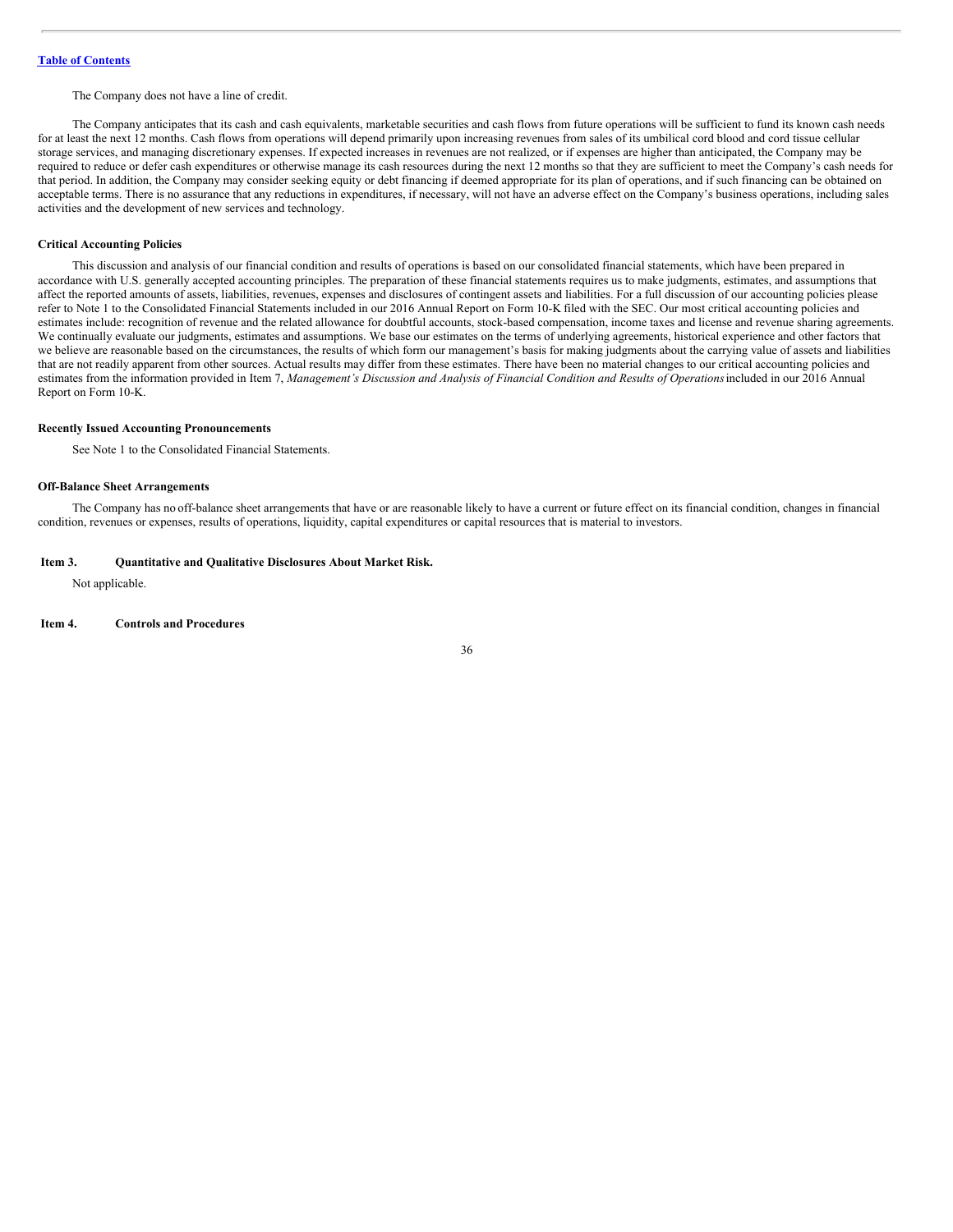#### **Evaluation of Disclosure Controls and Procedures**

Based on their most recent review, as of the end of the period covered by this report, the Company's principal executive officer and principal financial officer have concluded that the Company's disclosure controls and procedures were effective, and that information required to be disclosed by the Company in the reports that it files or submits under the Securities Exchange Act of 1934, as amended, is accumulated and communicated to the Company's management, including its principal executive officer and principal financial officer, as appropriate to allow timely decisions regarding required disclosure and are effective to ensure that such information is recorded, processed, summarized and reported within the time periods specified in the SEC's rules and forms.

The Company has not made an amended 8-K filing with respect to the Current Reports on Form8-K that was filed on July 16, 2015 to announce the acquisition of PrepaCyte. Accordingly, the Company is not deemed a timely filer. Management intends to subsequently make this amended 8-K filing to include the required pre-acquisition financial statements of PrepaCyte as well as the required pro forma financial information.

#### **Changes in Internal Control Over Financial Reporting**

There were no other changes in the Company's internal controls over financial reporting during the nine months ended August 31, 2017 that have materially affected, or are reasonably likely to materially affect, the Company's internal control over financial reporting.

#### **Limitations on the Effectiveness of Controls**

Our management, including ourCo-CEOs and CFO, does not expect that our disclosure controls and internal controls will prevent all error and all fraud. A control system, no matter how well conceived and operated, can provide only reasonable, not absolute, assurance that the objectives of the control system are met. Further, the design of a control system must reflect the fact that there are resource constraints, and the benefits of controls must be considered relative to their costs. Because of the inherent limitations in all control systems, no evaluation of controls can provide absolute assurance that all control issues and instances of fraud, if any, within the Company have been detected. These inherent limitations include the realities that judgments in decision-making can be faulty, and that breakdowns can occur because of simple error or mistake. Additionally, controls can be circumvented by the individual acts of some persons, by collusion of two or more people, or by management or board override of the control.

The design of any system of controls also is based in part upon certain assumptions about the likelihood of future events, and there can be no assurance that any design will succeed in achieving its stated goals under all potential future conditions; over time, control may become inadequate because of changes in conditions, or the degree of compliance with the policies or procedures may deteriorate. Because of the inherent limitations in a cost-effective control system, misstatements due to error or fraud may occur and not be detected.

#### **CEO and CFO Certifications**

Appearing as exhibits 31.1, 31.2 and 31.3 to this report there are Certifications of theCo-CEOs and the CFO. The Certifications are required in accordance with Section 302 of the Sarbanes-Oxley Act of 2002 (the Section 302 Certifications). This Item of this report is the information concerning the evaluation referred to in the Section 302 Certifications and this information should be read in conjunction with the Section 302 Certifications for a more complete understanding of the topics presented.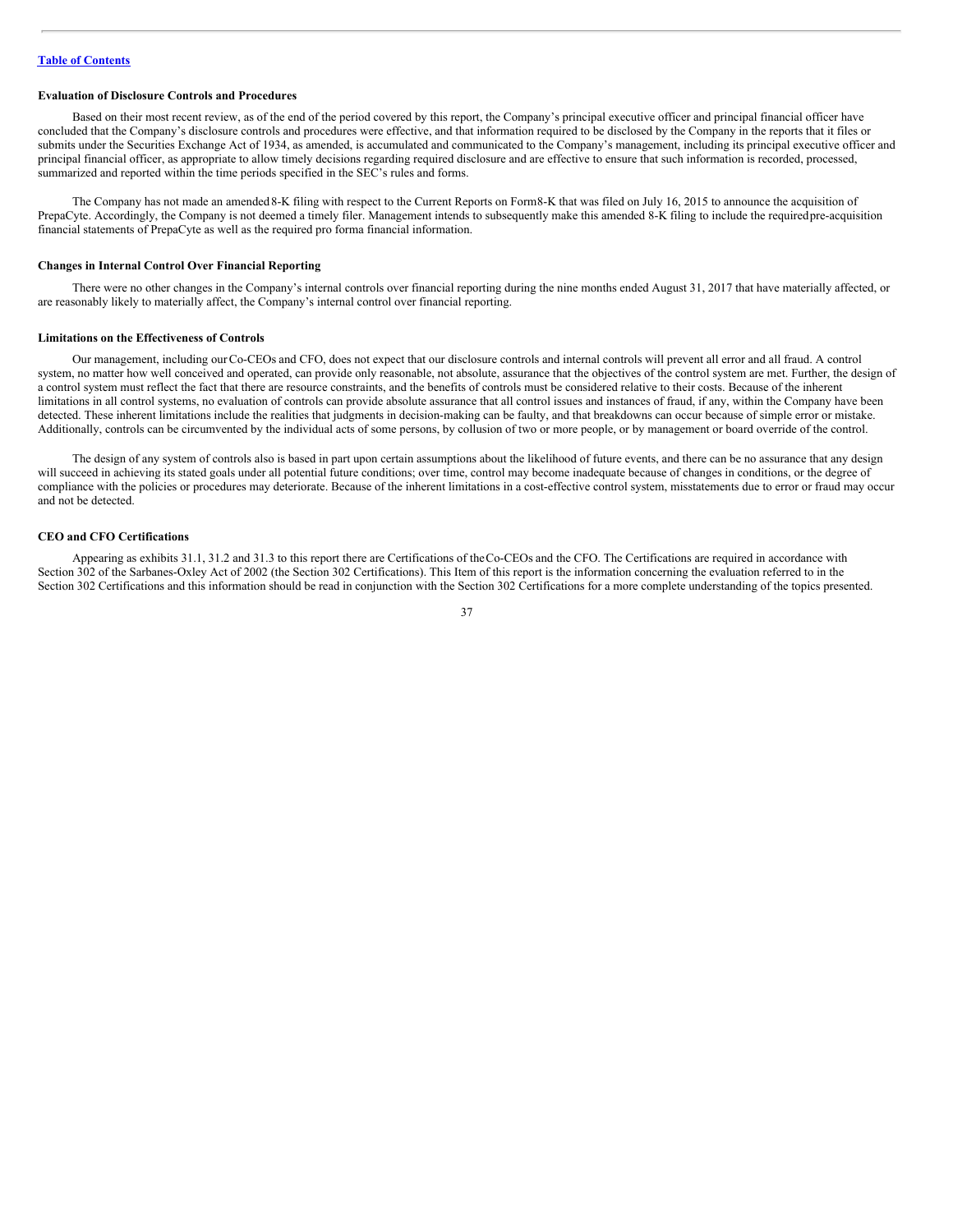# <span id="page-37-0"></span>**PART II - OTHER INFORMATION**

#### <span id="page-37-1"></span>**ITEM 1. LEGAL PROCEEDINGS**

On December 3, 2015, a complaint styled Gary T. Brotherson, M.D., et al. v. Cryo-Cell International, Inc., Case No. 15-007461-CI, Circuit Court, Sixth Judicial Circuit, Pinellas County, Florida, was served on the Company, naming it as defendant and alleging, among other things, that the Company breached certain agreements with plaintiffs and seeking damages in excess of \$15,000, the jurisdictional amount of the court in which the action is pending. On January 12, 2016, the Company served its answer, affirmative defenses, and counterclaim against the plaintiffs. The Company believes the plaintiffs' claims are without merit and it intends to contest the action vigorously. At this time, it is not possible for the Company to estimate the loss or the range of possible loss in the event of an unfavorable outcome, as the ultimate resolution of the complaint is uncertain at this time. No amounts have been accrued as of August 31, 2017.

In addition, from time to time the Company is subject to proceedings, lawsuits, contract disputes and other claims in the normal course of its business. The Company believes that the ultimate resolution of current matters should not have a material adverse effect on the Company's business, consolidated financial position or results of operations. It is possible, however, that there could be an unfavorable ultimate outcome for or resolution which could be material to the Company's results of operations for a particular quarterly reporting period. Litigation is inherently uncertain and there can be no assurance that the Company will prevail. The Company does not include an estimate of legal fees and other related defense costs in its estimate of loss contingencies.

#### <span id="page-37-2"></span>**ITEM 1A. RISK FACTORS**

Not applicable.

# <span id="page-37-3"></span>**ITEM 2. UNREGISTERED SALES OF EQUITY SECURITIES AND USE OF PROCEEDS**

#### **ISSUER PURCHASE OF EQUITY SECURITIES**

|                        |                         |                | Total Number of         | Number of Shares       |
|------------------------|-------------------------|----------------|-------------------------|------------------------|
|                        |                         |                | <b>Shares Purchased</b> | that May Yet Be        |
|                        |                         |                | as Part of Publicly     | <b>Purchased Under</b> |
|                        | Total Number of         | Average Price  | <b>Announced Plans</b>  | the Plans or           |
| Period                 | <b>Shares Purchased</b> | Paid per Share | or Programs             | Programs               |
| June $1 - 30, 2017$    | 2,823                   | 5.77           | 2,823                   | 2,203,064              |
| July $1 - 31$ , 2017   | 4.150                   | 6.36           | 4.150                   | 2,198,914              |
| August $1 - 31$ , 2017 |                         |                |                         |                        |

Maximum

# <span id="page-37-4"></span>**ITEM 3. DEFAULTS UPON SENIOR SECURITIES**

None.

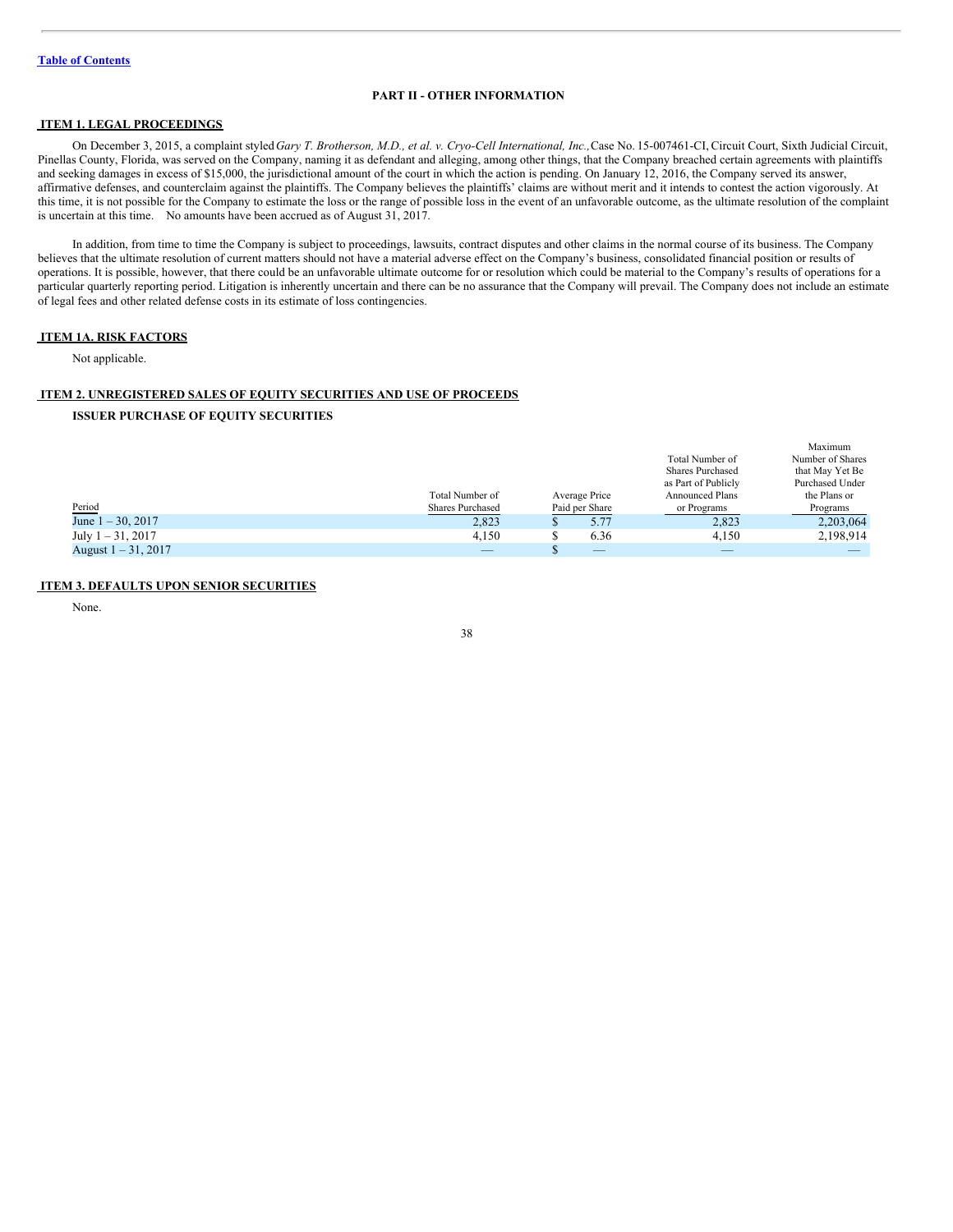# <span id="page-38-0"></span>**ITEM 4. MINE SAFETY DISCLOSURES**

Not applicable.

# <span id="page-38-1"></span>**ITEM 5. OTHER INFORMATION**

None.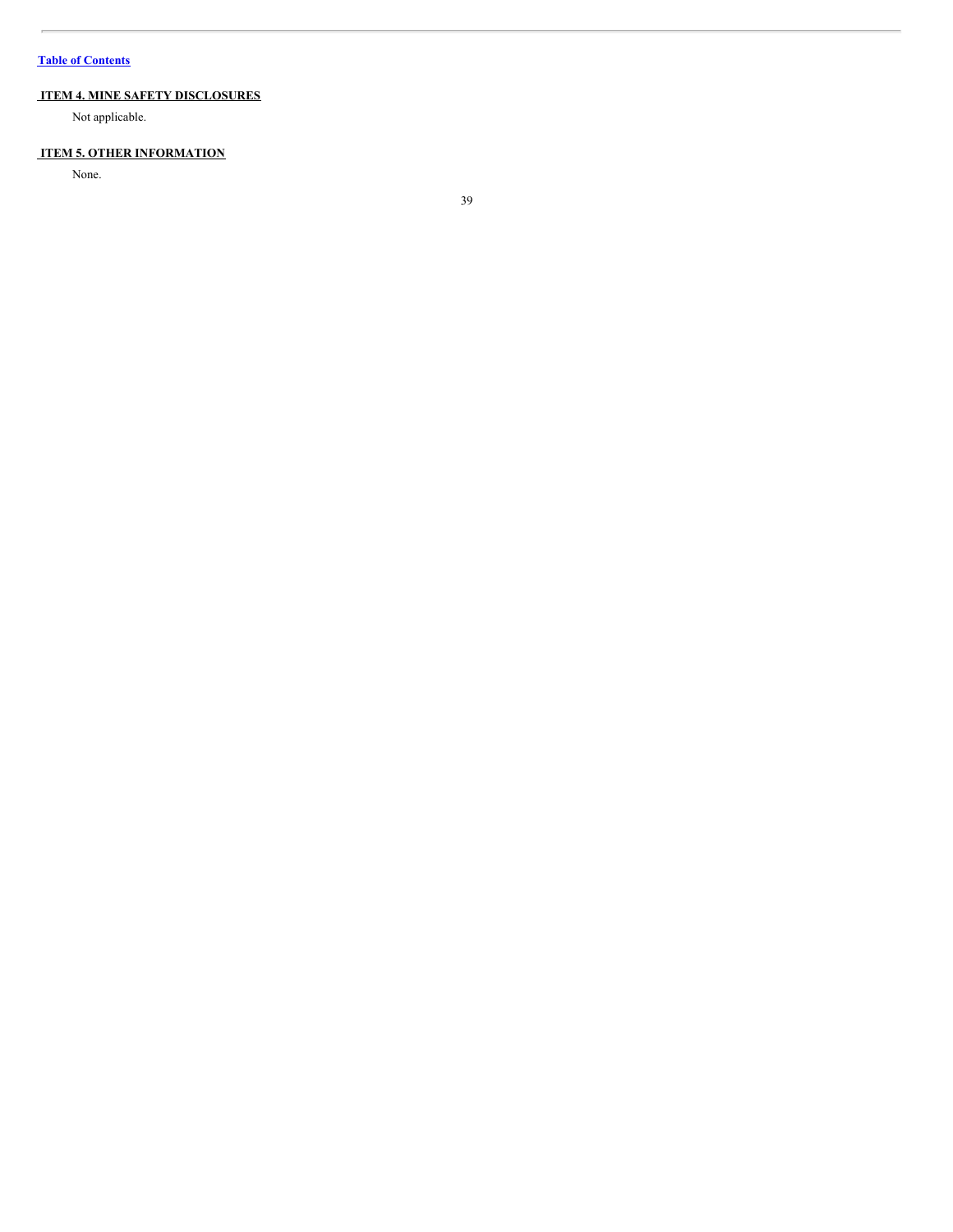# <span id="page-39-0"></span>**ITEM 6. EXHIBITS**

| (a) | Exhibits |
|-----|----------|
|-----|----------|

| 31.1<br>31.2 | Certification of Co-CEO Pursuant to Section 302 of the Sarbanes-Oxley Act of 2002.<br>Certification of Co-CEO Pursuant to Section 302 of the Sarbanes-Oxley Act of 2002. |
|--------------|--------------------------------------------------------------------------------------------------------------------------------------------------------------------------|
| 31.3         | Certification of CFO Pursuant to Section 302 of the Sarbanes-Oxley Act of 2002.                                                                                          |
| 32.1         | Certification Pursuant to 18 U.S.C. Section 1350, as Adopted Pursuant to Section 906 of the Sarbanes-Oxley Act of 2002.                                                  |
| 101.INS      | <b>XBRL</b> Instance Document                                                                                                                                            |
| 101.SCH      | XBRL Taxonomy Extension Schema Document                                                                                                                                  |
| 101.CAL      | XBRL Taxonomy Extension Calculation Linkbase Document                                                                                                                    |
| 101.DEF      | XBRL Taxonomy Extension Definition Linkbase Document                                                                                                                     |
| 101.LAB      | XBRL Taxonomy Extension Label Linkbase Document                                                                                                                          |
| 101.PRE      | XBRL Taxonomy Extension Presentation Linkbase Document                                                                                                                   |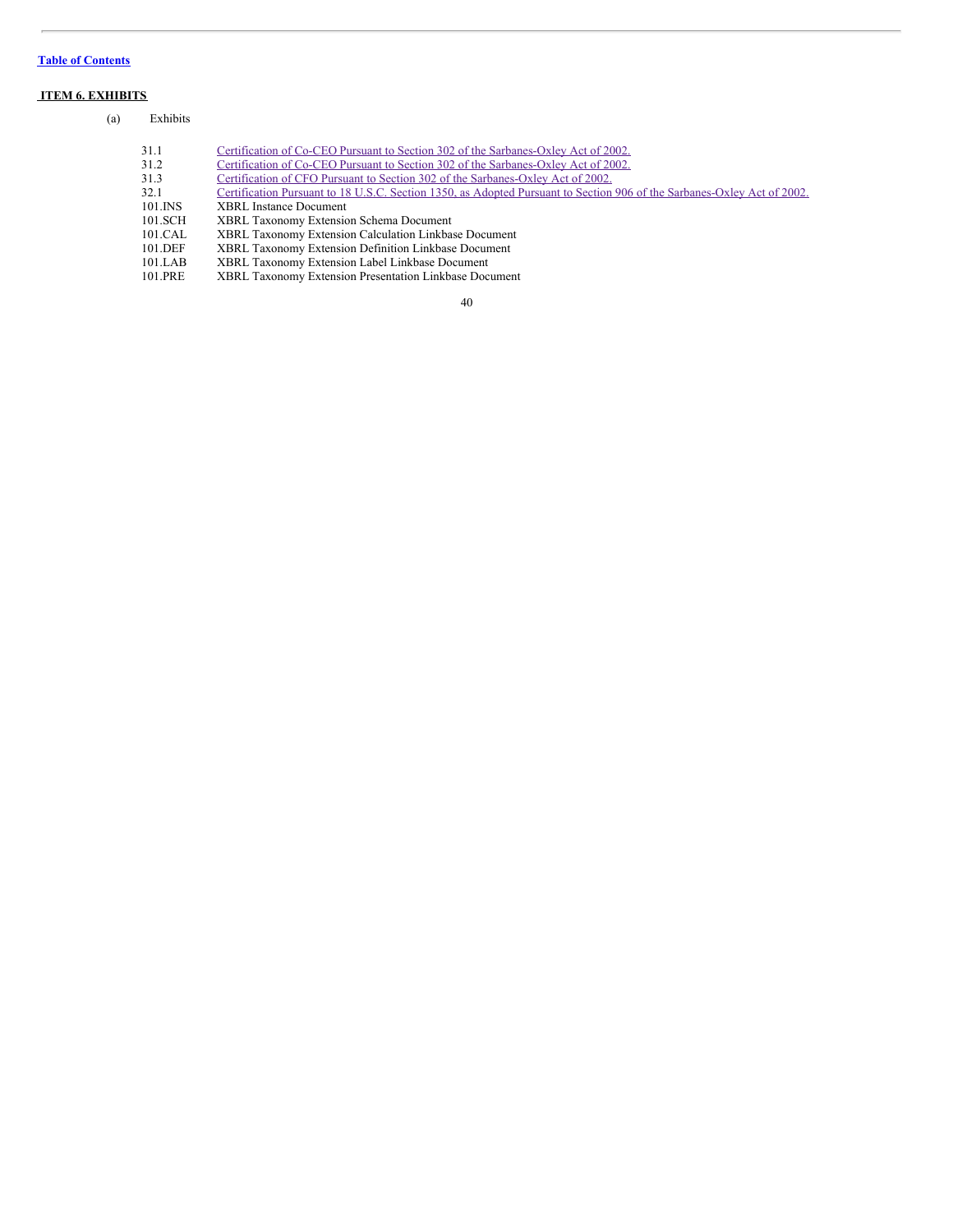#### <span id="page-40-0"></span>**SIGNATURES**

In accordance with Section 13 or 15(d) of the Securities Exchange Act of 1934, the registrant has duly caused this report to be signed on its behalf by the undersigned thereunto duly authorized.

Cryo-Cell International, Inc.

/s/ David Portnoy David Portnoy

Co-Chief Executive Officer

Cryo-Cell International, Inc.

/s/ Mark Portnoy Mark Portnoy Co-Chief Executive Officer

Cryo-Cell International, Inc.

/s/ Jill M. Taymans

Jill M. Taymans Vice President, Finance, Chief Financial Officer

Date: October 16, 2017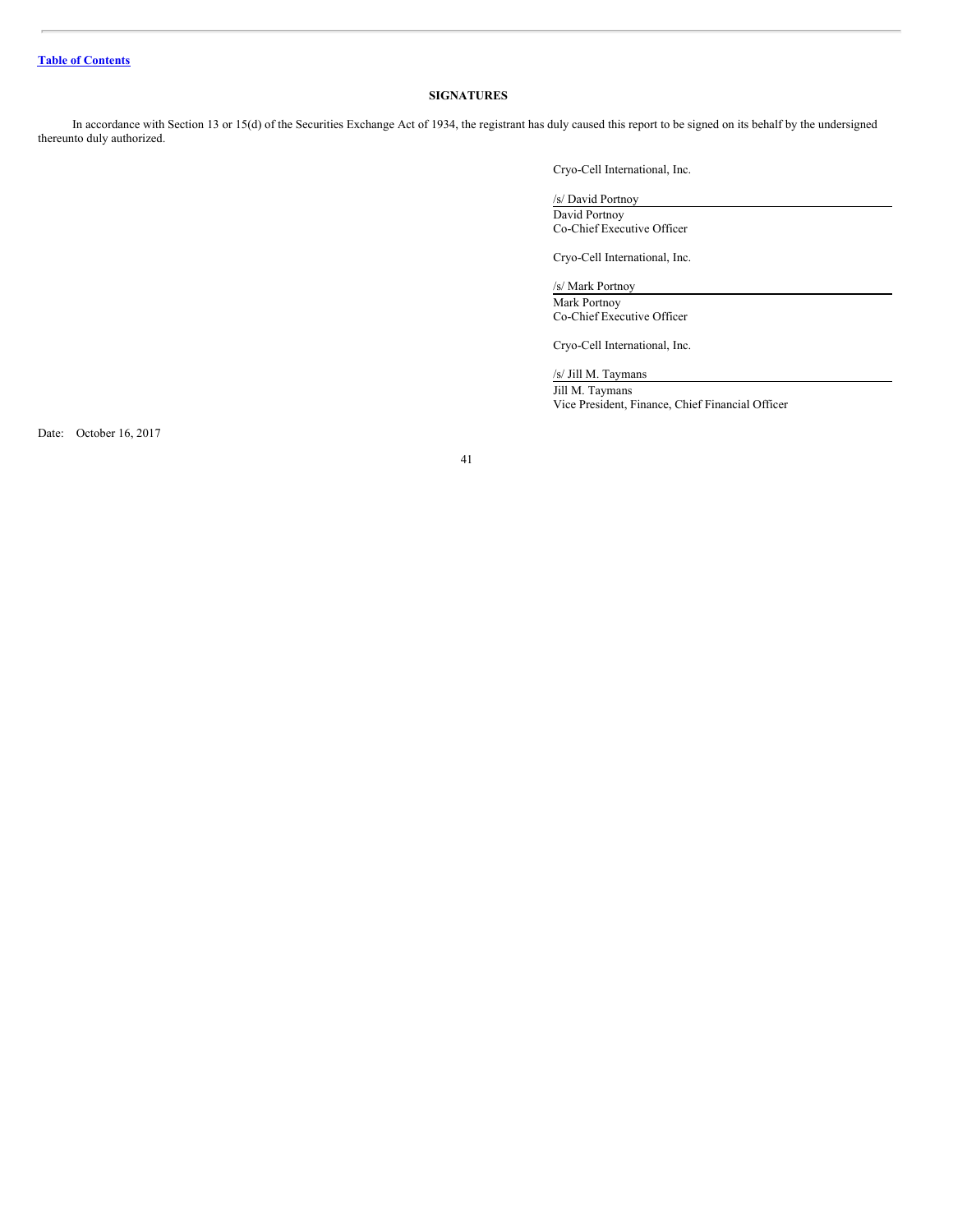### CERTIFICATION OF CO-CHIEF EXECUTIVE OFFICER

<span id="page-41-0"></span>I, David Portnoy, certify that:

- 1. I have reviewed this quarterly report on Form10-Q of Cryo-Cell International, Inc. (the "Registrant");
- 2. Based on my knowledge, this report does not contain any untrue statement of a material fact or omit to state a material fact necessary to make the statements made, in light of the circumstances under which such statements were made, not misleading with respect to the period covered by this report;
- 3. Based on my knowledge, the financial statements, and other financial information included in this report, fairly present in all material respects the financial condition, results of operations and cash flows of the registrant as of, and for, the periods presented in this report;
- 4. The Registrant's other certifying officer(s) and I are responsible for establishing and maintaining disclosure controls and procedures (as defined in Exchange Act Rules  $13a-15(e)$  and  $15d-15(e)$  and internal control over financial reporting (as defined in Exchange Act Rules 13a-15(f) and  $15d-15(f)$  for the Registrant and have:

(a) Designed such disclosure controls and procedures, or caused such disclosure controls and procedures to be designed under our supervision, to ensure that material information relating to the Registrant, including its consolidated subsidiaries, is made known to us by others within those entities, particularly during the period in which this quarterly report is being prepared;

(b) Designed such internal control over financial reporting, or caused such internal control over financial reporting to be designed under our supervision, to provide reasonable assurance regarding the reliability of financial reporting and the preparation of financial statements for external purposes in accordance with generally accepted accounting principles;

(c) Evaluated the effectiveness of the Registrant's disclosure controls and procedures and presented in this report our conclusions about the effectiveness of the disclosure controls and procedures, as of the end of the period covered by this report based on such evaluation; and

(d) disclosed in this report any change in the Registrant's internal control over financial reporting that occurred during the Registrant's most recent fiscal quarter that has materially affected, or is reasonably likely to materially affect, the Registrant's internal control over financial reporting;

5. The Registrant's other certifying officer(s) and I have disclosed, based on our most recent evaluation of internal control over financial reporting, to the Registrant's auditors and the audit committee of the Registrant's board of directors (or persons performing the equivalent functions):

(a) All significant deficiencies and material weaknesses in the design or operation of internal control over financial reporting which are reasonably likely to adversely affect the Registrant's ability to record, process, summarize and report financial information; and

(b) Any fraud, whether or not material, that involves management or other employees who have a significant role in the Registrant's internal control over financial reporting.

Dated: October 16, 2017 /s/ David Portnoy

David Portnoy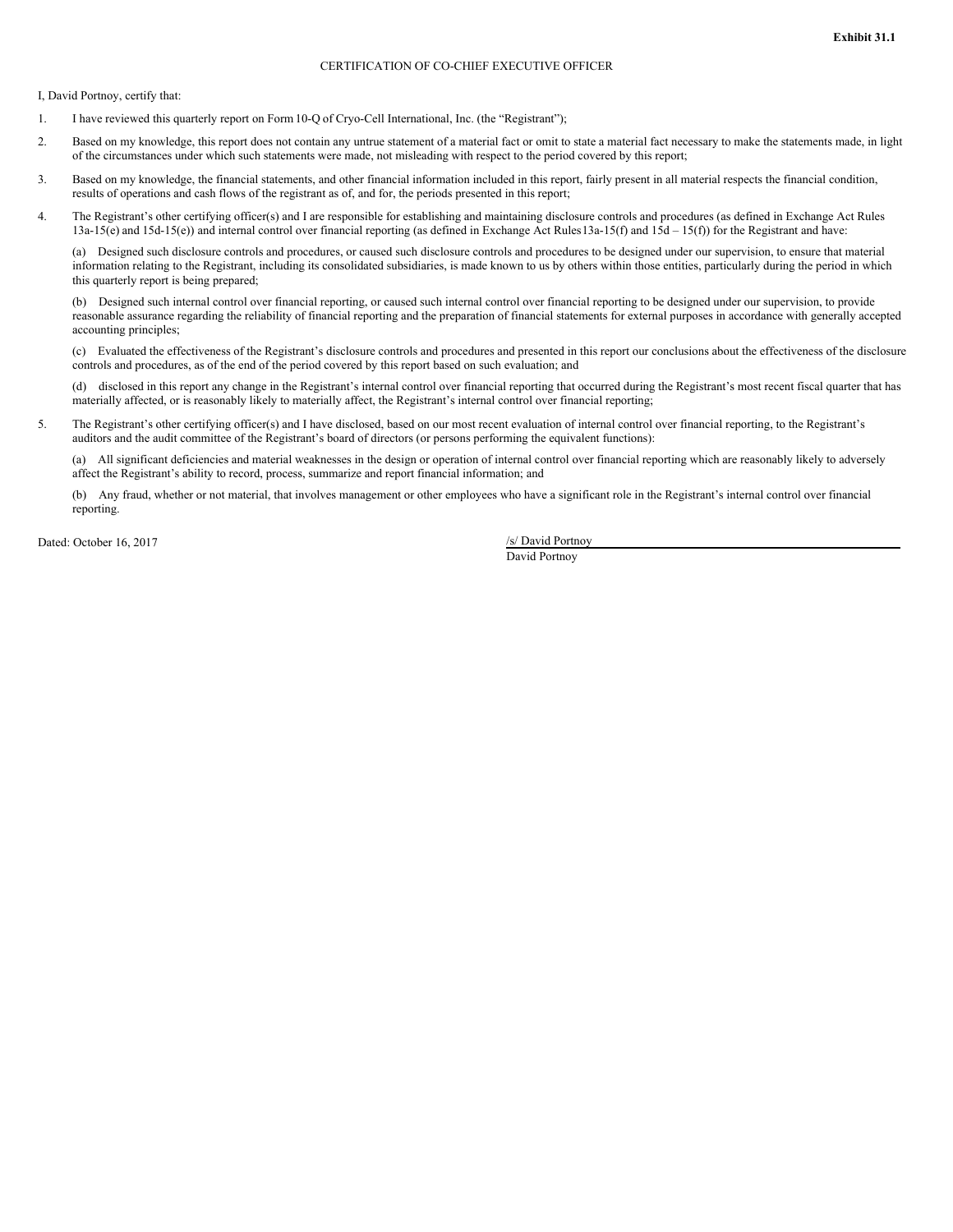#### CERTIFICATION OF CO-CHIEF EXECUTIVE OFFICER

<span id="page-42-0"></span>I, Mark Portnoy, certify that:

- 1. I have reviewed this quarterly report on Form10-Q of Cryo-Cell International, Inc. (the "Registrant");
- 2. Based on my knowledge, this report does not contain any untrue statement of a material fact or omit to state a material fact necessary to make the statements made, in light of the circumstances under which such statements were made, not misleading with respect to the period covered by this report;
- 3. Based on my knowledge, the financial statements, and other financial information included in this report, fairly present in all material respects the financial condition, results of operations and cash flows of the registrant as of, and for, the periods presented in this report;
- 4. The Registrant's other certifying officer(s) and I are responsible for establishing and maintaining disclosure controls and procedures (as defined in Exchange Act Rules  $13a-15(e)$  and  $15d-15(e)$  and internal control over financial reporting (as defined in Exchange Act Rules 13a-15(f) and  $15d-15(f)$  for the Registrant and have:

(a) Designed such disclosure controls and procedures, or caused such disclosure controls and procedures to be designed under our supervision, to ensure that material information relating to the Registrant, including its consolidated subsidiaries, is made known to us by others within those entities, particularly during the period in which this quarterly report is being prepared;

(b) Designed such internal control over financial reporting, or caused such internal control over financial reporting to be designed under our supervision, to provide reasonable assurance regarding the reliability of financial reporting and the preparation of financial statements for external purposes in accordance with generally accepted accounting principles;

(c) Evaluated the effectiveness of the Registrant's disclosure controls and procedures and presented in this report our conclusions about the effectiveness of the disclosure controls and procedures, as of the end of the period covered by this report based on such evaluation; and

(d) disclosed in this report any change in the Registrant's internal control over financial reporting that occurred during the Registrant's most recent fiscal quarter that has materially affected, or is reasonably likely to materially affect, the Registrant's internal control over financial reporting;

5. The Registrant's other certifying officer(s) and I have disclosed, based on our most recent evaluation of internal control over financial reporting, to the Registrant's auditors and the audit committee of the Registrant's board of directors (or persons performing the equivalent functions):

(a) All significant deficiencies and material weaknesses in the design or operation of internal control over financial reporting which are reasonably likely to adversely affect the Registrant's ability to record, process, summarize and report financial information; and

(b) Any fraud, whether or not material, that involves management or other employees who have a significant role in the Registrant's internal control over financial reporting.

Dated: October 16, 2017 /s/ Mark Portnoy

Mark Portnoy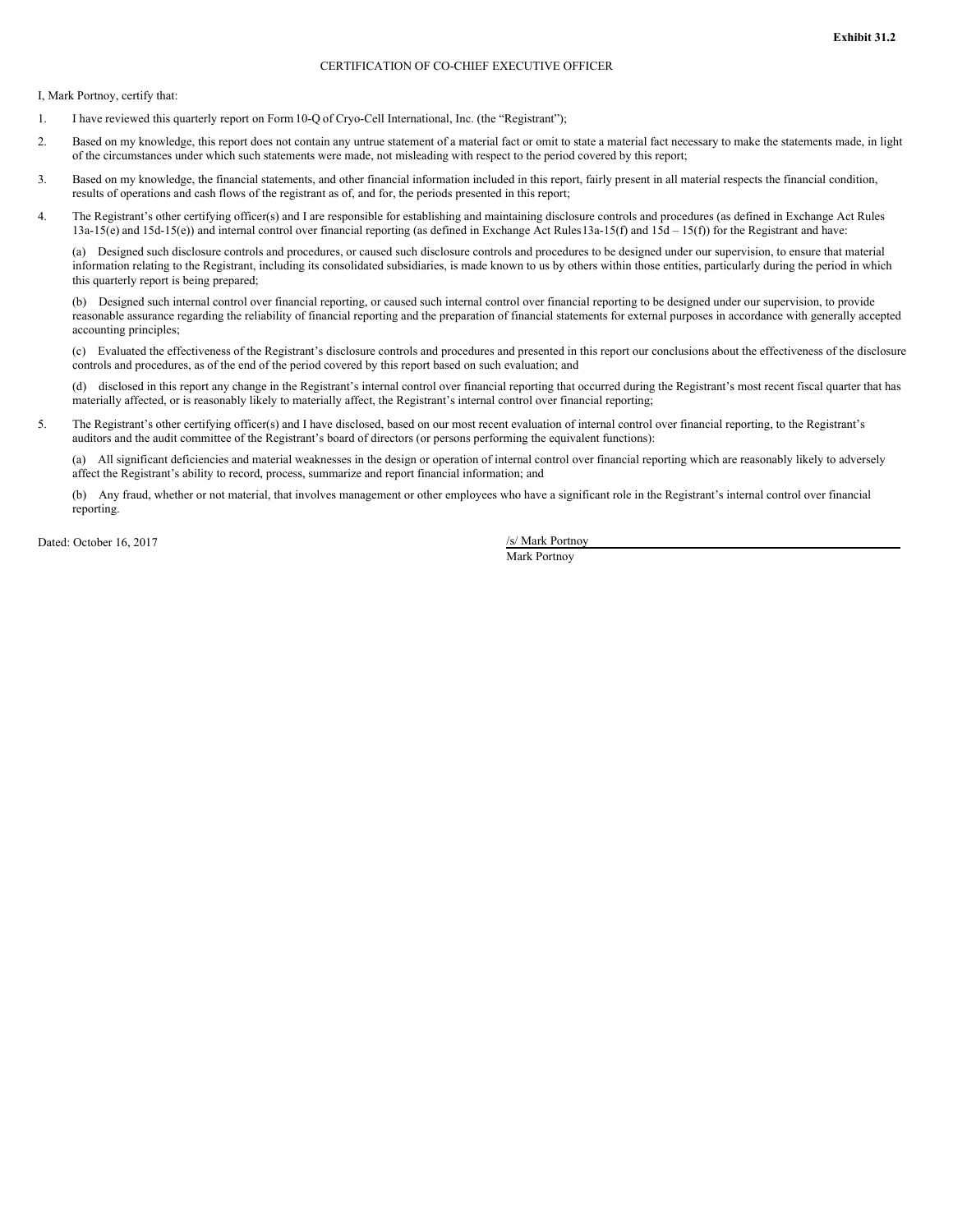#### CERTIFICATION OF CHIEF FINANCIAL OFFICER

<span id="page-43-0"></span>I, Jill M. Taymans, certify that:

- 1. I have reviewed this quarterly report on Form10-Q of Cryo-Cell International, Inc. (the "Registrant");
- 2. Based on my knowledge, this report does not contain any untrue statement of a material fact or omit to state a material fact necessary to make the statements made, in light of the circumstances under which such statements were made, not misleading with respect to the period covered by this report;
- 3. Based on my knowledge, the financial statements, and other financial information included in this report, fairly present in all material respects the financial condition, results of operations and cash flows of the registrant as of, and for, the periods presented in this report;
- 4. The Registrant's other certifying officer(s) and I are responsible for establishing and maintaining disclosure controls and procedures (as defined in Exchange Act Rules  $13a-15(e)$  and  $15d-15(e)$  and internal control over financial reporting (as defined in Exchange Act Rules 13a-15(f) and  $15d-15(f)$  for the Registrant and have:

(a) Designed such disclosure controls and procedures, or caused such disclosure controls and procedures to be designed under our supervision, to ensure that material information relating to the Registrant, including its consolidated subsidiaries, is made known to us by others within those entities, particularly during the period in which this quarterly report is being prepared;

(b) Designed such internal control over financial reporting, or caused such internal control over financial reporting to be designed under our supervision, to provide reasonable assurance regarding the reliability of financial reporting and the preparation of financial statements for external purposes in accordance with generally accepted accounting principles;

(c) Evaluated the effectiveness of the Registrant's disclosure controls and procedures and presented in this report our conclusions about the effectiveness of the disclosure controls and procedures, as of the end of the period covered by this report based on such evaluation; and

(d) disclosed in this report any change in the Registrant's internal control over financial reporting that occurred during the Registrant's most recent fiscal quarter that has materially affected, or is reasonably likely to materially affect, the Registrant's internal control over financial reporting;

5. The Registrant's other certifying officer(s) and I have disclosed, based on our most recent evaluation of internal control over financial reporting, to the Registrant's auditors and the audit committee of the Registrant's board of directors (or persons performing the equivalent functions):

(a) All significant deficiencies and material weaknesses in the design or operation of internal control over financial reporting which are reasonably likely to adversely affect the Registrant's ability to record, process, summarize and report financial information; and

(b) Any fraud, whether or not material, that involves management or other employees who have a significant role in the Registrant's internal control over financial reporting.

Dated: October 16, 2017 /s/ Jill M. Taymans

Jill M. Taymans